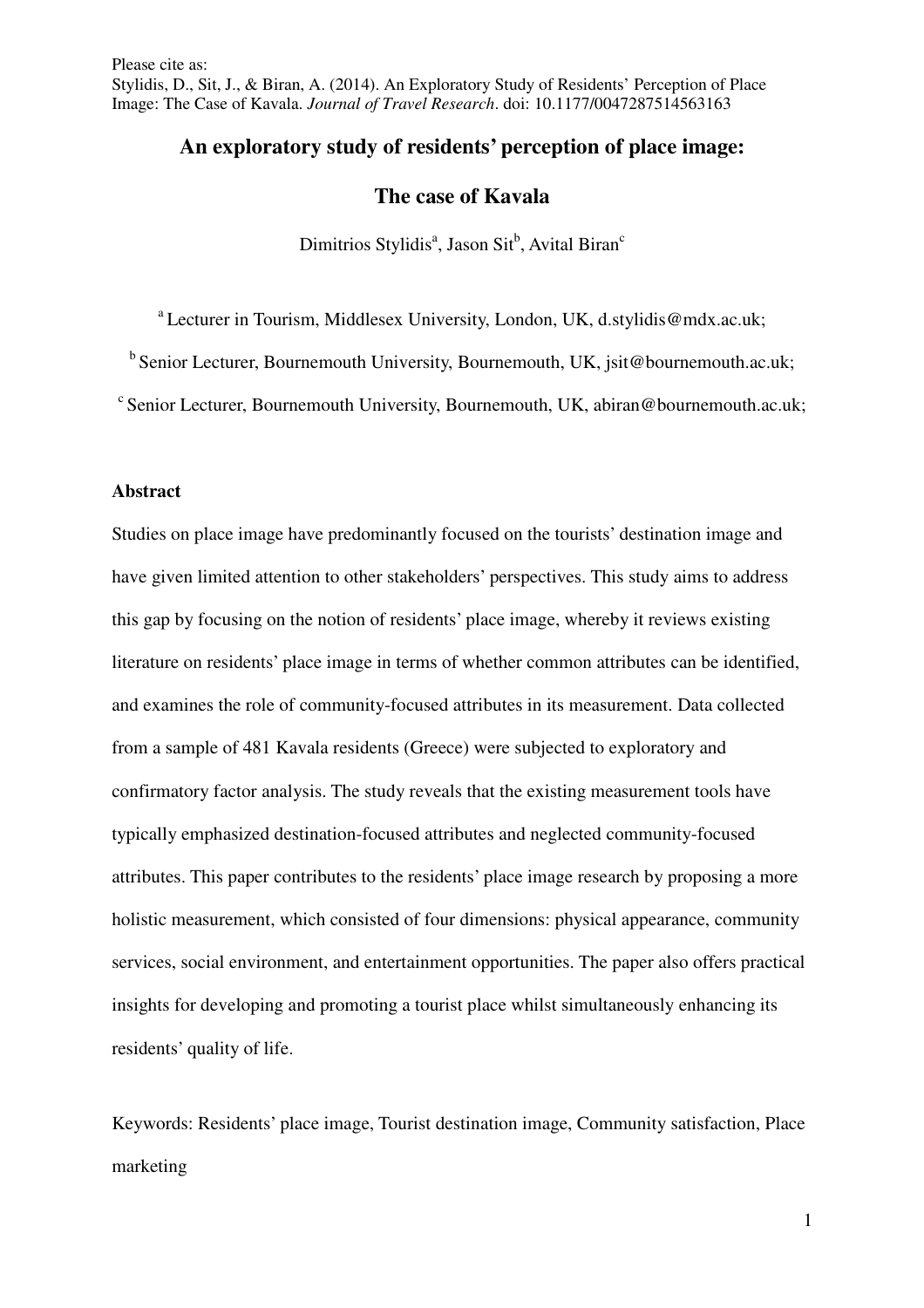Stylidis, D., Sit, J., & Biran, A. (2014). An Exploratory Study of Residents' Perception of Place Image: The Case of Kavala. *Journal of Travel Research*. doi: 10.1177/0047287514563163

## **1. Introduction**

Place marketing has rapidly risen in popularity and is widely practiced today on various scales ranging from the local and neighborhood to the national (Kavaratzis and Ashworth, 2008). A pivotal concept underpinning place marketing research is place image (Elliot, Papadopoulos and Kim, 2011), which refers to the mental pictures or perspectives that people hold of a place (Kotler, Haider and Rein, 1993). Place image is pertinent for various reasons, such as attracting tourists and highly skilled employees, encouraging government officials and investors to fund and develop, as well as promoting self-confidence and civic pride amongst local residents (Bramwell and Rawding, 1996; Kavaratzis and Ashworth, 2005). In the context of tourism, studies of place image have commonly examined the notion of tourism destination image (e.g., Andrades-Caldito, Sanchez-Rivero and Pulido-Fernandez, 2013; Prayag and Ryan, 2012), which has been documented to significantly influence people's choice, experience, and behavior associated with a tourist place (Chen and Phou, 2013; Lin, Morais, Kerstetter, and Hou, 2007; Qu, Kim and Im, 2011).

As such, tourism studies on place image have typically focused on tourists as the core unit of analysis, i.e., examining the images held by tourists (e.g., Stepchenkova and Li, 2013; Sun, Ryan and Pan, 2014). A possible explanation for the main attention being focusing on tourists is that this stakeholder is the one who generates the livelihood and stimulates other economic activities for a tourist place, and thus their perceptions and experiences are frequently researched to facilitate its development and marketing (Goeldner and Ritchie, 2009). However, in addition to tourists, other stakeholders vital to the development and preservation of a tourist place exist, and their perspectives are equally insightful for development and marketing activities (Hall, 2008; Sautter and Leisen, 1999). Yet, the perspectives of these other stakeholders, such as local residents, are underrepresented in the existing literature of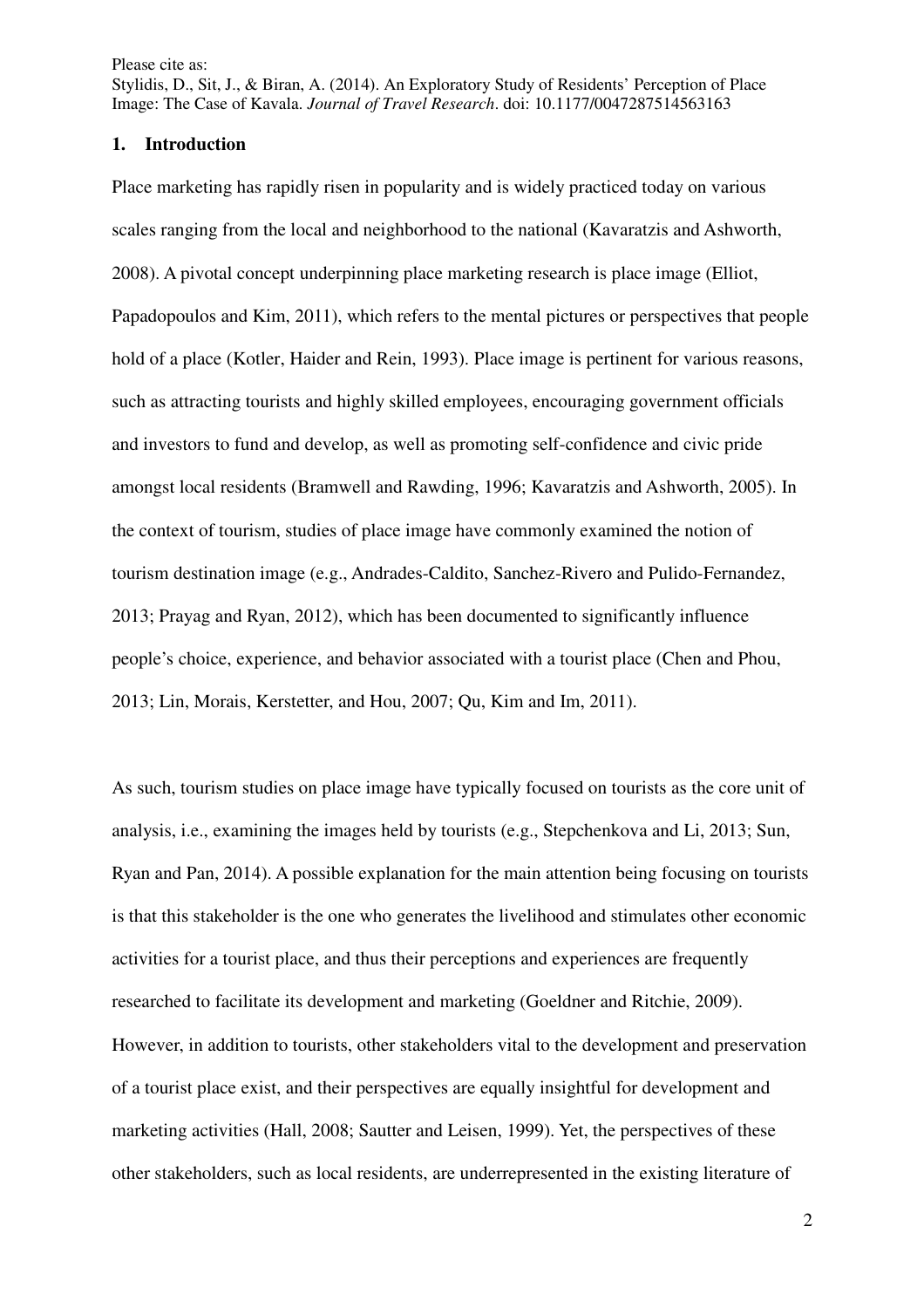Stylidis, D., Sit, J., & Biran, A. (2014). An Exploratory Study of Residents' Perception of Place Image: The Case of Kavala. *Journal of Travel Research*. doi: 10.1177/0047287514563163

place image. Local residents, unlike tourists, are inclined to have a complex interpretation of a tourist place because it serves as more than a holiday destination. It is also a communal or social place where they live and work (Hudson, 1988). To its local residents a tourists place is the "commercial center" where they earn a living, the "nest" where they bring up their family, and the "social hub" where they network or bond with other members of the community. Hence, the local residents' image of a tourist place can be complex and multifaceted, and an examination of this stakeholder's image can provide the "local knowledge" that facilitates the development and marketing activities of the tourist place whilst at the same time sustaining and improving residents' quality of life (Andereck and Nyaupane, 2011; Elliot et al., 2011).

Moreover, the residents' support is a key ingredient to the successful development and marketing initiatives of a tourist place (Stylidis and Terzidou, 2014; Nunkoo and Gursoy, 2012). Thus, since the development of a tourist place has a significant impact on the local residents' living and working conditions, an examination of this stakeholder's image can serve as a strategic framework to explore their level of support and/or address any resentment they may have towards any development project (Schroder, 1996; Snaith and Haley, 1999). Prompt actions for addressing local residents' negative images can have many benefits. Such as, for example, mitigating negative feelings and behaviors (e.g., declining civic pride and place attachment), supporting a tourist place's efforts in preserving its current population (Avraham, 2004), and attracting new residents and tourists (Ward, 1998). These benefits represent key success factors for an emerging tourist place.

Additionally, understanding residents' place image is insightful considering their role as destination ambassadors to non-residents (Hudson and Hawkins, 2006; Leisen, 2001; Schroeder, 1996), influencing tourists' destination image, travel decision making and on-site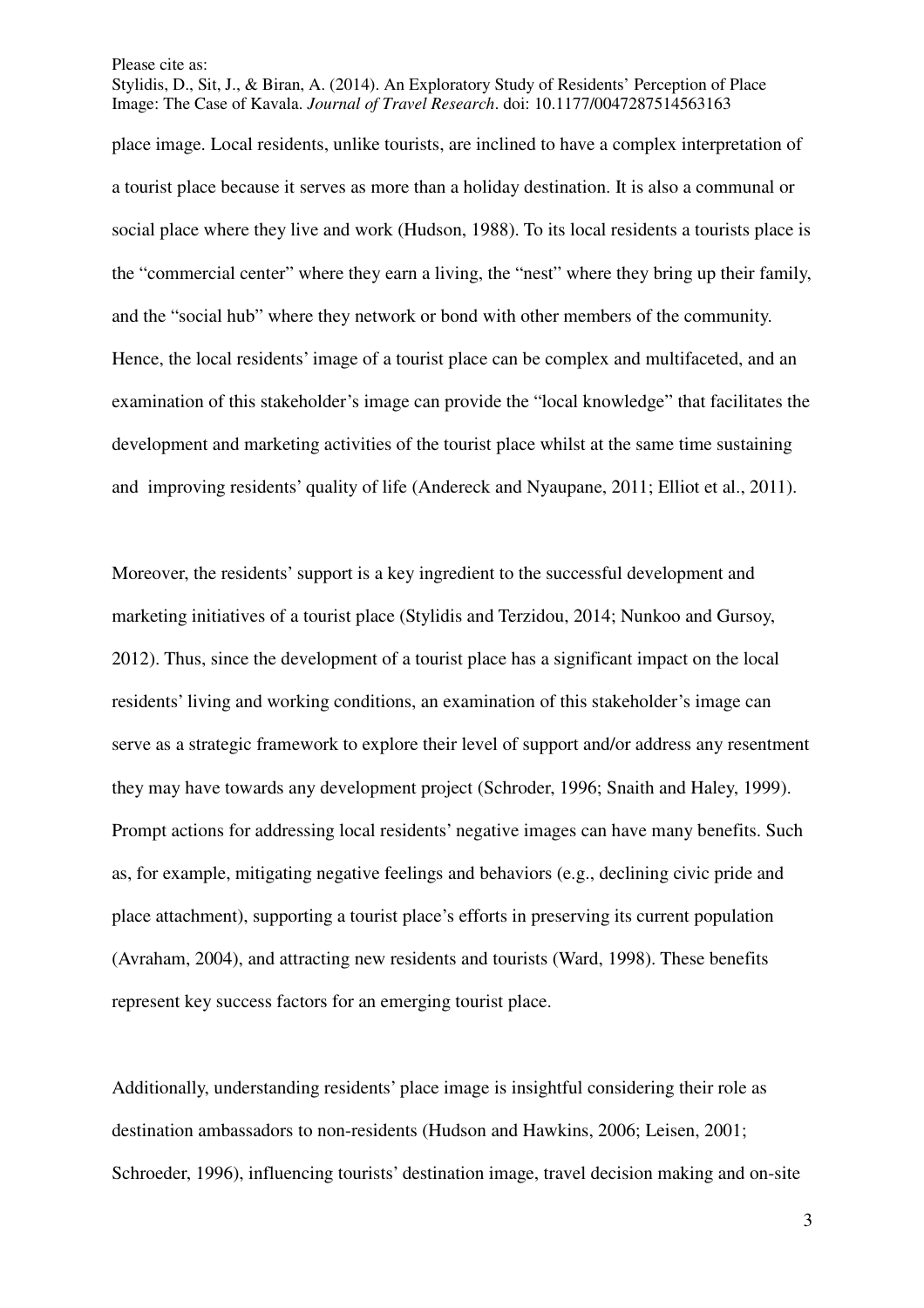Stylidis, D., Sit, J., & Biran, A. (2014). An Exploratory Study of Residents' Perception of Place Image: The Case of Kavala. *Journal of Travel Research*. doi: 10.1177/0047287514563163 experience (e.g., Gallarza, Saura and Garcia, 2002; Walls, Shani and Rompf, 2008). Local residents, in particular, serve as informants who can recommend attractions and facilities to visiting tourists and/or friends and relatives, due to their level of familiarity with the destination (Gitelson and Kerstetter, 1994; Shani and Uriely, 2012). They sometimes also act as salespersons who share stories or narratives regarding their hometown's attractions with other people, during their travels abroad (Schroeder, 1996). Campelo Aitken, Thyne and Gnoth (2014), among others, highlighted the importance of incorporating residents' images into the branding and marketing strategy, because this stakeholder group may have the "local knowledge" on how to enhance tourists' experience.

Despite the notable contribution of residents in tourism development and marketing discussed above, the vast majority of place image studies hitherto have predominantly focused on examining tourists' perceptions, without considering the perspectives of other stakeholders such as local residents. Thus far, only a handful of studies have investigated local residents' place image, and in this attempt they have adopted measurement tools that were principally developed for the tourists (e.g., Henkel, Henkel, Agrusa, Agrusa and Tanner, 2006; Schroeder, 1996; Stylidis, Belhassen and Shani, 2014). As such, none of these studies has precisely captured the local residents' perspectives, as will be discussed in the next section. As a result, current knowledge regarding the place image of a tourist destination held by other stakeholders, and especially local residents, remains scarce and thus urgently requires more examination as the measurement of place image hitherto is seemingly incomplete and inconsistent.

This paper aims to contribute to the body of research on place image by clarifying the nature and consistency of its inherent dimensions from the local residents' perspective and in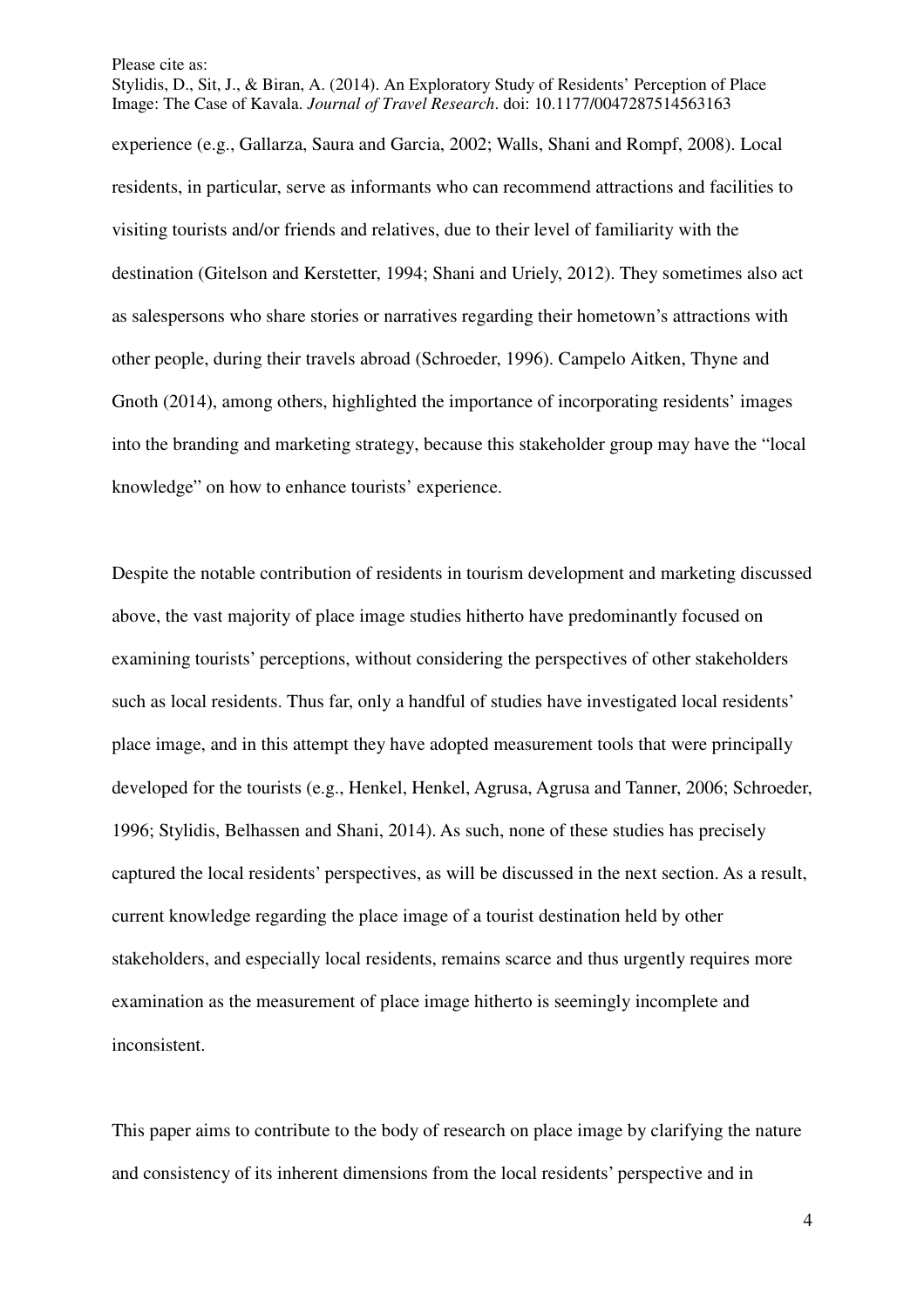Stylidis, D., Sit, J., & Biran, A. (2014). An Exploratory Study of Residents' Perception of Place Image: The Case of Kavala. *Journal of Travel Research*. doi: 10.1177/0047287514563163

relation to an emerging tourist place. Rather than constructing a new scale, this paper builds on the existing measurement of place image by synthesizing community attributes drawn from community satisfaction literature with destination attributes. This synthesis approach captures the local residents' multifaceted perceptions of a tourist place, that is, as a community where they live and work, as well as a tourist destination where holiday makers patronize (Shani and Wang, 2011). This paper seeks to advance current theoretical knowledge on place image in relation to tourism marketing and management, and offer practical insights for developing a tourist destination and at the same time enhancing residents' quality of life.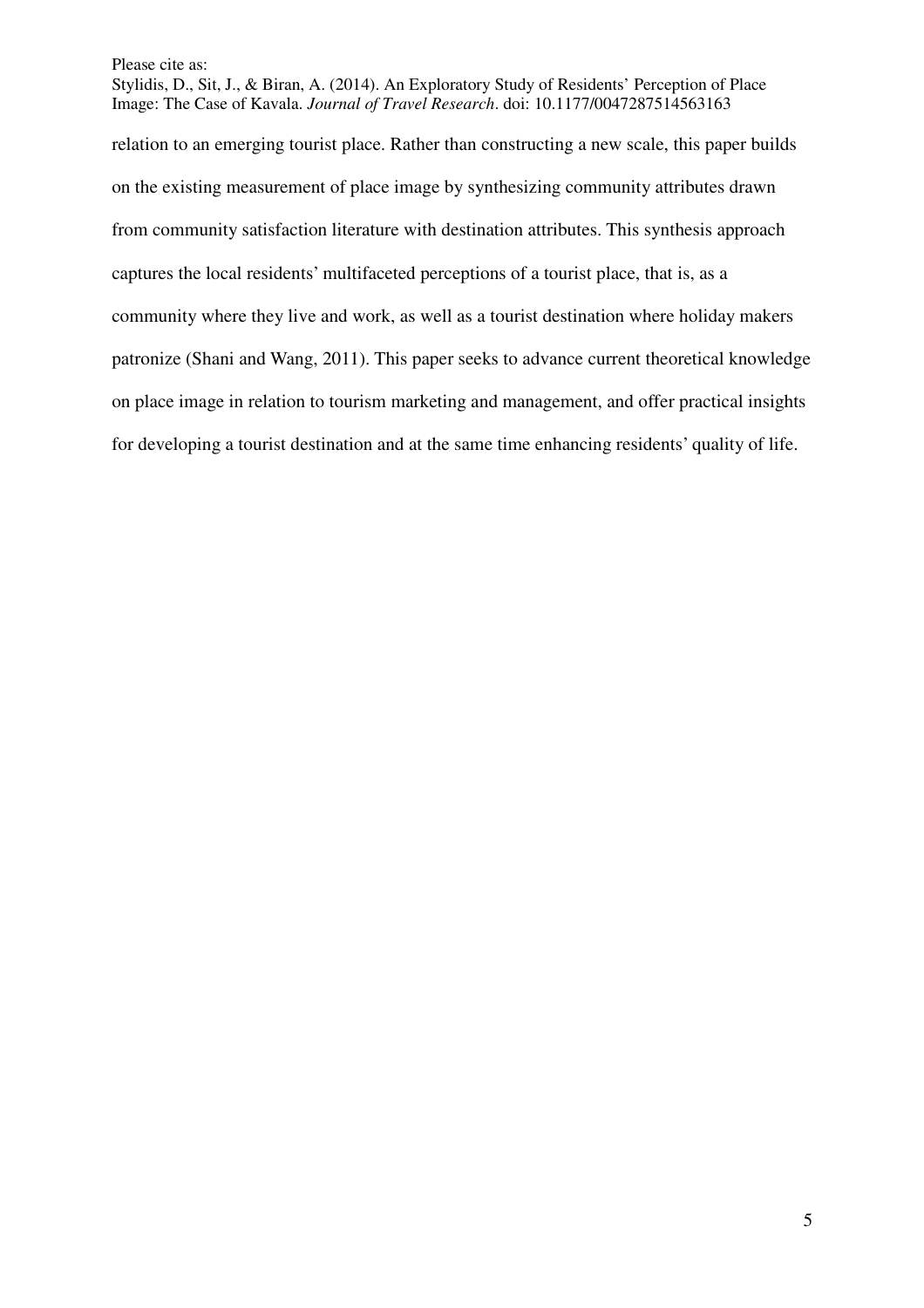Stylidis, D., Sit, J., & Biran, A. (2014). An Exploratory Study of Residents' Perception of Place Image: The Case of Kavala. *Journal of Travel Research*. doi: 10.1177/0047287514563163

### **2. Literature Review: Resident Place Image**

The rationale of this study draws on the stakeholder theory, which recognizes the existence and importance of various stakeholders and their needs in relation to tourism planning and sustainable development (Murphy, 1985). Freeman (1984) describes a stakeholder as "any group or individual in an organization who can affect or is affected by the achievement of the organization's objectives" (p.46). In the tourism context, key stakeholders include tourists, tourism business operators (e.g., travel agencies), the local council of a tourist destination, as well as local residents (Goeldner and Ritchie, 2009; Kotler et al., 1993). Stakeholder theory has been largely adopted in the tourism literature, with studies exploring stakeholders' attitudes towards tourism development (e.g., Byrd, Bosley and Dronberger, 2009), collaboration in tourism policy and planning (e.g., Bramwell and Sharman, 1999), and collaboration in tourism marketing (e.g., d'Angella and Go, 2009).

Whilst the stakeholder theory emphasizes the need to consider the perspectives of all stakeholders that are critical for the planning and development of tourism, previous tourism studies have typically focused on tourists' place image and have given limited attention to the local residents' image. Consequently, the 'destination image' concept appears to dominate the literature with a proliferation of studies investigating tourists' destination image and its impact on tourist behavior and experience with regard to holiday destinations (e.g., Assaker and Hallak, 2013; Chen, Lin and Petrick, 2013; Lee, Lee and Lee, 2014; Papadimitriou, Apostolopoulou and Kaplanidou, 2014; Prayag and Ryan, 2012). On the contrary, only a handful of studies (e.g., Alhemoud and Armstrong, 1996; Henkel et al., 2006; Schroeder, 1996; Stylidis et al., 2014) have examined the local residents' image of a tourist place, where they actually live and work. The lack of research attention on this place image domain is surprising as destination managers increasingly realize the significant role that local residents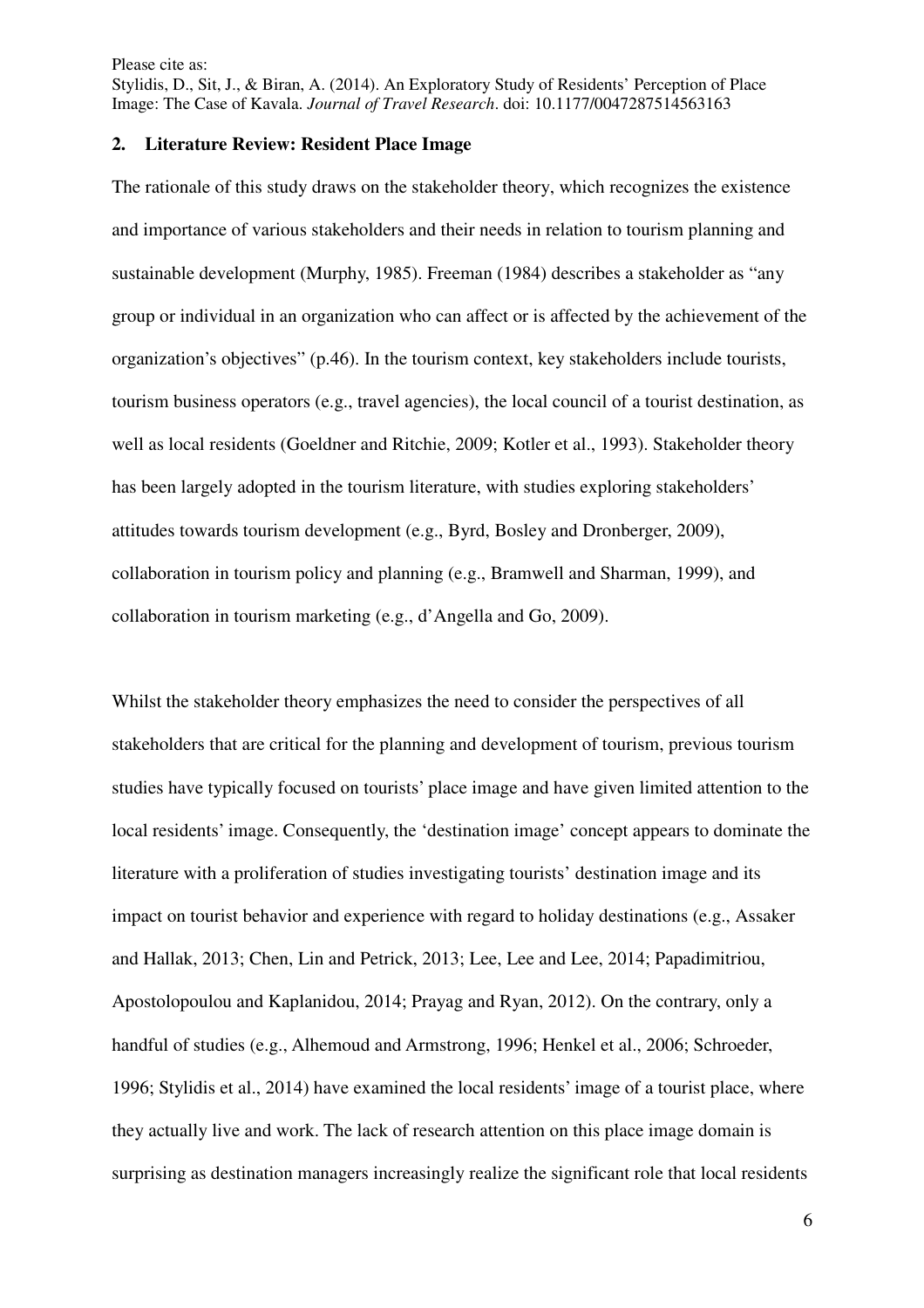Stylidis, D., Sit, J., & Biran, A. (2014). An Exploratory Study of Residents' Perception of Place Image: The Case of Kavala. *Journal of Travel Research*. doi: 10.1177/0047287514563163 play in the promotion and sustainable development of tourism (Hudson and Ritchie, 2002) and thus there are calls for engaging or involving the local residents more in the promotional and development activities of a tourist place (Whitehead, 1997).

Among the few available studies, those which have compared the images that local residents and tourists hold of a tourist place revealed different perceptions between these two stakeholder groups. The first study on residents' place image appears to be by Sternquist-Witter (1985), who compared the destination image of Traverse City, Michigan, between local retailers and tourists. This study indicated that local retailers assessed the destination place more favorably than visitors with regard to six attributes (out of ten). The finding that residents held more positive images of the destination than tourists was explained by the "proud parent syndrome". In a different study, in the context of Kuwait, Alhemoud and Armstrong (1996) found that Kuwaiti residents and Western visitors held different evaluations of its attractions. The former group, in particular, displayed a more positive evaluation of manufactured attractions (e.g., Kuwait Towers), whereas the latter group showed a greater interest in cultural attractions (e.g., Kuwaiti cultural dance). A possible explanation for this finding is that the cultural attractions were more unique and exciting for the Western visitors, whereas the locals were more familiar and thus less stimulated by them. Similarly, Henkel et al. (2006) reported that Thai residents appreciated different aspects of Thailand (e.g., friendly locals) than the international tourists (e.g., nightlife, exoticism). These results suggest that perceived uniqueness can be an inherent facet of local residents' place image. The study of Stylidis et al. (2014) provides a starting point for examining the place image perspectives of tourists, local residents, and the local tourism sector simultaneously. In the context of Eilat (a resort town in Israel), Stylidis et al. (2014) identified that those three stakeholders were not unanimous with regard to their place images,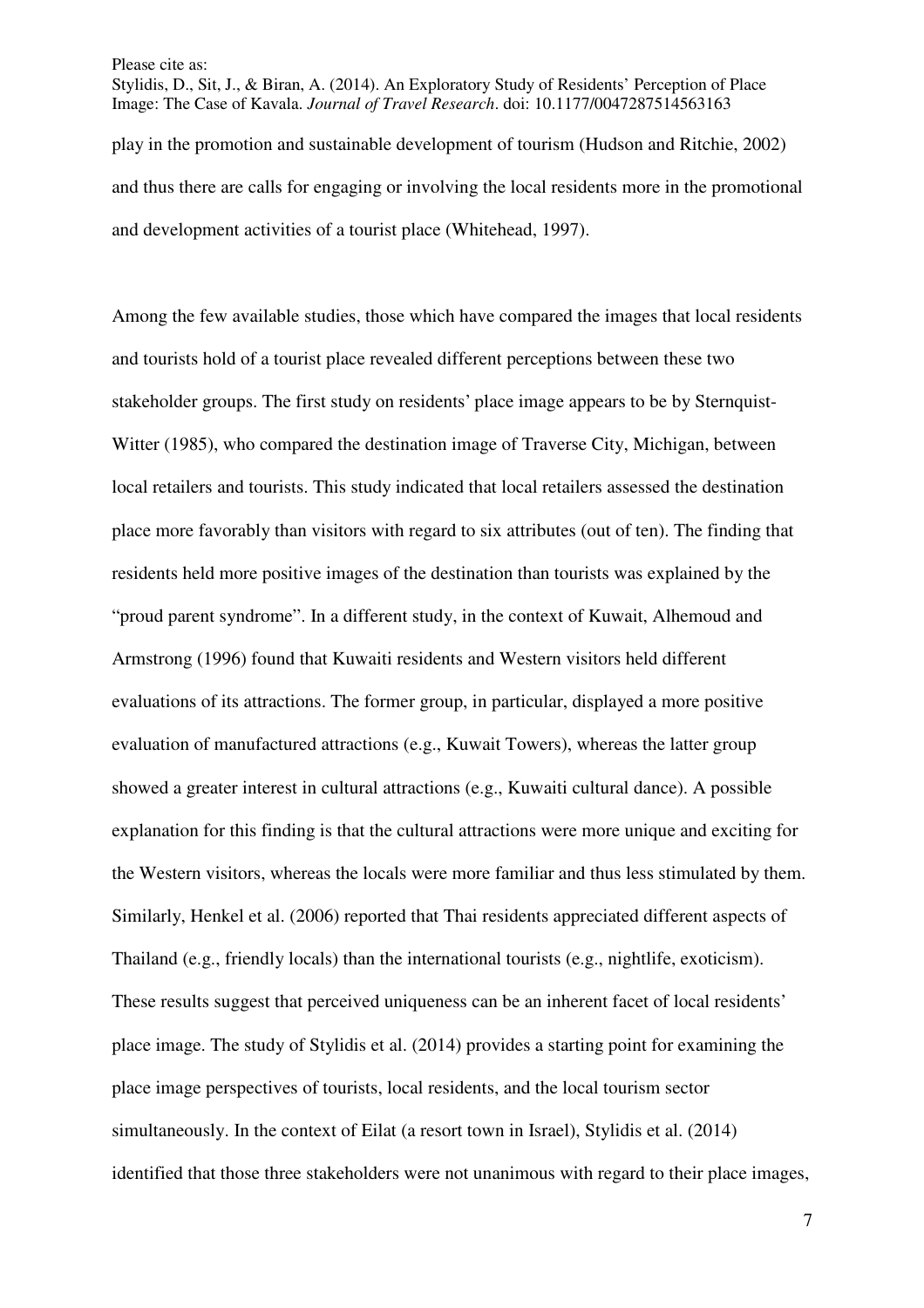Stylidis, D., Sit, J., & Biran, A. (2014). An Exploratory Study of Residents' Perception of Place Image: The Case of Kavala. *Journal of Travel Research*. doi: 10.1177/0047287514563163 whereby their evaluation significantly varied on 27 out of 30 place image attributes examined.

Instead of comparing the place image between tourists and local residents, other studies opted to examine the role of place image in affecting residents' behavior. Focusing on local residents only, Schroeder (1996) examined the inter-relationships of residents' image of North Dakota as a tourist destination, with their support for tourism development and their travel behavior. His findings indicated that local residents who displayed a more favorable image of North Dakota demonstrated a higher level of support for tourism (e.g., funding for tourism development and promotion) as well as more positive behaviors, such as the intention to recommend the destination to others and travel within the region. Equally Bigne, Sanchez and Sanz (2005) reported a positive relationship between residents' place image and future behavioral intentions (e.g., intention to recommend the place to others). Finally, in the context of place marketing, Bandyopadyay and Morrais (2005) examined the difference between residents' image of India and the image marketed to tourists and noted that a dissonance between the external representation of the destination and the place image held by the local community can lead to resentment towards the tourism industry.

In brief, these aforementioned studies consistently indicate first, that place image can significantly influence residents' attitudes towards tourism; and second, that local residents hold dissimilar mental images of a tourist place as compared with other stakeholder groups, such as tourists. This image incongruity is a key insight to the local council and tourism authorities as, if not addressed promptly, it can lead to conflicts between the two parties and result in a lack of residents' support for tourism development and/or resentment towards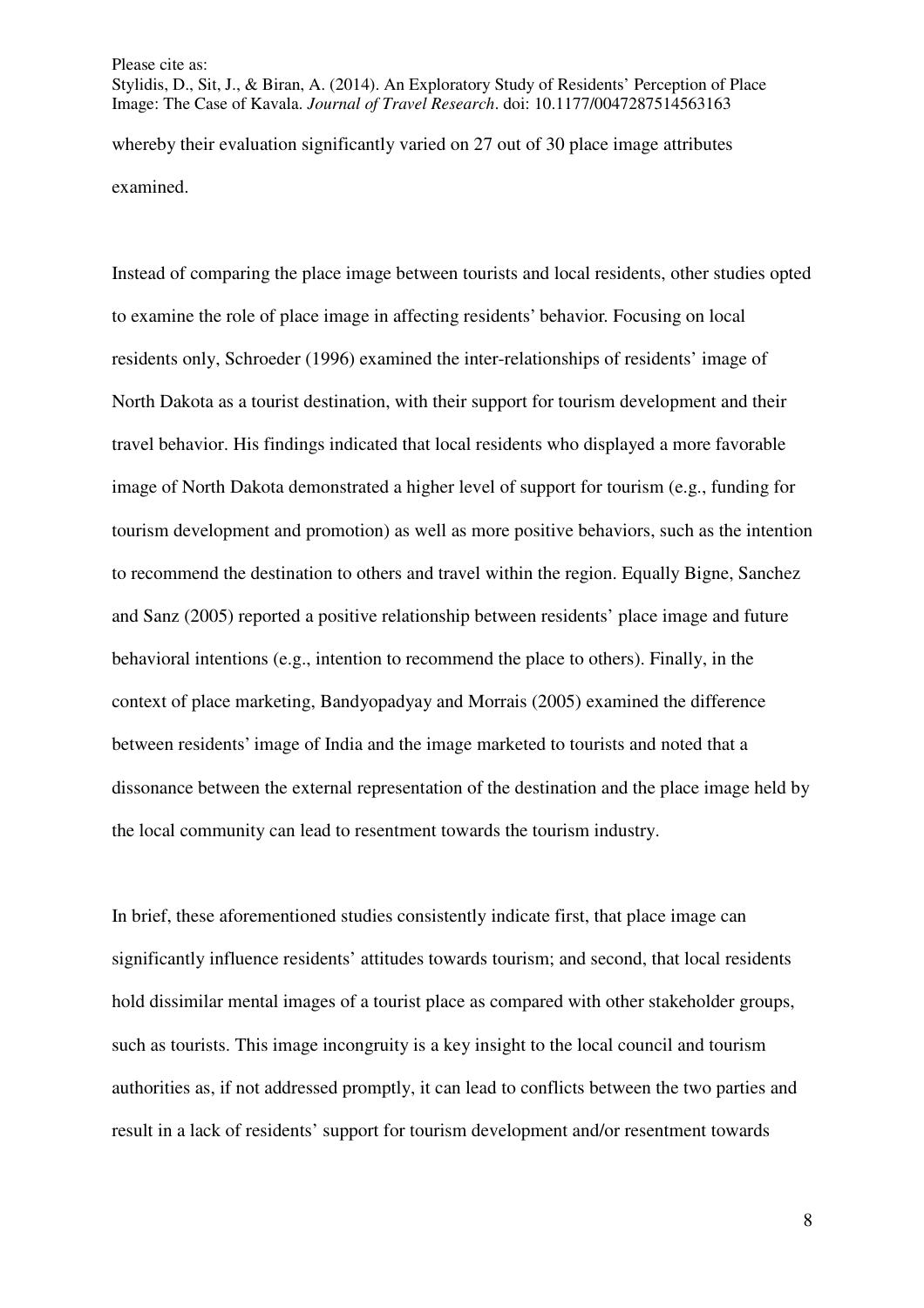Please cite as: Stylidis, D., Sit, J., & Biran, A. (2014). An Exploratory Study of Residents' Perception of Place Image: The Case of Kavala. *Journal of Travel Research*. doi: 10.1177/0047287514563163 tourists (Bandyopadyay and Morrais, 2005; Henkel et al., 2006; Michaelidou, Siamagka, Moraes and Micevski, 2013; Schroeder, 1996).

## **2.1 Measuring Residents' Place Image**

The nature and number of attributes used to measure residents' place image vary greatly in the body of research on this concept, suggesting not only its complexity, but also a lack of consensus on its measurement (see Table 1). Therefore, similar to tourist image research, those previous results are "hard to compare and generalizations are few, as the conceptualization, and operationalization of the construct has been problematic" (Deslandes, Goldsmith, Bonn and Joseph, 2006, p.144).

[Table 1. Here]

Practically, it is notable that the place attributes utilized across those aforementioned studies are largely identical to those used in tourist destination image research (e.g., Beerli and Martin, 2004; Echtner and Ritchie, 1991; Prayag, 2009). These attributes generally cover two of the four components of a tourist place as described by Cooper et al. (2008, pp.105-107), namely attractions and amenities, but tend to neglect other aspects, those of access and ancillary services. Previous research on residents' place image has commonly employed the attributes originally compiled for the tourists, with little modification to reflect the perspectives of the local residents. Sternquist-Witter (1985), for example, adopted Goodrich's (1978) tourist image scale, and Henkel et al. (2006) used Echtner and Ritchie's (1991) measurement tool. This straight adoption of the existing measurement of place image developed for tourists overlooks the multifunctional and 'daily life world' nature of the place for residents (Green, 2005, p.37); not simply as a tourist place or a holiday destination but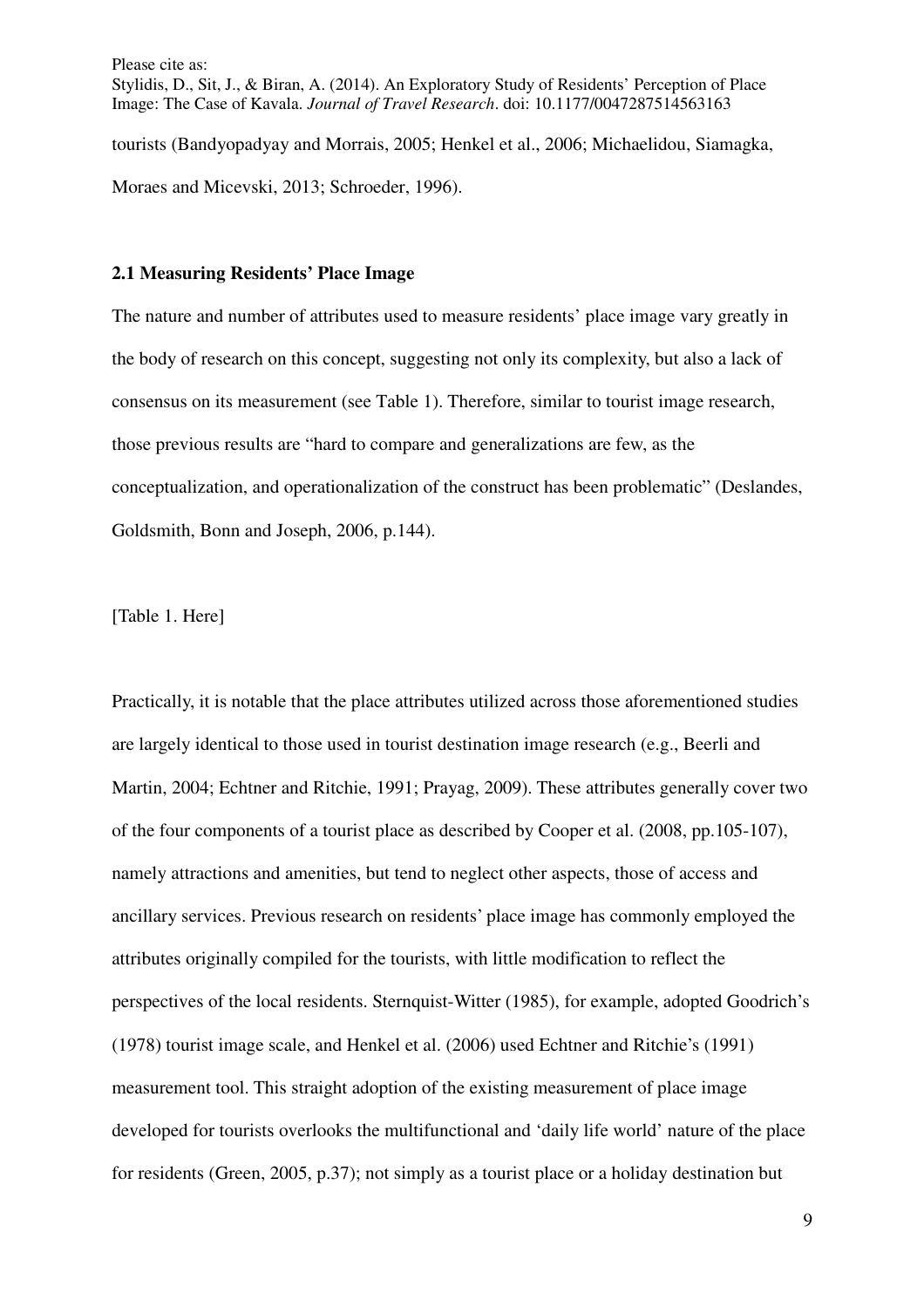Stylidis, D., Sit, J., & Biran, A. (2014). An Exploratory Study of Residents' Perception of Place Image: The Case of Kavala. *Journal of Travel Research*. doi: 10.1177/0047287514563163 also a communal area where they live and work (Hudson, 1988). Residents, as such, possess

a more complex image that covers the whole spectrum of the place, whereas tourists' images are unlikely to go beyond generalities (Reiser and Crispin, 2009). Hence, the local residents' image of a tourist place can be more challenging to decipher, as compared with other stakeholders, such as tourists, because of their complex relationships with the place.

The current study will advance the residents' place image research in two main ways: a) by addressing the inconsistency in the existing measurement of residents' place image, particularly in relation to its operational dimensions and attributes; b) by verifying the importance of synthesizing both destination/tourism and community attributes to create a more holistic measurement of residents' place image. The urgency for addressing these knowledge gaps is supported by Mill and Morrison (2009) who assert that tourist places put their uniqueness in danger if they tailor their resources or cater exclusively to tourists' needs. Similarly, Kotler et al. (1993) advocate that place marketing succeeds not only when it meets the expectations of visitors and investors, but also when residents and businesses are pleased with the welfare of their communities.

To capture local residents' complex perceptions of a tourist place (as a tourist destination as well as a communal setting where they live and work), the community satisfaction literature was reviewed to identify not only destination-specific attributes but also community-specific attributes (see Table 2). Community satisfaction refers to an individual's satisfaction with the place (i.e., city) in which one resides. In this literature domain, community-related attributes, which associate with Cooper et al.'s (2008) access and ancillary services, have been identified as a contributing factor of local residents' impression or evaluation of their local community (e.g., Grillo, Teixeira and Wilson, 2010; Grzeskowiak, Sirgy and Widgery, 2003;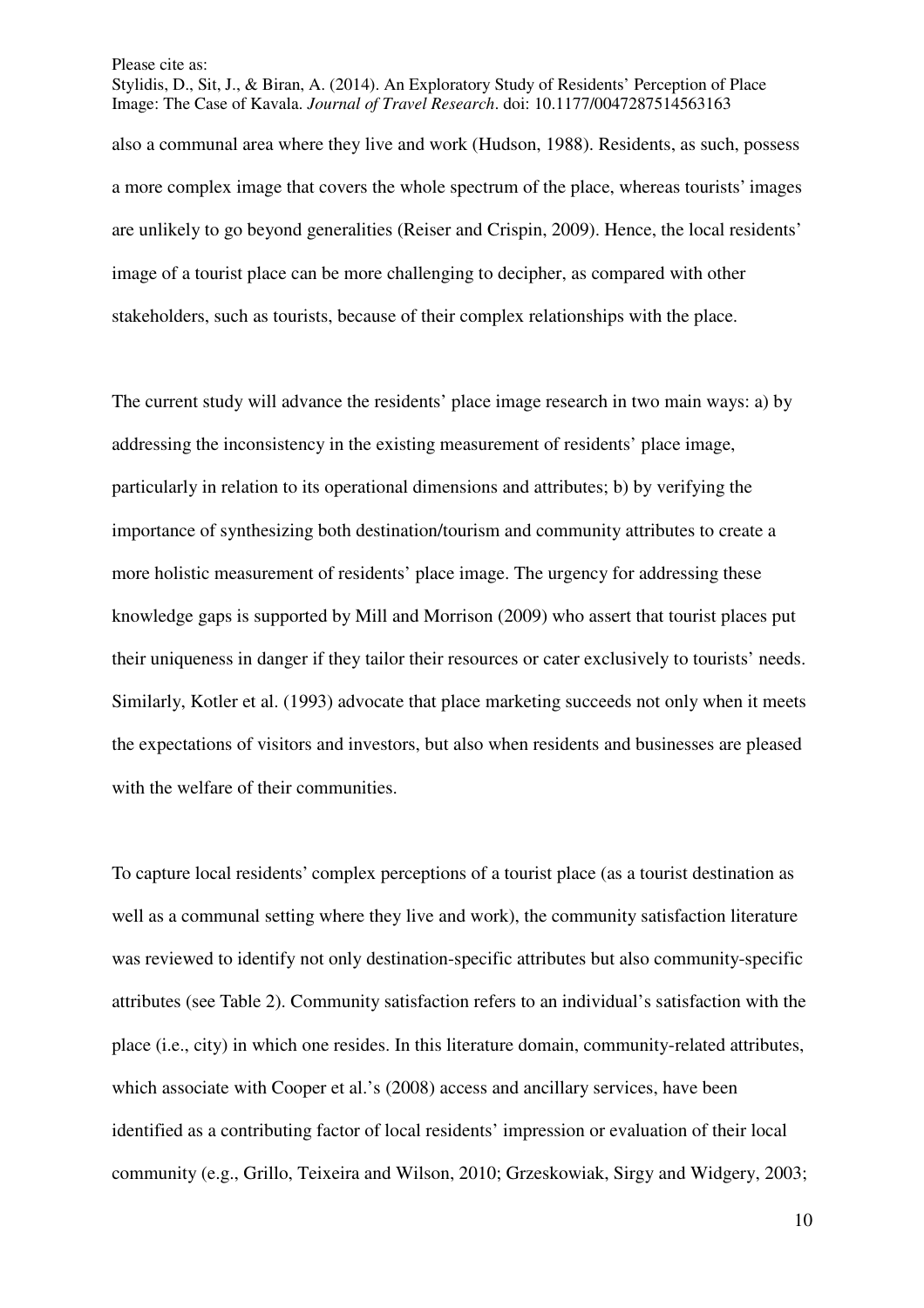Stylidis, D., Sit, J., & Biran, A. (2014). An Exploratory Study of Residents' Perception of Place Image: The Case of Kavala. *Journal of Travel Research*. doi: 10.1177/0047287514563163

Sirgy Gao and Young, 2008). These attributes - generally underrepresented in tourists' image research as they are considered of less significance for the tourists - include the local council and its services (e.g., McCrea, Stimson and Western, 2005; Sofranko and Fliegel, 1984), job availability (Sirgy et al., 2008; Turkoglu, Bolen, Baran and Marans, 2006), and transportation (Grzeskowiak et al., 2003; McCrea et al. 2005).

[Table 2. Here]

Studies in community satisfaction highlight several factors that are potentially essential for understanding and measuring residents' place image. Ladewig and McCann (1980), for instance, utilized 20 place attributes and identified three main factors that rural residents applied to evaluate the quality of country life. These factors related to local services, political efficacy (e.g., local government) and accessibility (e.g., transportation, jobs) to represent residents' community evaluation. Two studies by Sirgy et al. (2000 and 2008) have consistently identified that local residents place great emphasis on three types of communal services, namely government services (e.g., transportation, public safety, recreation facilities), leisure services (e.g., retailers, shopping), and non-profit services (e.g., support services, cultural/recreation services, job availability). In another study, Vogt, Allen and Cordes (2003) found that the local residents were typically concerned about community amenities, such as retail shopping, local government services, transportation services, and recreational facilities.

To sum up, there has been limited attention on local residents as the unit of analysis amongst place-image studies as they have predominantly focused on tourists. Those few studies that have examined local residents' place image propose several attributes that are important for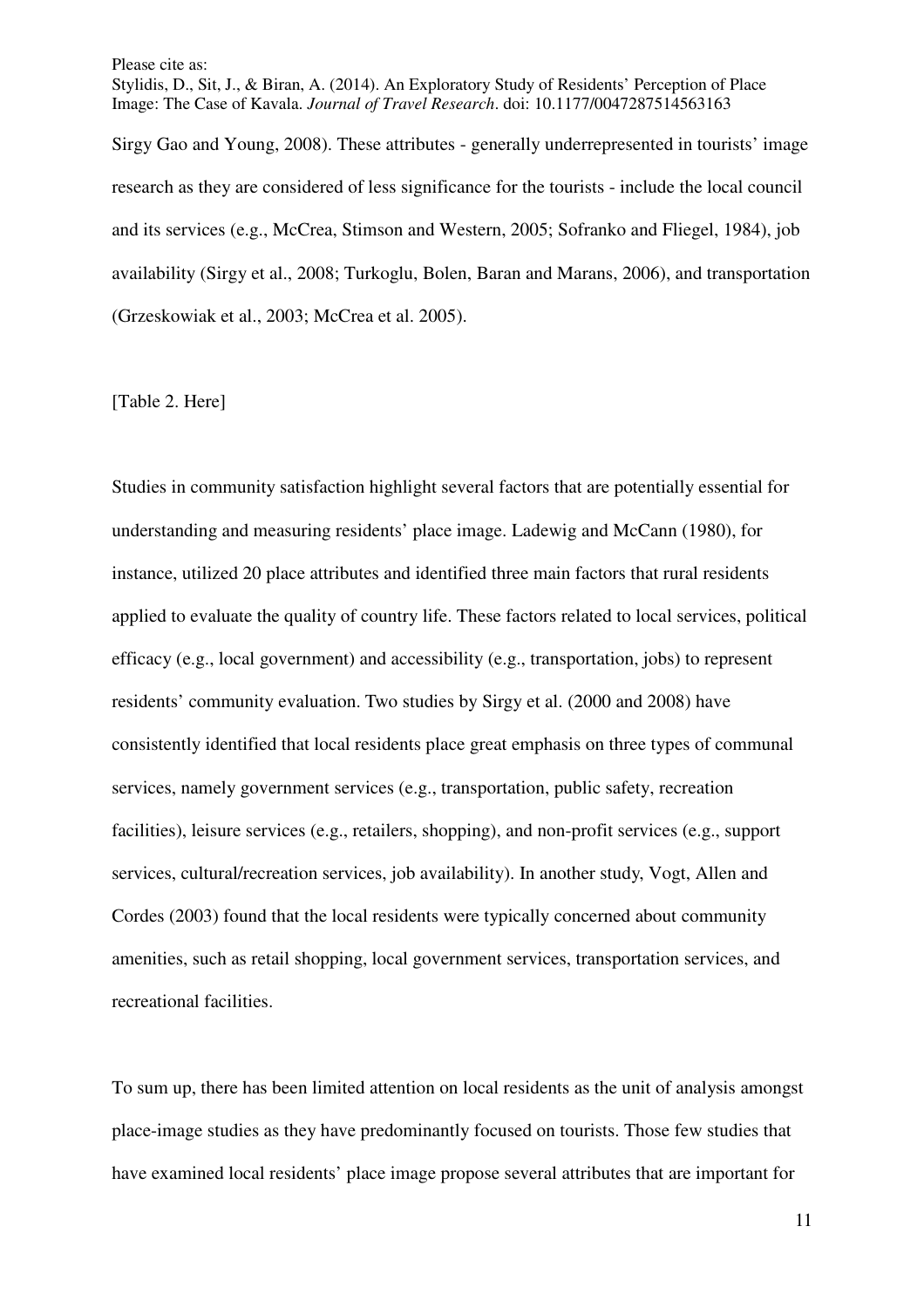Stylidis, D., Sit, J., & Biran, A. (2014). An Exploratory Study of Residents' Perception of Place Image: The Case of Kavala. *Journal of Travel Research*. doi: 10.1177/0047287514563163 measuring this construct; however, those attributes are varied and somewhat inconsistent. Furthermore, those suggested attributes have usually not included the relevance of community-oriented attributes for measuring place image, which are highly valued by the local residents as their relationships with a tourist place are more complex and multifaceted as compared with tourists. That is, local residents conceive a tourist place more than just a holiday destination, but also a communal and economic hub where they live and work. Therefore, this paper aims to contribute to the body of research on place image by incorporating the communal attributes into the existing measurement in order to more holistically capture the local residents' perceptions of a tourist place. This process will also enable the identification of the common attributes which constitute the residents' place image and reflect the partial applicability of the existing measurement when community-related attributes are excluded. Community and destination attributes are not mutually exclusive but collectively underpin the measurement of local residents' image especially for an emerging tourist destination.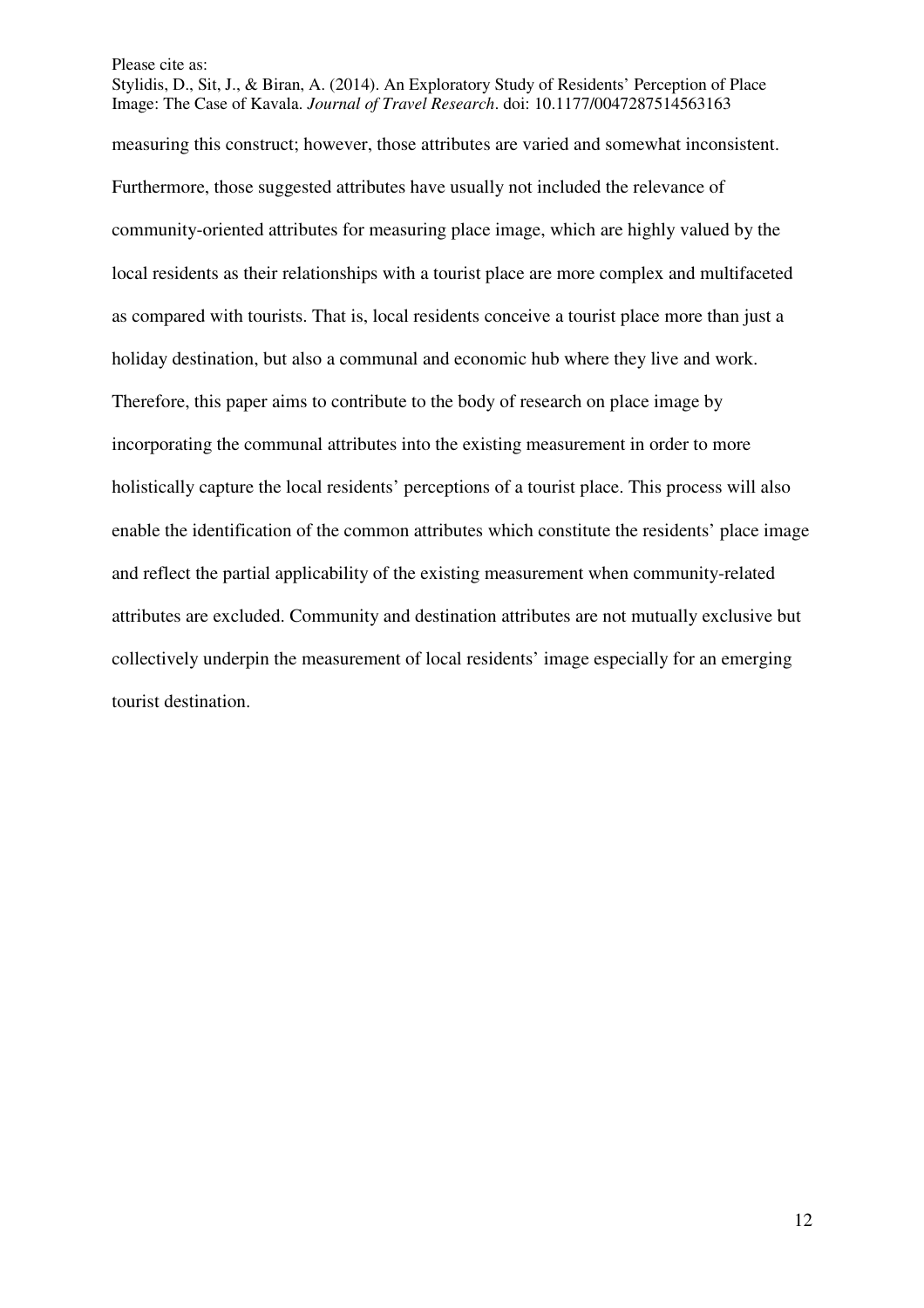Stylidis, D., Sit, J., & Biran, A. (2014). An Exploratory Study of Residents' Perception of Place Image: The Case of Kavala. *Journal of Travel Research*. doi: 10.1177/0047287514563163

### **3. Study Method**

#### **3.1 Setting and Sample**

Kavala, a city in Northern Greece, was the tourist destination of interest in this study. The history of Kavala dates back to the 7th century B.C. and the city is well known for serving as the starting point of Christianity in Europe. Nowadays, the local economy is based on oil exploration, fishing, marble quarrying, agriculture and, to a lesser extent, on tourism (Chionis, 2005). Tourist nights reached 242,325 in 2010, with the main tourist segments being British, German and Bulgarian. The 51 hotels provide 3159 hotel beds and the average duration of tourists' stay is eight days. The average hotel occupancy stood to 38% in 2011 (Hellenic Statistical Authority, 2012). In the past several years the local council has attempted to develop the religious and cruise tourism of Kavala, as the city is part of the international religious tourism route tracking the footsteps of St Paul and concurrently provides adequate infrastructure to accommodate large cruise ships. The local council's efforts to entice cruise ship companies to include the city in their itinerary proved fruitful, as evidenced by 12 cruise ships with 4320 tourists that disembarked in Kavala in 2012 (16 cruise ships were expected in 2013). Besides developing its religious and cruise tourism, the local council has also orchestrated other development plans that involve, for example, the conservation of the old town, a new marina, and a beach resort project (Kavala Municipality, 2013). These tourism development initiatives are likely to have a significant impact on the living and working conditions of the local residents, and thus Kavala was deemed suitable for the purpose of this research.

The target sample of this study involved Kavala's permanent residents (more than one year residency) that were aged 18 years and over. Participants were recruited via multi-stage cluster sampling since: a) a sampling frame detailing the contact details of all permanent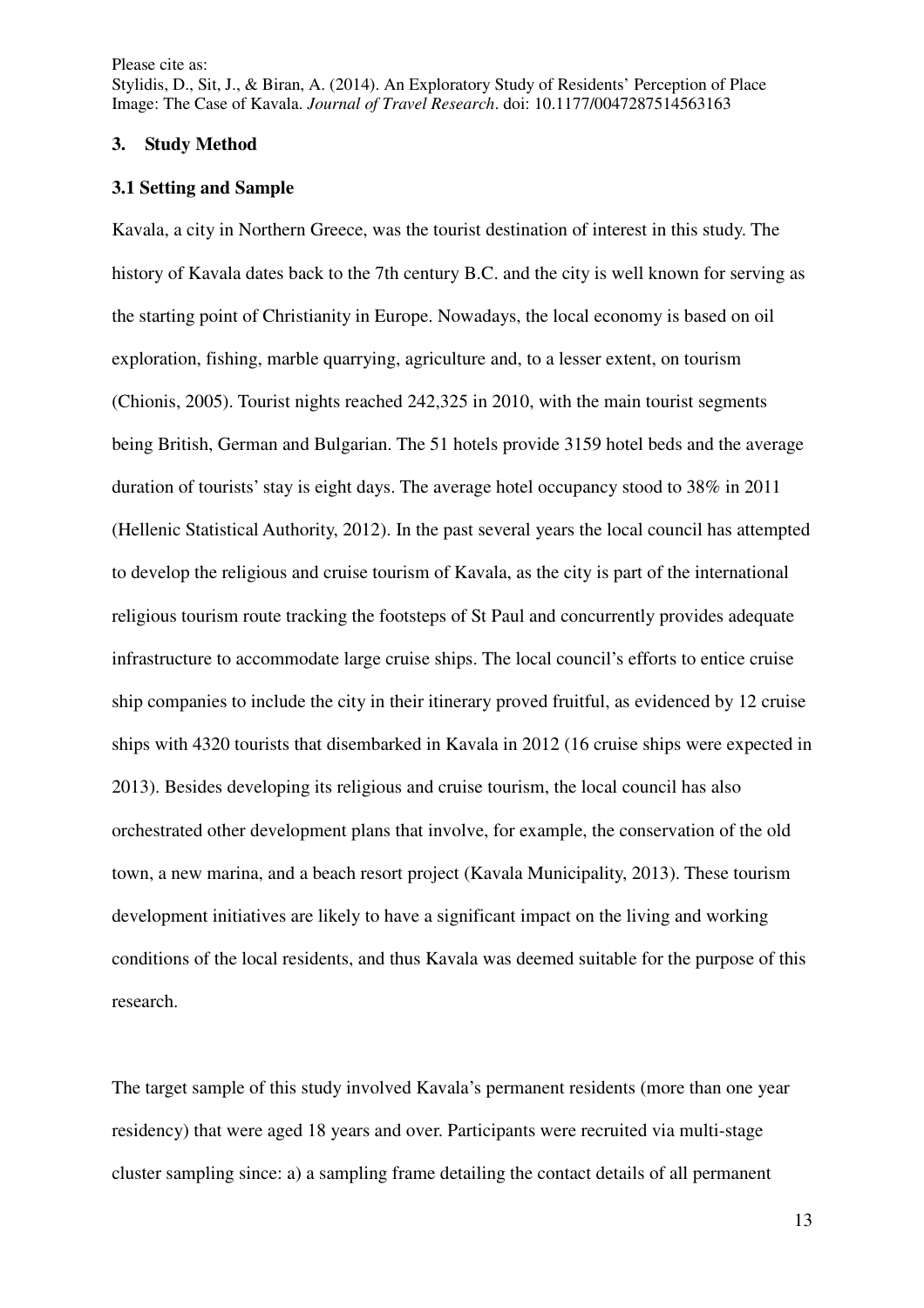Stylidis, D., Sit, J., & Biran, A. (2014). An Exploratory Study of Residents' Perception of Place Image: The Case of Kavala. *Journal of Travel Research*. doi: 10.1177/0047287514563163

residents in Kavala was not readily available; and b) the recruitment of permanent residents from various suburbs is crucial in providing a balanced representation of the target sample (see McGeehee and Andereck, 2004; Woosnam and Norman, 2010). The process of the multistage cluster sampling commenced with clustering residential addresses by postcodes, based on the post office list. Five clusters of postcodes were developed to represent five key districts of Kavala and to embrace differences in resident characteristics (e.g., higher concentration of older retirees in the historical district) (Lin, Morais, Kerstetter and Hou, 2007). In the second stage, a list detailing the street names of the five districts was constructed, and then 10 street names were randomly selected from each district. This process generated a total of 50 (5 x 10) street names. Using the street names list, households were randomly approached and invited to participate in the study (see Woosnam and Norman, 2010). The data were collected between October and November of 2009, rotating between morning and evening, as well as weekdays and weekends in order to mitigate sampling bias (Bonn, Joseph and Dai, 2005).

A self-completed survey was personally delivered by one of the authors, and only one resident at each household was invited to complete the survey to mitigate multiple similar views from the same household (Andriotis, 2005). The researcher waited onsite and personally collected the completed survey. A total of 977 houses were visited, 650 households were at home during the visit, and 500 residents agreed and completed the survey. Finally, 481 fully-completed questionnaires were retained for data analysis. This resulted in 74% response rate (counting those who were at home but refused to participate). This favorable response rate can be attributed to the face-to-face invitation during the data collection process (Czaja and Blair, 2005).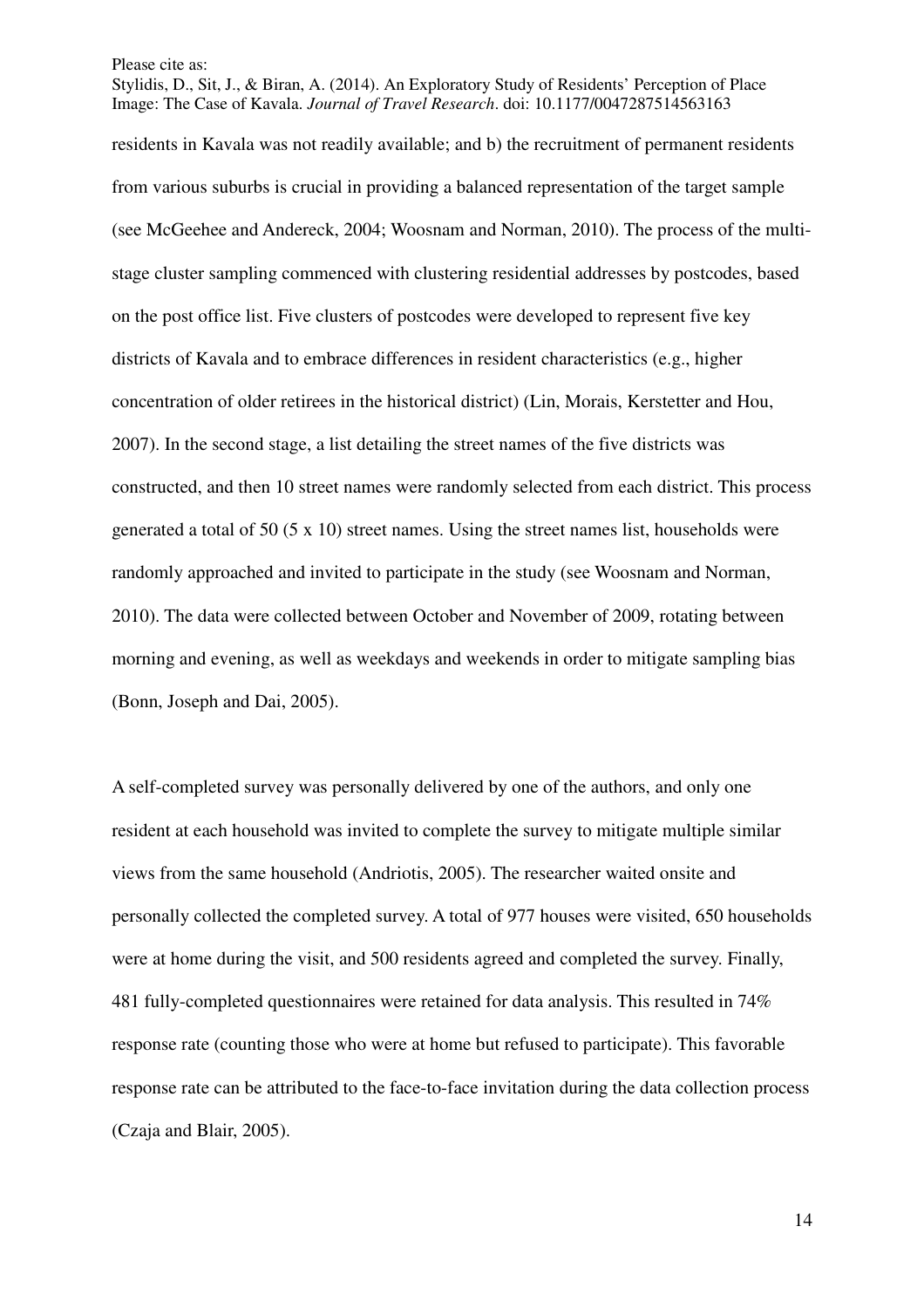Please cite as: Stylidis, D., Sit, J., & Biran, A. (2014). An Exploratory Study of Residents' Perception of Place Image: The Case of Kavala. *Journal of Travel Research*. doi: 10.1177/0047287514563163

### **3.2 Research Instrument**

The survey used consisted of two sections, wherein the first section measured residents' place image with multiple attributes; and the second section focused on respondents' demographic characteristics (e.g., gender, age, and annual income).

The measurement of place image is diverse and complex, because it greatly hinges upon the nature of the tourist place under investigation (Beerli and Martin, 2004; Chen, Lin and Petrick, 2013). As a result, the list of attributes operationalizing place image has been wideranging and varied in the existing literature (e.g., Andrades-Caldito, et al., 2013; Chen and Tsai, 2007). The sourcing of place image attributes relevant to Kavala began with a thorough review of both the destination image and community satisfaction literature, followed by a face validity exercise with a panel of ten randomly-selected Kavala residents (see Echtner and Ritchie, 1993; Leisen, 2001; Lin et al., 2007). The face validity exercise involved checking each item for clarity, deleting redundant items (e.g., winter sports, exotic destination, golf and tennis), and rewording some questions to better reflect the tourism and community nature of Kavala (see Choi and Sirakaya, 2005; Woosnam and Norman, 2010). Netemeyer, Bearden, and Sharma (2003) support this practice as it facilitates the achievement of better content and face validity. The final list consisted of ten destination/tourism-specific attributes (e.g., scenery, nightlife, friendly locals) and four community-specific attributes (e.g., local council, local services, transportation, and job opportunities). To further establish the face validity of the 14 operational attributes, four tourism experts consisting of hotel owners in Kavala and tourism academics were purposively recruited to review those attributes, and no validity issue was identified (Choi and Sirakaya, 2005; Lin et al. 2007).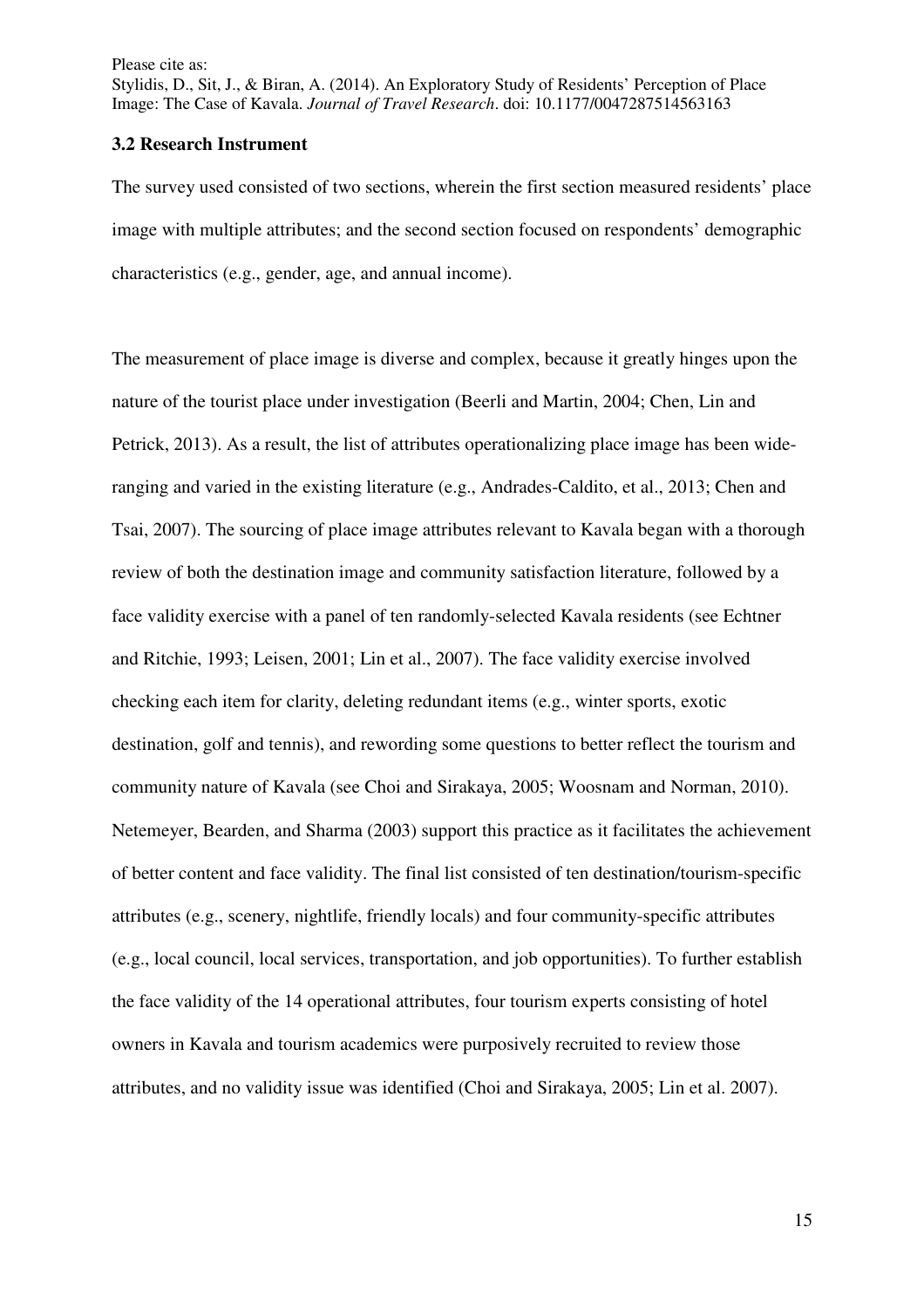Stylidis, D., Sit, J., & Biran, A. (2014). An Exploratory Study of Residents' Perception of Place Image: The Case of Kavala. *Journal of Travel Research*. doi: 10.1177/0047287514563163

A 5-point Likert-type scale was used with those place image attributes, whereby '1' equated 'strongly disagree' and '5' equated 'strongly agree'. Likert-type scale has been widely used in place image studies within tourism (see Chen and Tsai, 2007; Dolnicar and Grun, 2013; Schroeder, 1996). The questionnaire was originally written in English and translated into Greek by a professional translator and language editor in order to facilitate the ease of completion by the local residents. To further verify the accuracy of the translation, the blind translation-back-translation technique was used (Brislin, 1976). A pilot test was conducted with another 65 randomly selected residents of Kavala to check for clarity and grammatical issues in the survey. Only a few trivial phrasing issues were identified and then corrected.

#### **3.3 Data Analysis**

Drawn on the suggestions of DeVellis (2003) and Hair, Black, Babin and Anderson (2010) exploratory and confirmatory factor analyses were conducted sequentially to examine: a) the extent to which the combination of destination/tourism- and community-specific attributes is valid and reliable for measuring residents' place image; and b) the consistency/comparability of the residents' place image measurement in relation to its inherent dimensions. In the first stage, an exploratory factor analysis (EFA) was conducted to identify the dimensions underpinning place image (Chen and Tsai, 2007; Chi and Qu, 2008). In the second stage, confirmatory factor analysis (CFA) was applied to further validate the factor solution emerged from EFA. However, the practice of subjecting the same data set to both exploratory and confirmatory factor analyses is generally not advisable (Kline, 2011). Following Hair et al.'s (2010) recommendation, the total sample (N=481) was randomly split into two subsamples (via SPSS 20), whereby the first subsample ( $n = 160$ ) served as the calibration or purification sample for EFA, and the second subsample  $(n = 321)$  served as the validation sample for CFA (Dyer, Gursoy, Sharmaa and Carter, 2007; Hair et al. 2010). Previous studies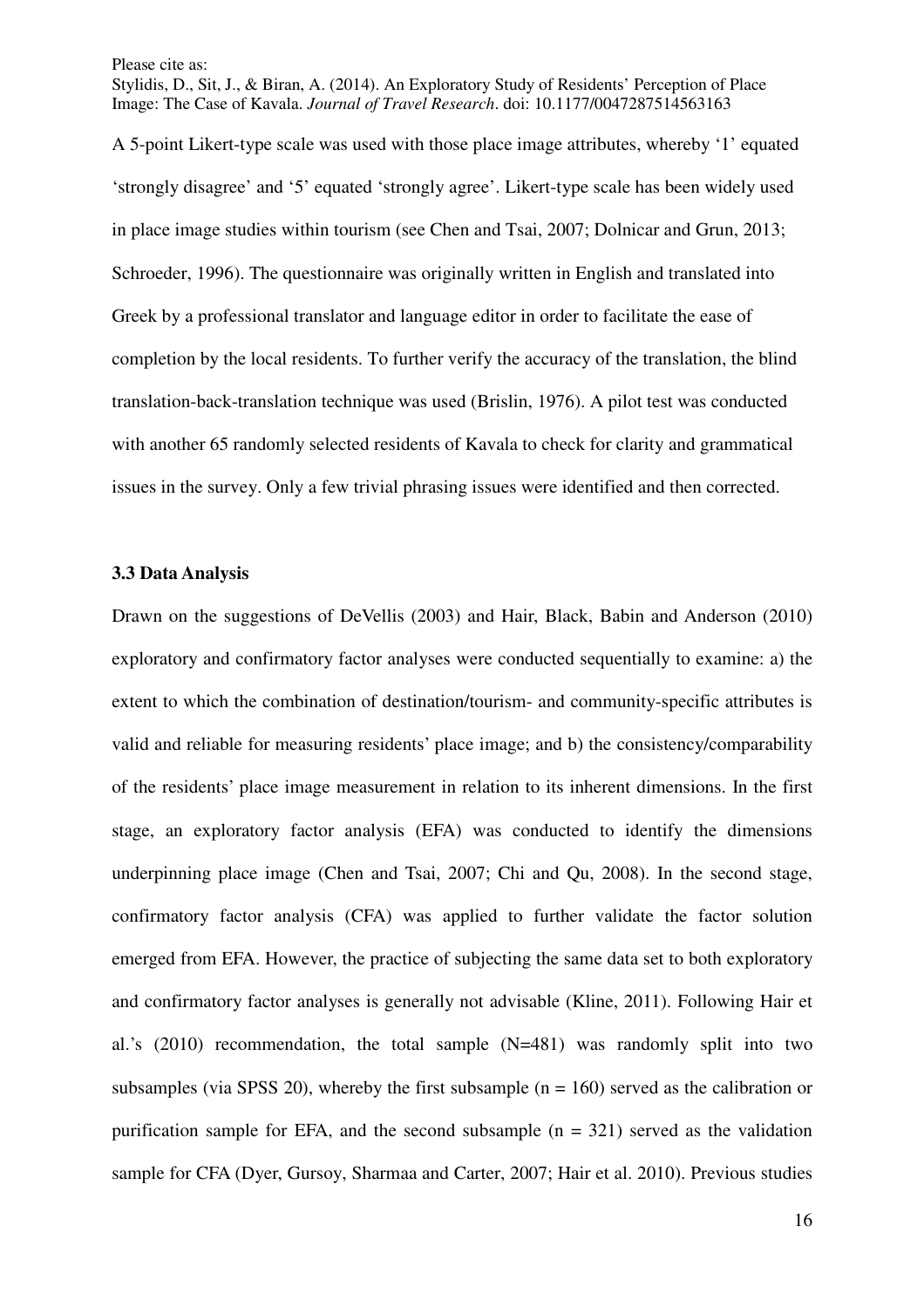Stylidis, D., Sit, J., & Biran, A. (2014). An Exploratory Study of Residents' Perception of Place Image: The Case of Kavala. *Journal of Travel Research*. doi: 10.1177/0047287514563163

(see Woosman and Norman, 2010) have applied this sequential approach involving EFA and CFA in order to decipher the dimensions constituting a latent construct. The smaller sample size for EFA was deemed to be acceptable because of its calibration purpose (Hair et al., 2010). If similar factor patterns are obtained from these two subsamples, this suggests that the residents' place image measurement is comparable and robust, and thus will provide a fruitful direction for future research (Hair et al., 2010; MacCallum, Widaman, Zhang and Hong, 1999).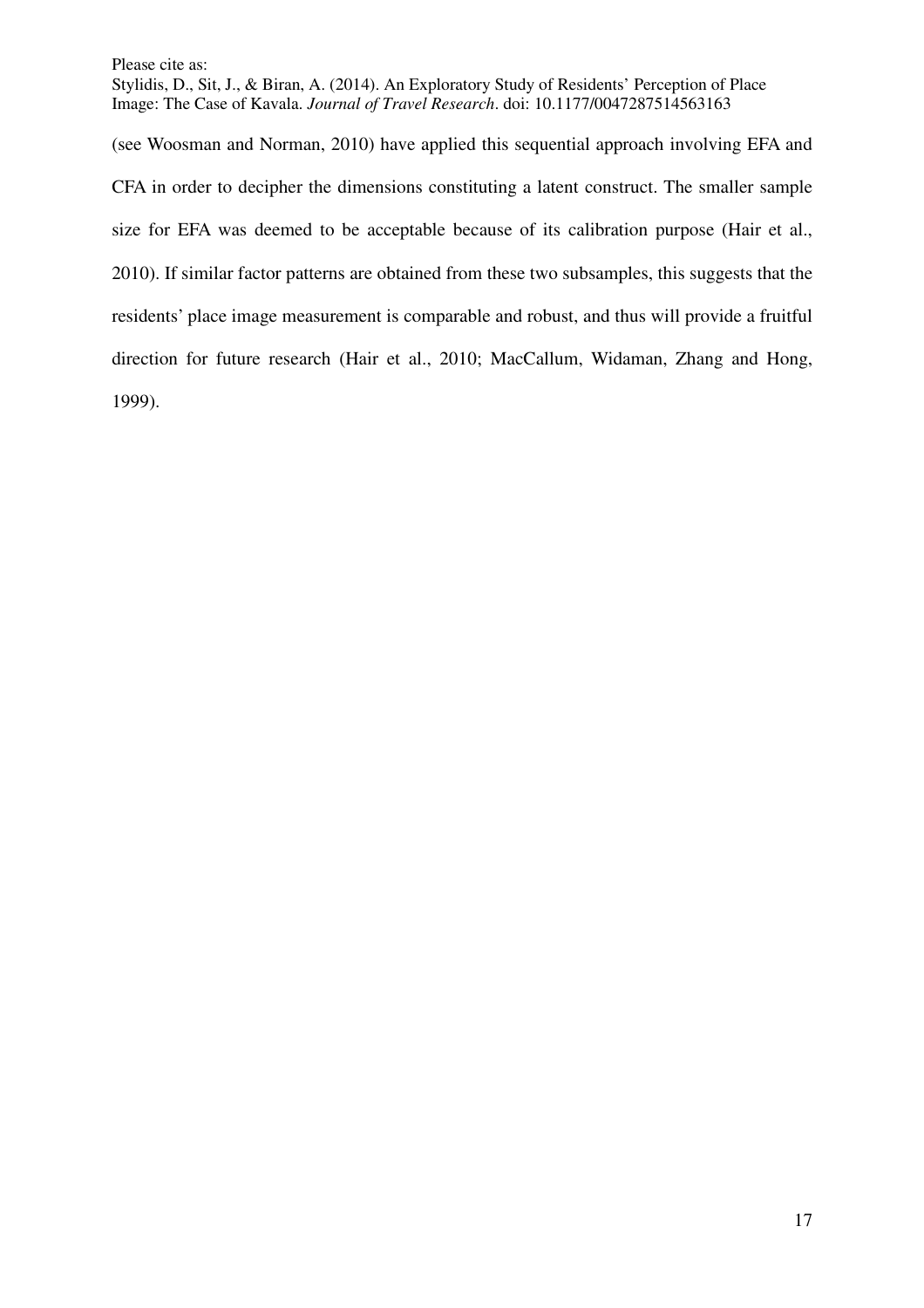Stylidis, D., Sit, J., & Biran, A. (2014). An Exploratory Study of Residents' Perception of Place Image: The Case of Kavala. *Journal of Travel Research*. doi: 10.1177/0047287514563163

#### **4. Findings**

### **4.1 Respondents' Profile and Descriptive Statistics**

In the first subsample, the majority was represented by females (56%) (Table 3). The largest age group of this sample was those aged between 25-34 years old (24%), and the smallest age group was between 18 and 24 years (11.9%). About half of the respondents had lived in Kavala for over 21 years (45.5%), suggesting that this sample is highly knowledgeable about Kavala. Finally, about one third of the respondents reported earning between 10,000 - 19,999€ (*c.* US\$13,500-26,900) annually, whereas 16.4% stated that they earned more than 40,000€ (*c.* US\$54,000). On the other hand, in the second subsample, the gender distribution was fairly equal (males  $= 48.4\%$  and females  $= 51.6\%$ ) (see Table 3). Almost a quarter of the respondents were over 65 years (23.7%), whereas respondents aged 18-24 years were in the minority (12.1%). Similarly to the first subsample, more than half of the respondents stated that they had lived in Kavala for over 21 years (51.8%). Lastly, more than one third of the respondents (38.2%) reported earning between €10,000 and 19,999 (*c.* US\$13,500-26,900) annually, whereas only 7.8% stated that they earned more than  $\epsilon$ 40,000 (*c*. US\$54,000).

## [Table 3. Here]

The descriptive statistics (i.e., mean scores) indicated that the respondents of both subsamples regarded Kavala as having favorable attributes such as 'attractive scenery,' 'pleasant weather' and 'safety' (see Table 4). The respondents also ranked the city relatively high with regard to 'good restaurants,' 'interesting historical sites,' 'nice architecture,' and 'cleanliness'. On the other hand, the respondents of both subsamples scored Kavala less favorably on attributes such as 'effective local government', 'good job opportunities' and 'good transportation system'. Both subsamples also indicated that Kavala offers limited leisure opportunities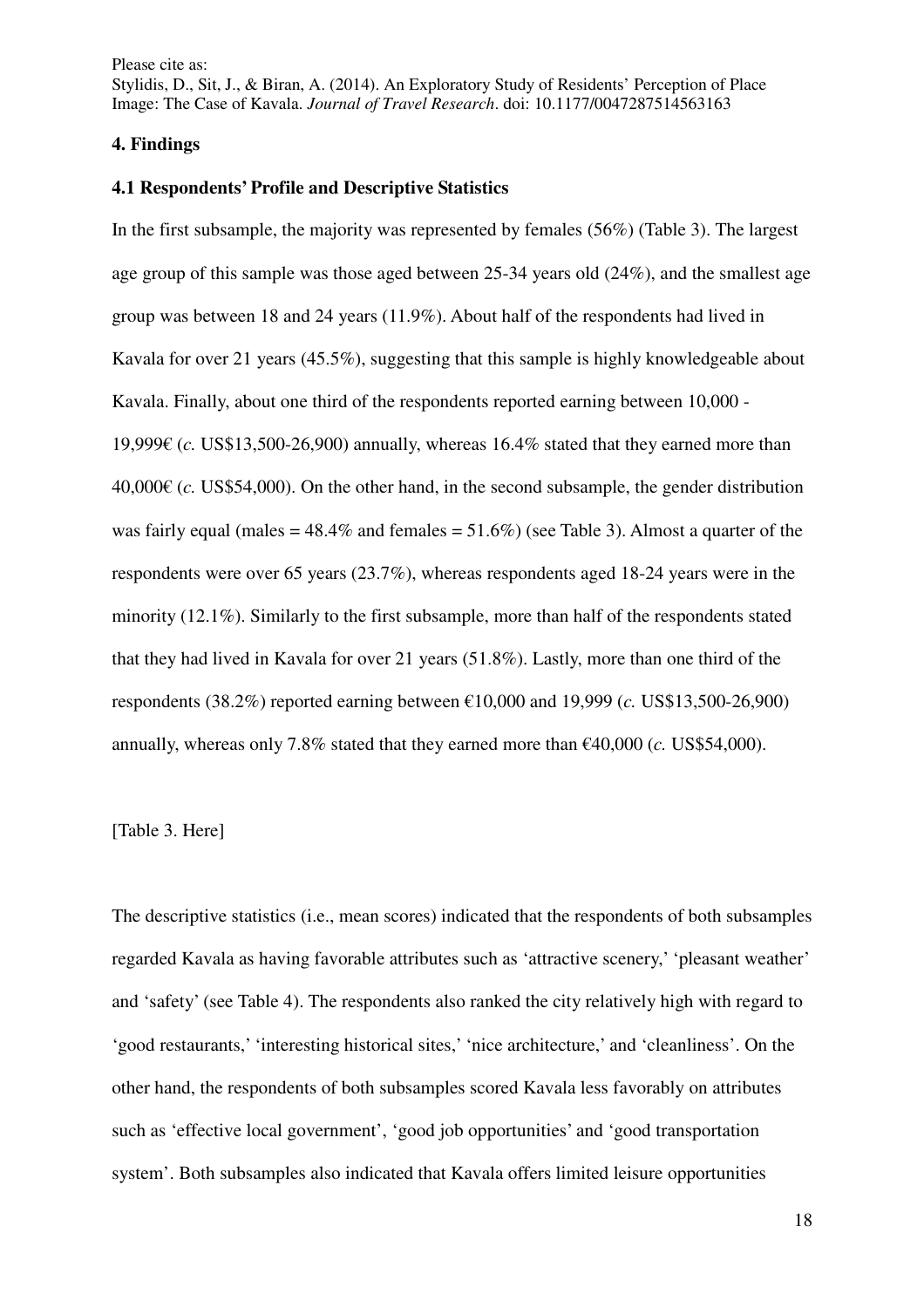Stylidis, D., Sit, J., & Biran, A. (2014). An Exploratory Study of Residents' Perception of Place Image: The Case of Kavala. *Journal of Travel Research*. doi: 10.1177/0047287514563163 especially in relation to 'nightlife' and 'shopping facilities'. In comparison to their counterparts in subsample one, respondents in subsample two rated most of the place image attributes examined more favorably, and this can be attributed to the age differences between those two subsamples (see Table 3). Previous studies (e.g., Baloglu and McCleary, 1999; Beerli and Martin, 2004) have reported the significant relationship between people's demographics and their image of a tourist place - with older people holding more positive perceptions - and the findings of this study further verify this relationship. In sum, the descriptive findings of both subsamples suggest that the strengths of Kavala as a tourist destination lie in the scenery, weather, architecture, and history, and its weaknesses relate to the local authorities (e.g., local government, local services) and tourist infrastructure services (e.g., transportation, entertainment and shopping facilities).

[Table 4. Here]

### **4.2 Exploratory Factor Analysis (EFA)**

The first subsample (n=160), which served as a calibration sample, was subject to exploratory factor analysis in order to identify the inherent dimensions of residents' place image. The EFA commenced with the KMO measure of sample adequacy, the Bartlett's test of sphericity and the anti-image correlation matrix to examine the factorability of the data. The KMO coefficient was 0.77 (recommended benchmark is 0.60), and the Bartlett test was significant (*p-value* < .05), suggesting the sound face validity of the factor solutions (Tabachnick and Fidell, 2013). Principal component analysis with oblique rotation (promax) was favored given the likelihood of interdependence among those attributes measuring place image (Chen and Kerstetter, 1999). The eligibility of the factor solutions was also supported by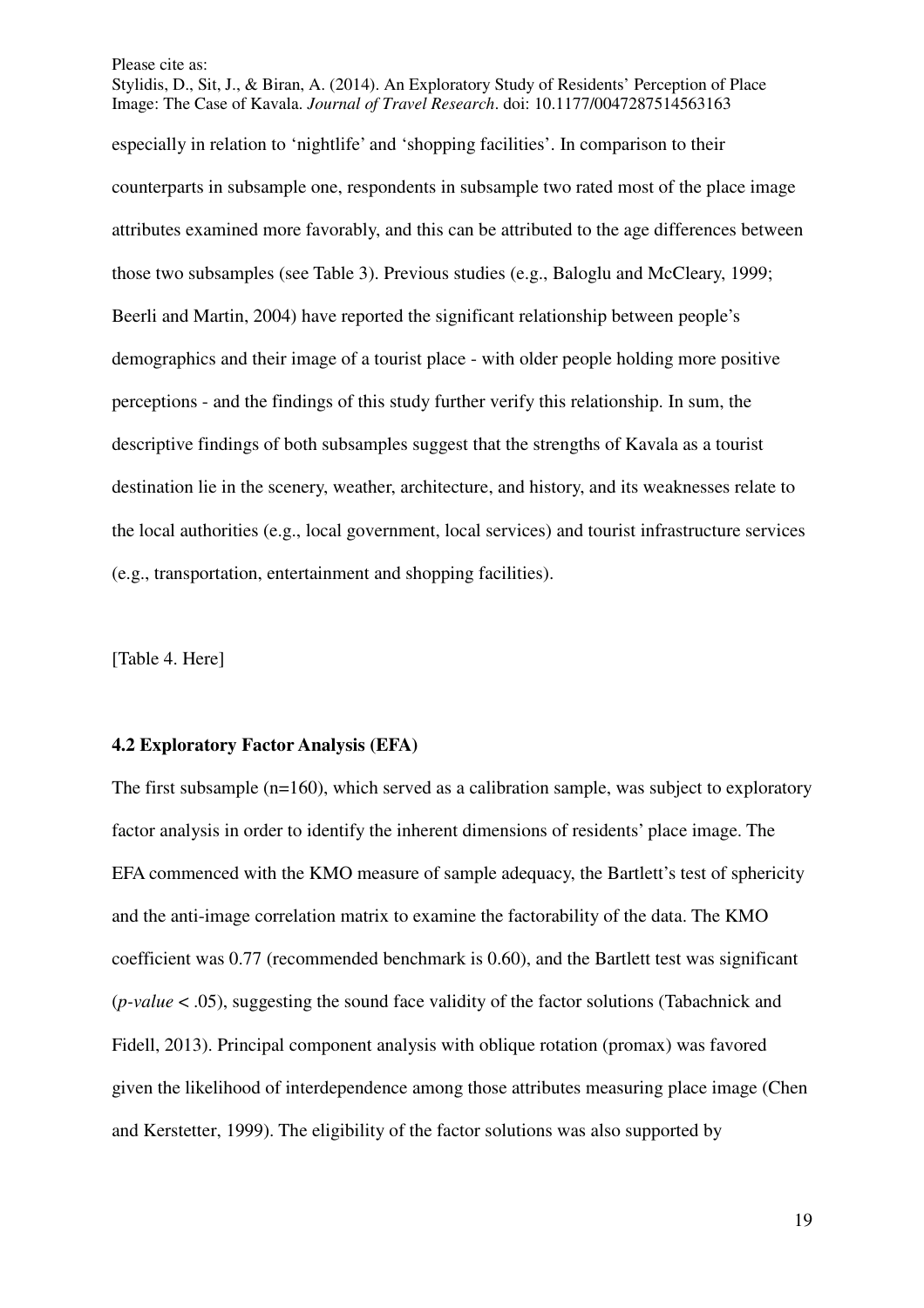Stylidis, D., Sit, J., & Biran, A. (2014). An Exploratory Study of Residents' Perception of Place Image: The Case of Kavala. *Journal of Travel Research*. doi: 10.1177/0047287514563163 eigenvalues greater than 1.0, and the absence of abnormality in the scree plot (Tabachnick and Fidell, 2013; Woosnam and Norman, 2010).

The EFA revealed four factors with the total variance explained of 58.66%, suggesting a satisfactory factor solution (see Table 5). Three criteria were used to establish the convergent and discriminant validity of these four factors: a) only items with factor loadings higher than 0.40 were retained (Hair et al., 2010; Tabachnick and Fidell, 2013); b) no item which doubleloaded onto multiple factors, with coefficients greater than 0.40 was retained (Woosnam and Norman, 2010); and c) internal consistency was examined. The Cronbach alphas of these factors were above the recommended benchmark ( $\alpha$  > 0.60) and thus achieved good reliability (Peterson, 1994) (see Table 5). These four factors, further explained in the next section, were labeled: "community services", "physical appearance", "social environment", and "entertainment opportunities".

[Table 5. Here]

## **4.3 Confirmatory Factor Analysis (CFA)**

The second subsample  $(n = 321)$  was subject to CFA (using AMOS v.20) in order to validate the four-factor solution presented by EFA. The goodness-of-fit indices (CMIN/DF= 2.33, GFI= 0.934, CFI= 0.924, RMSEA= 0.064) resonated with the recommended benchmarks and thus indicated that the factor solution was satisfactory. More specifically, CMIN/DF was under 3 (Tabachnick and Fidell, 2013), GFI and CFI were over 0.9 (Blunch, 2008; Kline, 2011), and RMSEA was less than 0.08 (Hair et al. 2010).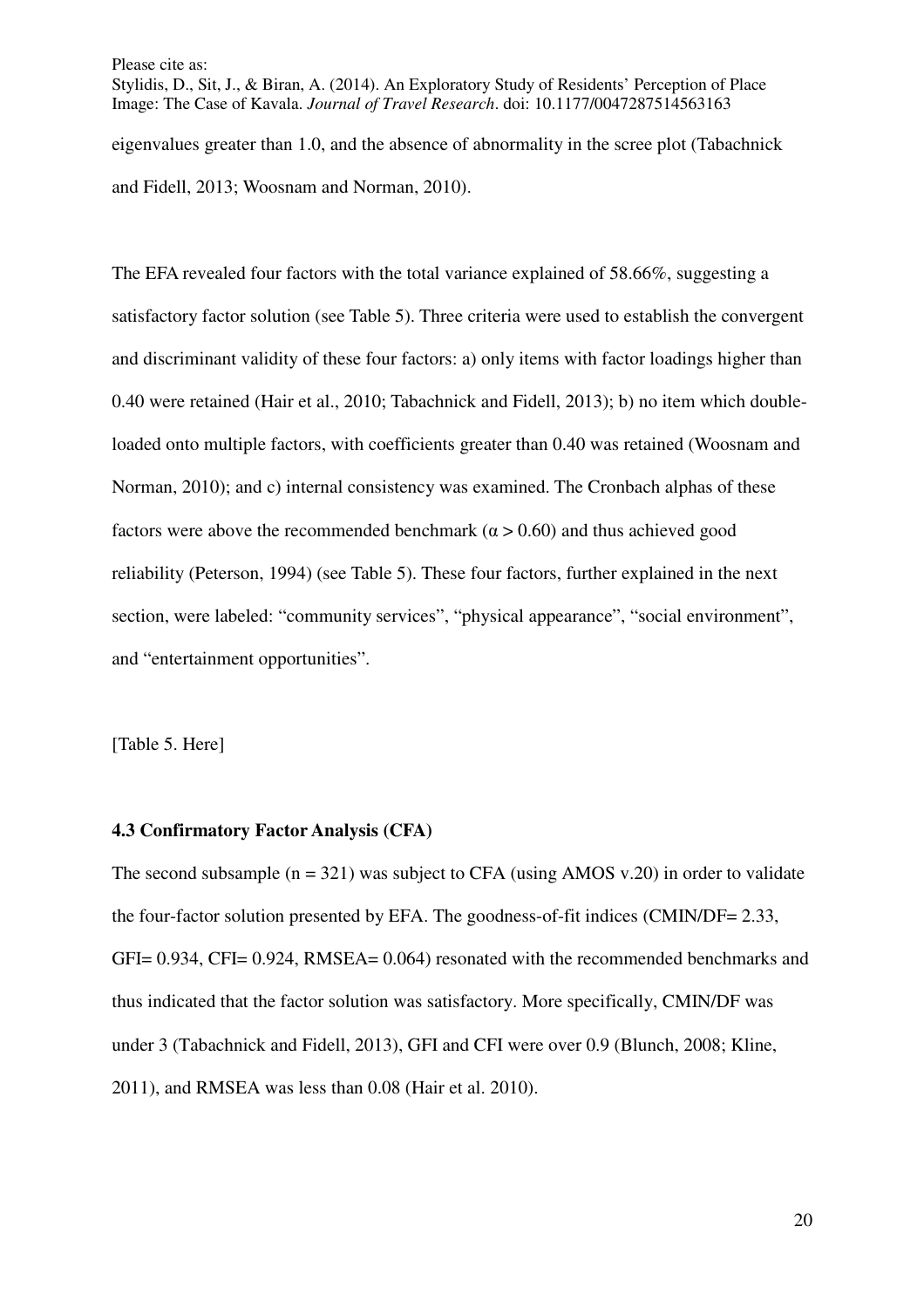Stylidis, D., Sit, J., & Biran, A. (2014). An Exploratory Study of Residents' Perception of Place Image: The Case of Kavala. *Journal of Travel Research*. doi: 10.1177/0047287514563163

The factor solution also exhibited good convergent validity whereby the standardized factor loadings of all operational items were over the proposed minimum level of 0.5, the critical ratios were over 1.96 (Hair et al., 2010), and the construct reliability scores were above 0.70 (Kline, 2011; Tabachnick and Fidell, 2013), as reported in Table 6. The average variance extracted (AVE) values were close to the recommended benchmark of 0.5 (Hair et al., 2010). Although not ideal, convergent validity was deemed acceptable given the exploratory nature of this study. Furthermore, these four factors exhibited satisfactory convergent validity in EFA (see section 4.2). Finally, the four-factor solution also exhibited good discriminant validity (Table 7) whereby the AVE estimates of those four identified factors were greater than their inter-construct squared correlation estimates (Fornell and Larcker, 1981).

[Table 6. Here]

### [Table 7. Here]

The EFA and CFA on the two subsamples ( $n = 160$  and  $n = 321$  respectively) presented a four-factor solution for residents' place image that was comparable and robust (MacCallum et al., 1999). These four factors were named according to their composition of items. Factor 1, 'Community services' comprises four items (i.e., effective public services, effective local government). Factor 2, 'Physical appearance' involves four items (i.e., attractive scenery, nice architecture). Factor 3, 'Social environment' consists of three items about safety, friendliness, and cleanliness. Factor 4, 'Entertainment opportunities' contains three items (i.e. good restaurants, nightlife). This four-factor solution advances the body of research on place image and serves as a promising framework for future research, which is discussed next.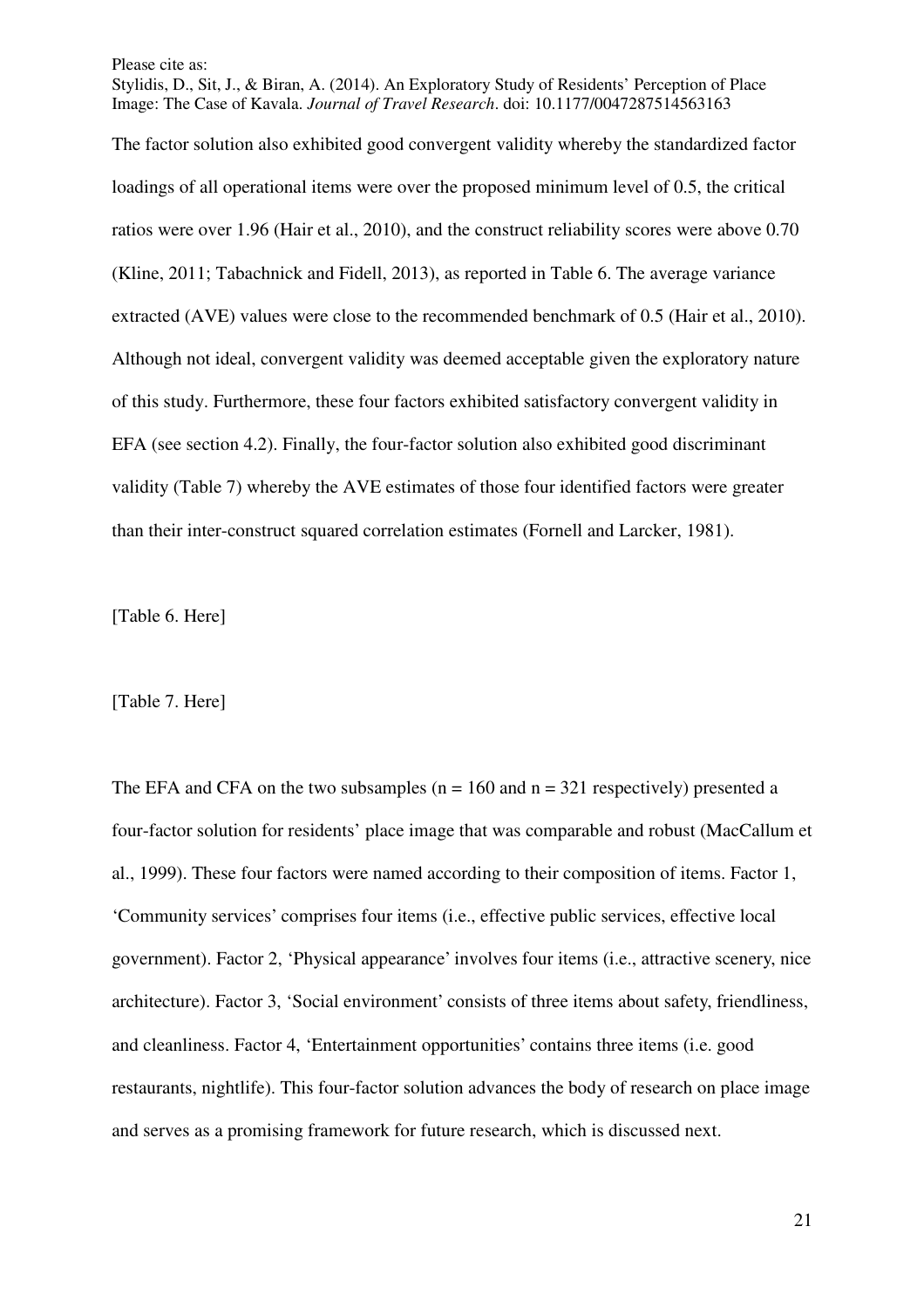Stylidis, D., Sit, J., & Biran, A. (2014). An Exploratory Study of Residents' Perception of Place Image: The Case of Kavala. *Journal of Travel Research*. doi: 10.1177/0047287514563163

#### **5. Discussion**

This study aims to address the knowledge gaps in the residents' place image literature by: a) reviewing the existing literature on residents' place image in terms of how it has been measured and whether consistent/shared attributes can be identified; and b) examining the role of community-specific attributes in measuring residents' place image. As such, this study presents a more holistic measurement of residents' place image that synthesizes destination/tourism- and community specific attributes. This study empirically verifies that destination/tourist- and community-specific attributes are mutually inclusive in the operationalization of residents' place image. The results, derived from a two-stage factor analysis (EFA and CFA) with split sample, consistently support a four-factor solution for the measurement of residents' place image and those four factors, labeled as "physical appearance," "community services," "social environment," and "entertainment opportunities," constitute a more comprehensive measurement of residents' place image.

The "Community services" dimension achieved the highest mean score and consisted of image attributes, such as effective local government, local services, transportation, and job opportunities. "Community services" is somewhat akin to the "government services" dimension identified by Sirgy et al. (2000 and 2008), encapsulating the security, health, and wellbeing issues emphasized by the local residents of a tourist destination (e.g., Bruin and Cook, 1997; Sirgy et al., 2008; Sirgy and Cornwell, 2002). The identification of this factor and its importance to local residents addresses a gap in the current knowledge of residents' place image whereby previous studies (e.g., Henkel et al., 2006; Schroder, 1996; Stylidis et al., 2014) have consistently neglected community-specific attributes. In the case of Kavala, the great emphasis on community services may be attributed to the high taxation imposed by the local government to curb the economic recession in Greece, as higher taxation raises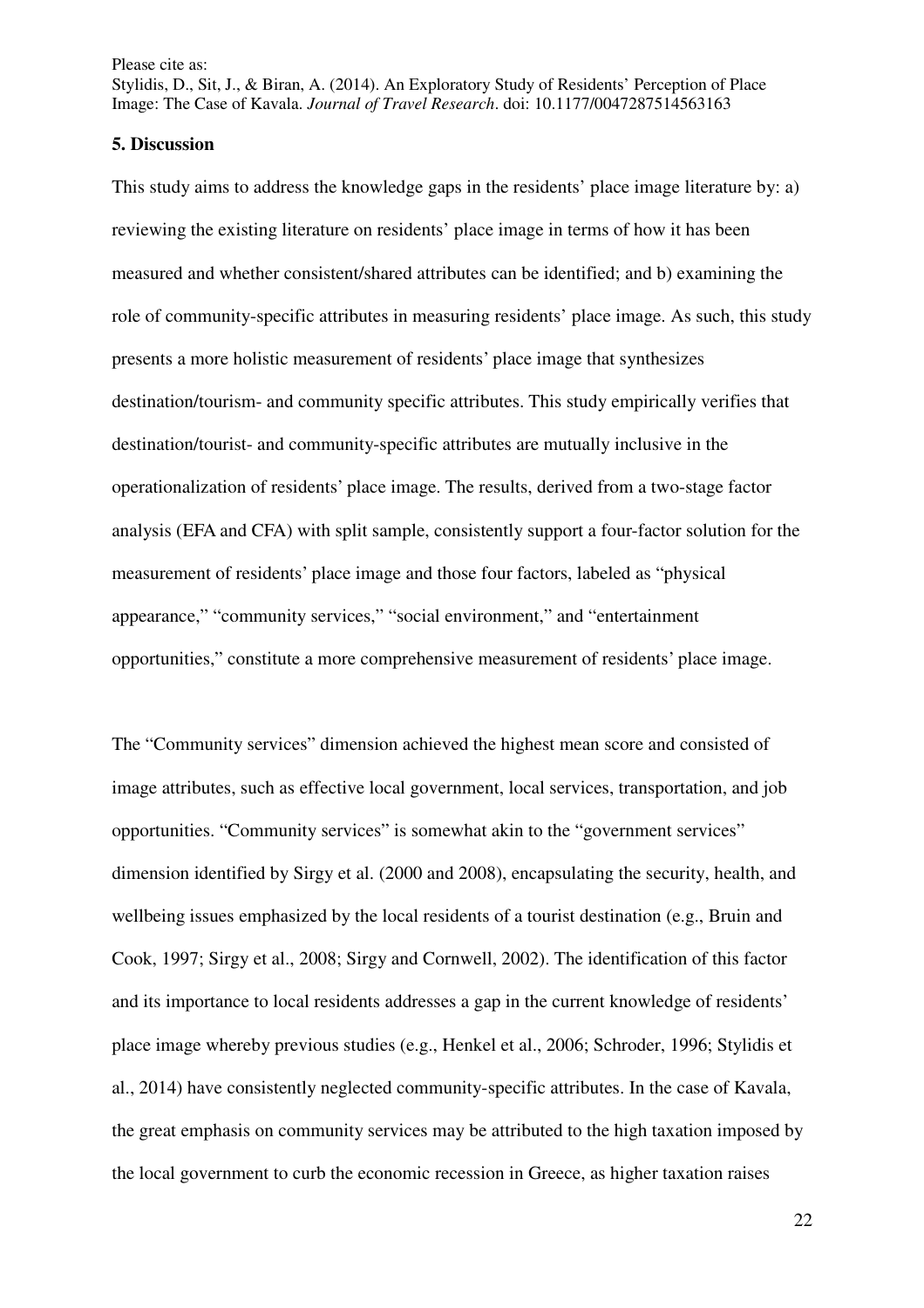Stylidis, D., Sit, J., & Biran, A. (2014). An Exploratory Study of Residents' Perception of Place Image: The Case of Kavala. *Journal of Travel Research*. doi: 10.1177/0047287514563163 residents' expectations or demand for better community services in return. Alternatively, the strong emphasis on community services may also reflect that Kavala residents are increasingly aware of the impacts that tourism development may have on their local community. Increased numbers of tourists are likely to put a strain on existing services or infrastructure, if no additional resources are allocated, and thus subsequently jeopardize the living conditions of local residents (Dyer et al., 2007).

Another relevant dimension identified here for the measurement of residents' place image is the physical appearance and appeal of a tourist place (e.g., scenery, weather, architecture). The importance of physical appearance in explaining place image has been well documented in the tourism literature, noting that the physical attributes of a tourist place are valued by both tourists (e.g., Chi and Qu, 2008; Lin et al., 2007) and residents (e.g., Schroeder, 1996). Lin et al. (2007), for example, reported that 'natural characteristics' can significantly influence people's selection of a tourist destination. In relation to local residents, Schroder (1996) identified 'sightseeing' as a factor underpinning residents' place image, with the highest percentage of variance explained. Similarly, Glaeser, Kolko and Saiz (2000), reported that physical attributes such as weather, architectural beauty and scenery significantly influence the population growth of a city. Consistent with previous studies on tourists' place image (e.g., Florida, Mellander and Stolarick, 2011; Glaeser et al. 2000), the current findings suggest that local residents also value the importance of an aesthetically appealing environment as it fosters their enjoyment of day to day activities.

Social environment, another inherent dimension identified by this study to be important for measuring residents' place image, focuses on the intangible attributes of a tourist place, such as a sense of safety, friendliness of locals and cleanliness. Social environment being a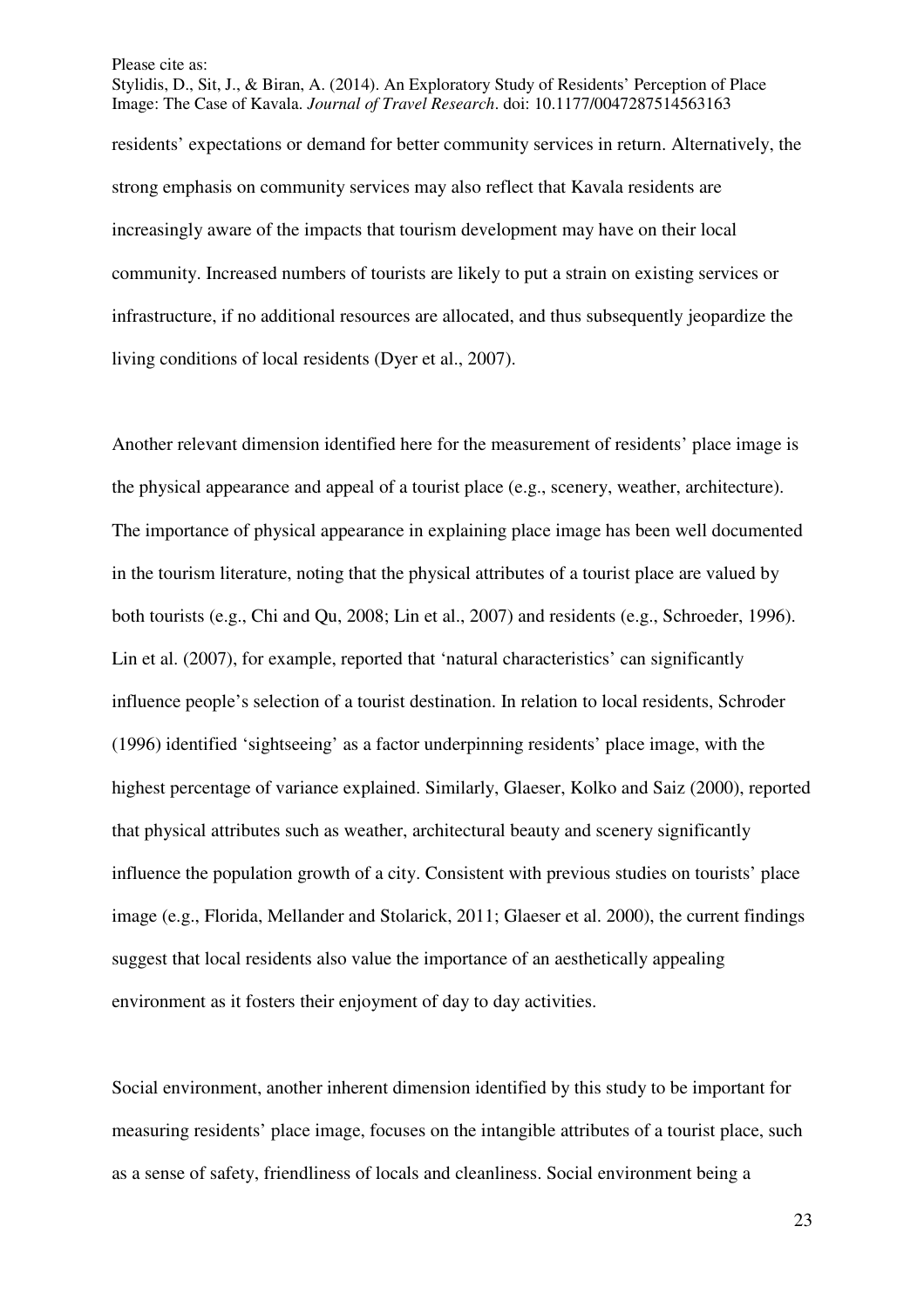Stylidis, D., Sit, J., & Biran, A. (2014). An Exploratory Study of Residents' Perception of Place Image: The Case of Kavala. *Journal of Travel Research*. doi: 10.1177/0047287514563163 constituent of place image is consistent with previous place image studies focusing on tourists (e.g., Chen and Tsai, 2007; Chi and Qu, 2008). The finding suggests that, similarly to their tourist counterparts, local residents also greatly appreciate a safe, friendly and clean environment. This finding also contributes to the on-going discussion on the relevance of community and social issues when measuring community satisfaction. Some studies (e.g., Filkins, Allen and Cordes, 2000; Potter and Cantarero, 2006) advocate for the greater importance of social environment in shaping residents' satisfaction than community services; however, the findings of the current study suggest otherwise. Similar to the findings of Grzeskowiak et al. (2003) and Sirgy et al. (2008), Kavala residents appear to be more concerned about community services than social environmental (e.g., friendliness), and this finding can be attributed to the collectivist culture of Kavala. This current finding echoes previous studies' results (e.g., Mouritzen, 1989; Theodori and Luloff, 2000) on the tendency of the residents in a small community to display stronger levels of solidarity and homogeneity than their counterparts in a metropolitan city. As the residents of Kavala usually have strong bonds with their community, they may underemphasize the importance of aspects like the friendliness and safety as the absence of these is not as apparent as in larger cities like Athens, where people tend to feel more alienated and insecure.

Finally, entertainment opportunities relate to the nightlife activities, restaurants, and shopping facilities offered by a tourist place, and this dimension is somewhat akin to the hedonistic aspects of fun and enjoyment discussed by Holbrook and Hirschman (1982). In comparison with the three aforementioned dimensions (community services, physical appearance, and the intangible attributes of the social environment), entertainment opportunities appear to be the least concerning dimension amongst Kavala residents. This result contradicts previous place image findings (e.g., Chen and Tsai, 2007; Tasci and Holecek, 2007), which have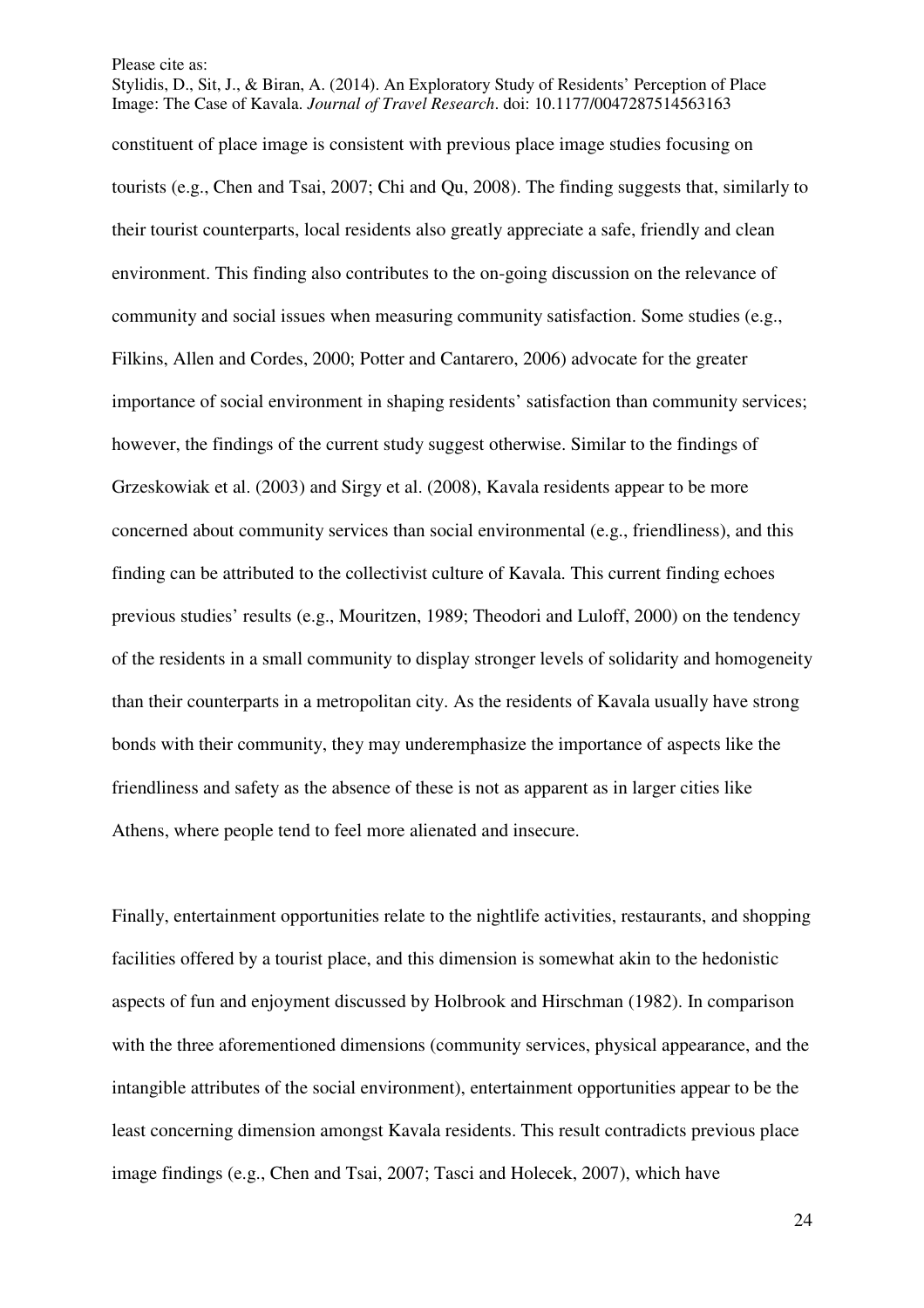Stylidis, D., Sit, J., & Biran, A. (2014). An Exploratory Study of Residents' Perception of Place Image: The Case of Kavala. *Journal of Travel Research*. doi: 10.1177/0047287514563163

consistently reported entertainment opportunities as a major dimension of place image and a key factor that influences tourists' travel decision-making (Chen and Tsai, 2007; Lin et al., 2007). This current finding further reinforces the notion that tourists and residents do not share the same priorities in relation to all place image dimensions such as entertainment opportunities (see Alhemound and Armstrong, 1996; Sternquist-Witter, 1985). Kavala residents, at present, seem to be less interested in entertainment activities, and are more focused on community services and physical appearance, and this can be attributed to the economic crisis, which has affected both their mood as well as the economic outlook. In a study conducted in the USA, Graham, Chattopadhyay and Picon (2010) noted that the economic crisis had reduced people's mood and happiness. Additionally, Hurd and Rohwedder (2010) examined the effect of the economic crisis on American households, and reported that the vast majority of the respondents reduced spending, including dining out, which declined 33 percent within one year.

This study makes several theoretical contributions to the place image literature: i) presents a more holistic framework for measuring and understanding residents' place image: ii) calls for the incorporation of community-related attributes in the measurement of residents' place image; and iii) stresses the need to consider both functional and psychological communityrelated attributes. In particular, this study identifies "community services" as a distinctive dimension of residents' place image and verifies its key role in complementing destination/tourist-specific attributes in the measurement of this latent construct. "Community services" captures the basic expectations that residents have in relation to the place they live and work, and it is parallel to the "government services" dimension reported in place marketing and branding studies (Merrilees, Miller and Herington, 2009; Santos, Martins and Britoet, 2007). In addition to "community services", this paper identifies three other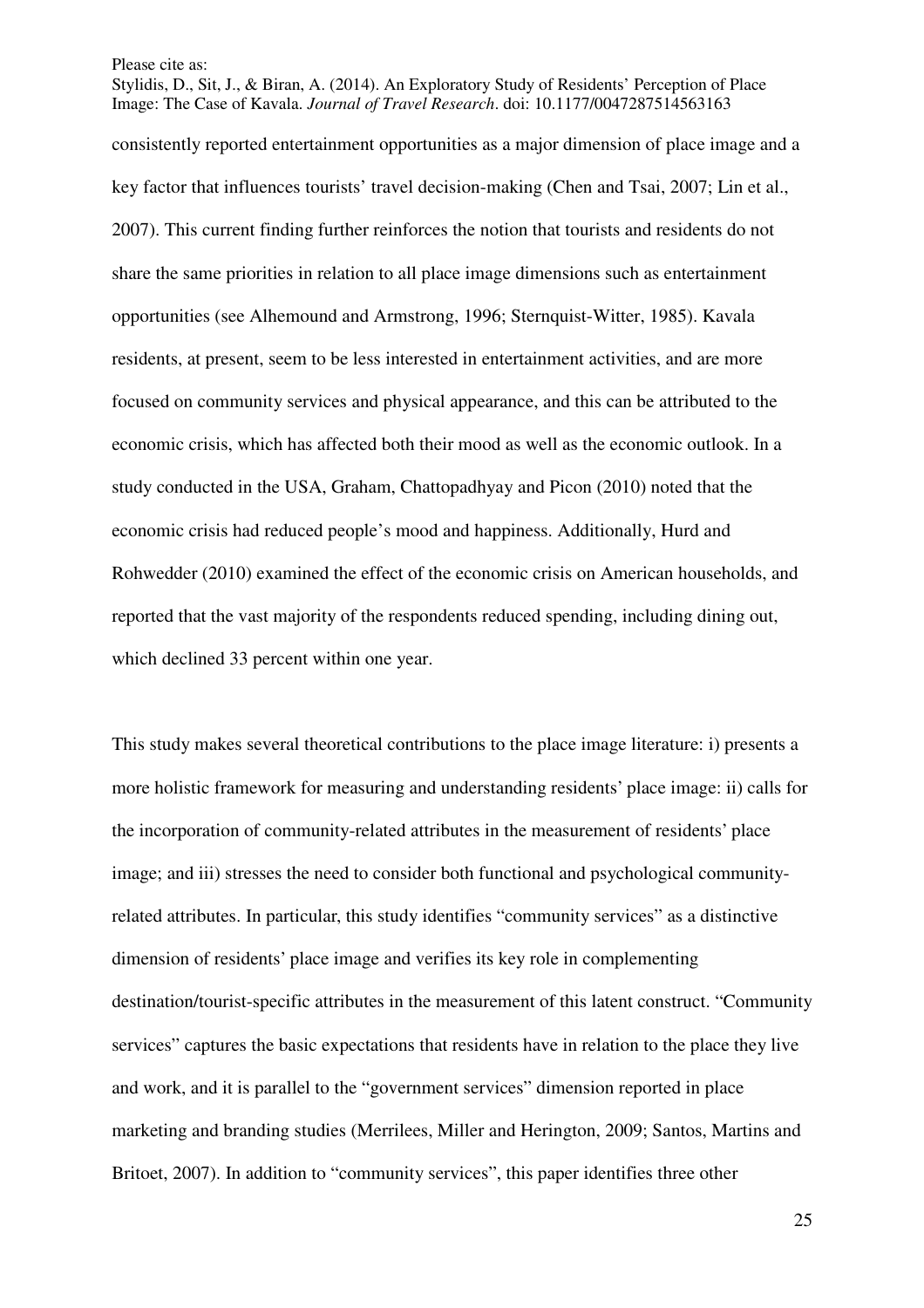Stylidis, D., Sit, J., & Biran, A. (2014). An Exploratory Study of Residents' Perception of Place Image: The Case of Kavala. *Journal of Travel Research*. doi: 10.1177/0047287514563163 dimensions collectively relevant for measuring residents' place image, namely, "physical appearance," "social environment," and "entertainment opportunities." These dimensions highlight the fact that a comprehensive place image study must consider not only the attributes important for tourists, but also those attributes valued by other stakeholders such as local residents. A place image that simultaneously takes into consideration the interests and expectations of various stakeholders is likely to be more successful at securing support for the development of a tourist destination (Merrilees et al., 2009; Morgan, Pritchard, and Pride, 2004).

Alongside the need to take into consideration both destination/tourist- and communityfocused attributes, this paper identifies that local residents, similarly to tourists, ascribe both functional (directly observable or measurable) and psychological (cannot be directly measured) characteristics to a tourist place (Echtner and Ritchie, 1991). Functional attributes, such as shopping, nightlife and restaurants are commonly rooted in destination image research (e.g., Castro, Armario and Ruiz, 2007; Chen and Tsai, 2007), whereas others, such as public transport and local services, are emphasized by community satisfaction studies (e.g., McCrea et al., 2005; Turksever and Atalik, 2001). In a similar manner, Echtner and Ritchie's (1991) psychological attributes (e.g., friendliness, safety, and cleanliness) were also found to play a role in the formation of residents' place image. Inspired by Echtner and Ritchie's (1991) framework, the four dimensions of resident's place image (physical appearance, community services, social environment and entertainment opportunities) identified by this study can further be explained on two continua, namely, destination versus community, and functional versus psychological (Figure 1).

[Figure 1. Here]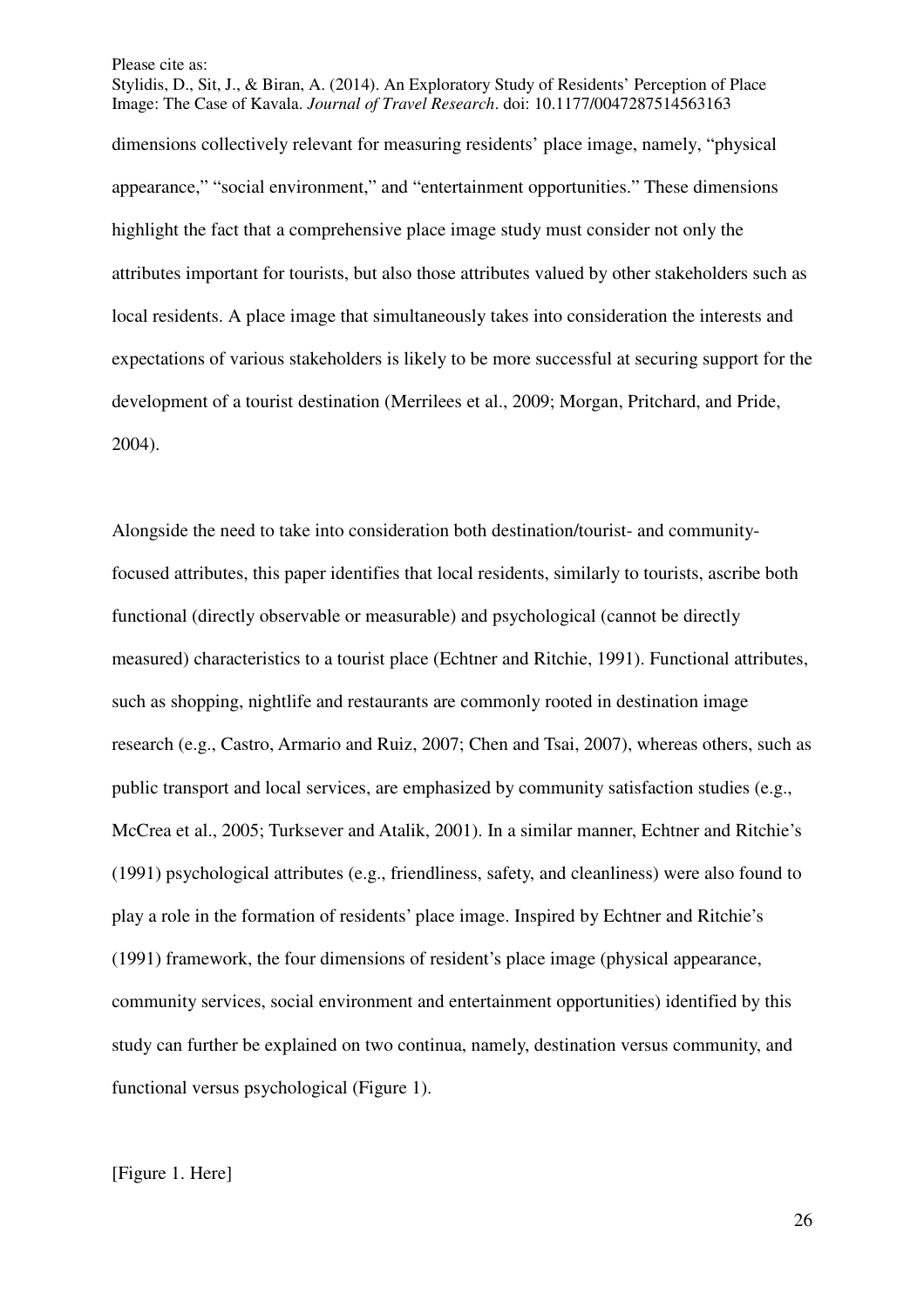Stylidis, D., Sit, J., & Biran, A. (2014). An Exploratory Study of Residents' Perception of Place Image: The Case of Kavala. *Journal of Travel Research*. doi: 10.1177/0047287514563163

The first continuum distinguishes place attributes that appeal to tourists and the tourism industry from those directly associated with the local residents' community life. This destination versus community continuum differs from the attributes versus holistic continuum originally adopted by Echtner and Ritchie (1991), which is limited in its capacity for understanding local residents' complex and multilayered perceptions of a tourist destination where they live and work. The second continuum differentiates place attributes that are functional versus those which are psychological in nature. Thus, residents' place image can include certain tourism/destination-oriented functional attributes, such as restaurants and scenery, as well as tourism/destination-oriented psychological attributes, such as the friendliness of locals. Similarly, the image of a tourist place is also based on communityoriented, functional attributes (e.g., local services, transportation) and psychological attributes (e.g., cleanliness). While Figure 1 clusters residents' place image into four distinct dimensions, they are collectively imperative for explaining this latent construct. Echtner and Ritchie (1991) indeed note that the dividing line is not always precise between functional and psychological attributes, and sometimes they intertwine. Safety, for example, may be conceived as a psychological attribute (i.e., the extent to which a person feels safe at a tourist destination), as well as a functional attribute (i.e., whether the tourist destination has safety features in place such as closed-circuit television on the streets). This is also true with regard to the distinction between community and destination attributes. Restaurants, for example, can be valued by both tourists and local residents. Figure 1 contributes to place image scholarship by clarifying the composition and operational/functional meanings of the residents' place image construct. The identification of residents' place image as a complex composition of functional and psychological characteristics, as well as, destination- and community-focused attributes directly responds to Ashworth's (1992) call for (urban) tourism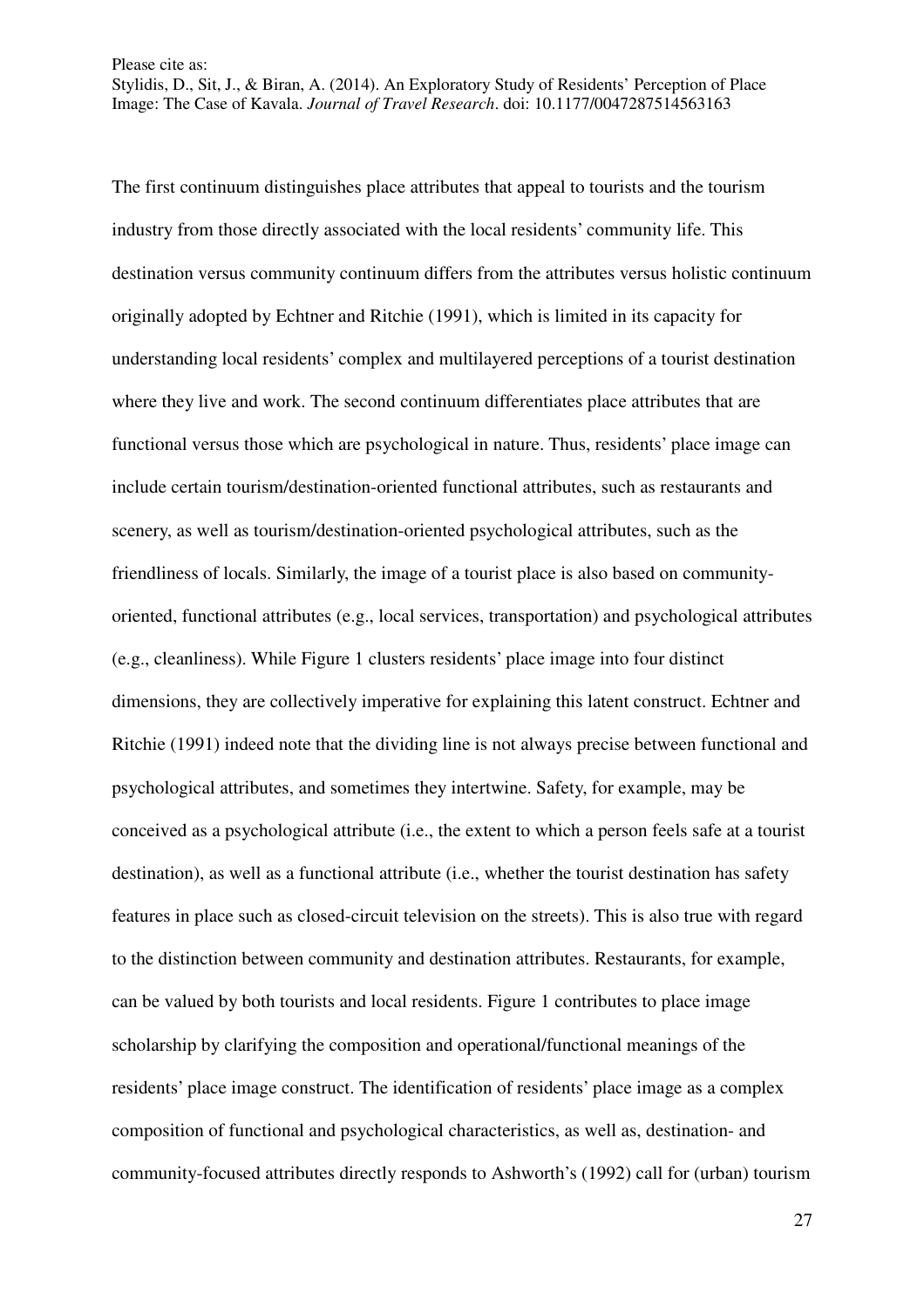Stylidis, D., Sit, J., & Biran, A. (2014). An Exploratory Study of Residents' Perception of Place Image: The Case of Kavala. *Journal of Travel Research*. doi: 10.1177/0047287514563163 studies to aid in understanding the position of tourism within the local form and function of cities to its various stakeholders.

This study also contributes to the place image literature by suggesting that residents' perceptions of the tourist place (e.g., community services and social environment in the context of Kavala) may alter or evolve according to its macro-environment conditions (e.g., economic status and collectivist culture of Kavala), akin to tourist destination image dimensions (Govers, Go, and Kumar, 2007). Hence, apart from considering the multiple economic and social functions that a tourist place caters to local residents, a longitudinal approach can benefit future research as to better understand the degree to which residents' place image changes or evolves over time. Finally, this study verifies that place image is not a static but a dynamic mental construct (Kearns and Philo, 1993). Hence, drawn on the stakeholder theory, place image is subject to varied interpretations by varied stakeholder groups (Ashworth and Voogt, 1990; Cohen, 2001; Sack, 1992; Stylidis et al., 2014). To fully understand the multifaceted nature of place image in tourism, the current study urge scholars to move beyond the solo-stakeholder approach (examining the attributes important to one stakeholder group or the image held by a particular stakeholder) and opts for the multiplestakeholder approach (measuring and triangulating the image perspectives of multiple stakeholders).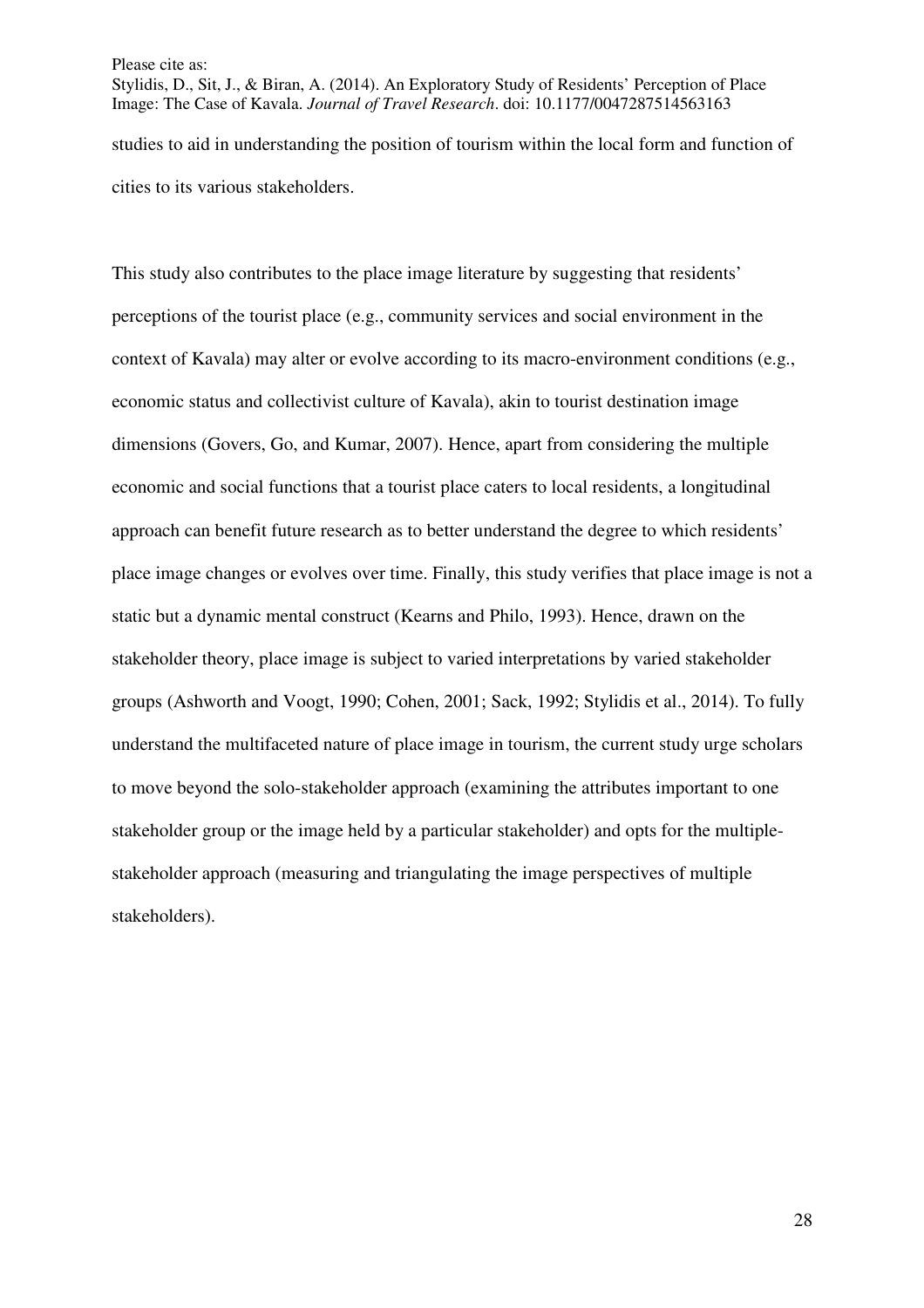Stylidis, D., Sit, J., & Biran, A. (2014). An Exploratory Study of Residents' Perception of Place Image: The Case of Kavala. *Journal of Travel Research*. doi: 10.1177/0047287514563163

#### **6. Managerial Implications**

The examination of residents' place image offers several practical implications. First, in terms of community planning, this study highlights the need to identify and address the various dimensions constituting residents' place image, in order to achieve the delicate balance between tourism prosperity and community well-being. It thus enables local authorities, planners and developers to identify attributes that are crucial for the development of a tourist place and simultaneously sustain or enhance residents' quality of life (Andereck and Nyaupane, 2011). Figure 1, in particular, provides a perceptual map to help identify the community-functional attributes that potentially deliver residents' satisfaction with a tourist place (e.g., the local services). This map also suggests destination-functional attributes (e.g., restaurants) that positively/negatively influence residents' perception of the tourist place. In the case of Kavala, for example, an investment in a shopping mall will directly benefit the local residents as well as the tourists, as it will increase employment opportunities, improve infrastructure, and offer more recreational activities.

Second, as a person's behavior is influenced by the mental images of a place (Elliot, Papadopoulos and Kim, 2011; Kearsley, 1990), this study provides some insights that may assist politicians and policy makers in gauging possible residents' reactions in advance of future development activities concerning the place. Specifically, consistent with the social exchange theory (Ap, 1992), tourism development studies (e.g., Lee, 2013; Stylidis and Terzidou, 2014) have indicated that residents are likely to support tourism development if they perceive its benefits to outweigh its potential negative consequences. Similarly, a tourism development project is more likely to gain local support if it is aimed at resolving negatively perceived attributes while at the same time sustaining and enhancing the positive attributes of the tourist place. For instance, a development plan which seeks to improve the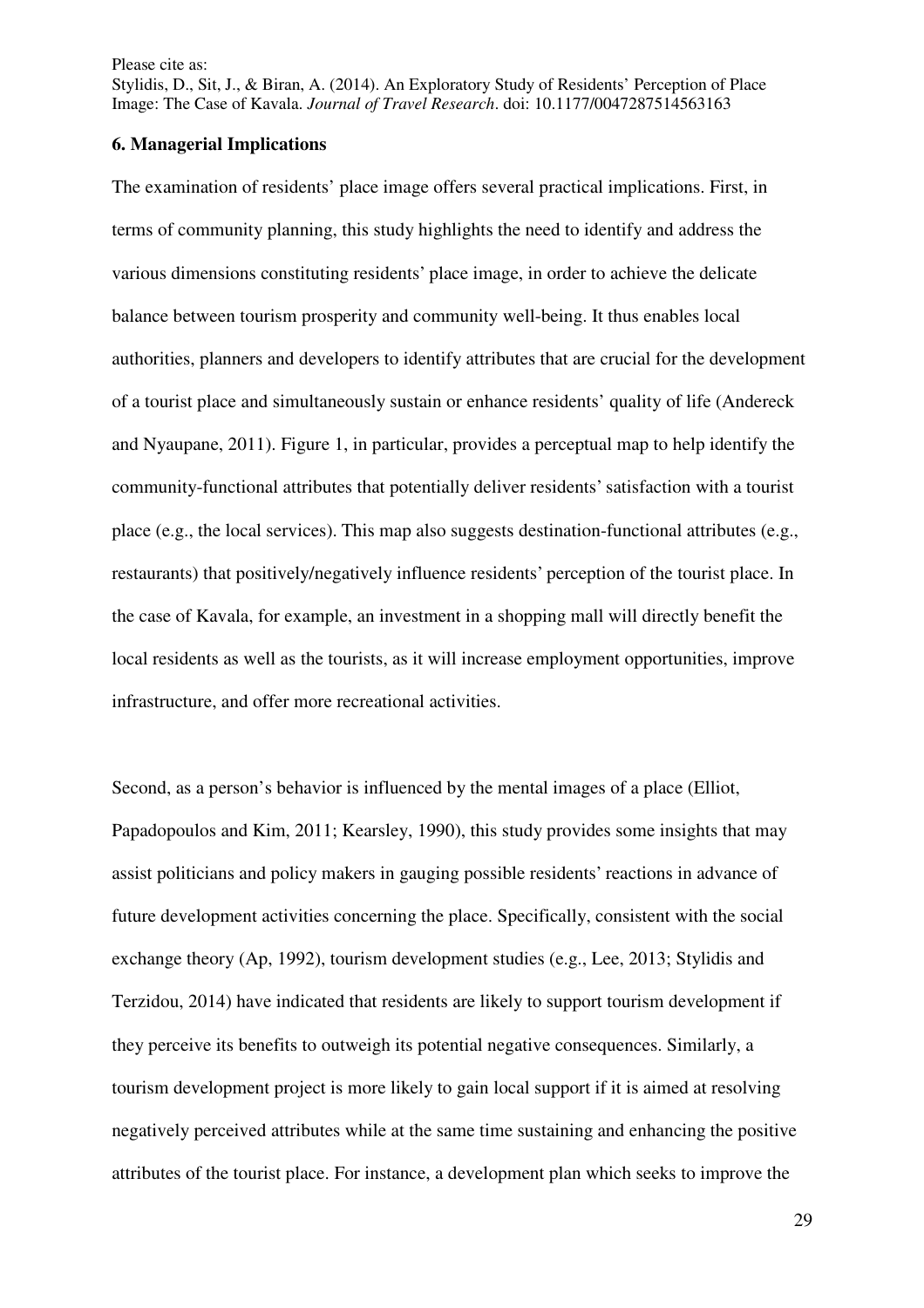Stylidis, D., Sit, J., & Biran, A. (2014). An Exploratory Study of Residents' Perception of Place Image: The Case of Kavala. *Journal of Travel Research*. doi: 10.1177/0047287514563163 transportation facilities of Kavala, such as new bus routes or parking lots, is likely to gain residents' support.

In terms of marketing, the four dimensions identified by this study can be embedded into a survey instrument to diagnose strengths versus weaknesses or the pluses/pros versus minuses/cons of residents' place image. The "local knowledge" garnered from such diagnosis can assist place marketers to "localize" their strategies in order to address development and communication activities more effectively. This acquired knowledge can also facilitate place re-imaging (rebranding) or rejuvenation efforts by appealing to the interests and expectations of key stakeholders (Reiser and Crispin, 2009), such as local residents and tourists, and in turn can foster civic pride, attachment to the community or even to what Tuan (1974) describes as 'topophilia.' Engaging key stakeholders (e.g., local residents) in place reimaging or rejuvenation activities is crucial, firstly because the more realistic the new image promoted for a place, the more likely it is to be accepted by these stakeholders (Bennett and Koudelova, 2001), and secondly because exclusion of any stakeholder may create negativity and even hostility towards the new image, as well as affect the host-visitor relationship (McCarthy, 2004).

The perceptual map (Figure 1) proposed in this study, can facilitate the development of an image that celebrates a place's heritage or uniqueness and differentiates it from other competing tourist places. In the case of Kavala, most respondents positively appraise nature and historic elements like the scenery, architecture and historic sites. Such images could be reinforced by promoting heritage and cultural tourism to Kavala, further highlighting these unique aspects of the city. Overall, by addressing the negative and reinforcing the positive points/aspects of a tourist place, place promoters can strategically build an effective product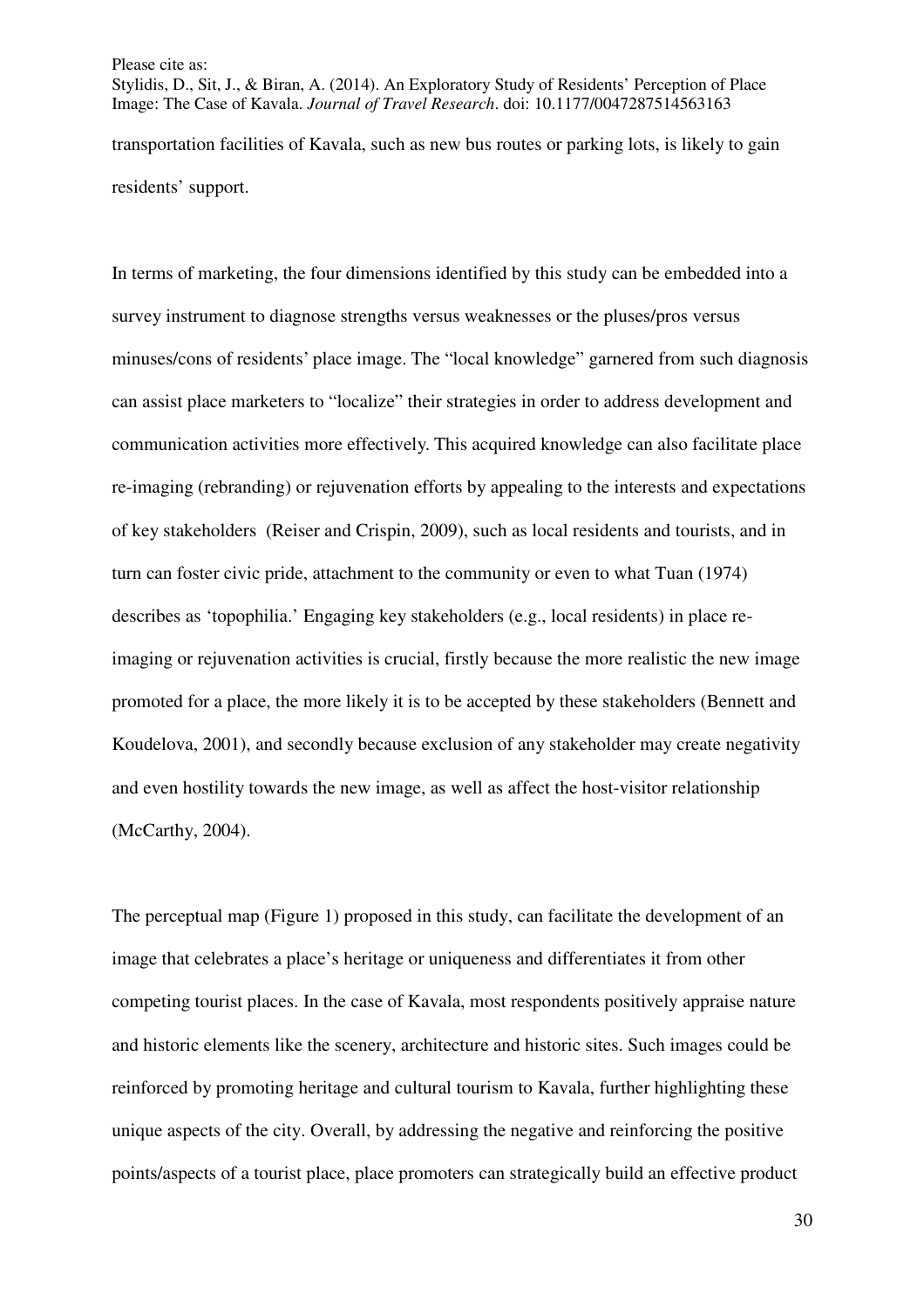Stylidis, D., Sit, J., & Biran, A. (2014). An Exploratory Study of Residents' Perception of Place Image: The Case of Kavala. *Journal of Travel Research*. doi: 10.1177/0047287514563163 positioning and a unique brand image, leading to the construction of a seductive 'urban idyll' (Hoskins and Tallon, 2003). This image assessment process should be on-going, as cities evolve over time and so is their perceived image (Ward, 2007).

Finally, this study aids in shaping internal marketing campaigns to enhance residents' place image or encourage them to promote the city to others (e.g., Clifford and King, 1993; Crick, 2003). Previous studies have indicated that a positive image motivates residents to act as ambassadors (Schroeder, 1996; Tilson and Stacks, 1997) and highlighted their significant role in place marketing. This notion is particularly useful for destinations with limited financial resources for tourism marketing and promotion (Hsu, Wolfe and Kang, 2004), or in times of economic recession and budget cuts (Burgess, 1982), as in the case of Kavala and other European destinations. Therefore, Kavala's local authorities or tourism board should undertake internal marketing campaigns to instill trust in the residents and solicit their support for development activities, by communicating how the local authorities are addressing the negative aspects while sustaining the positive characteristics of place image. To encourage the local residents' engagement with a development project, place promoters may consider promotional strategies, such as a social media campaign (on Facebook or You tube), that invites local residents to share photos, videos and comments to convey the uniqueness and attractiveness of their local community as a desirable tourist destination.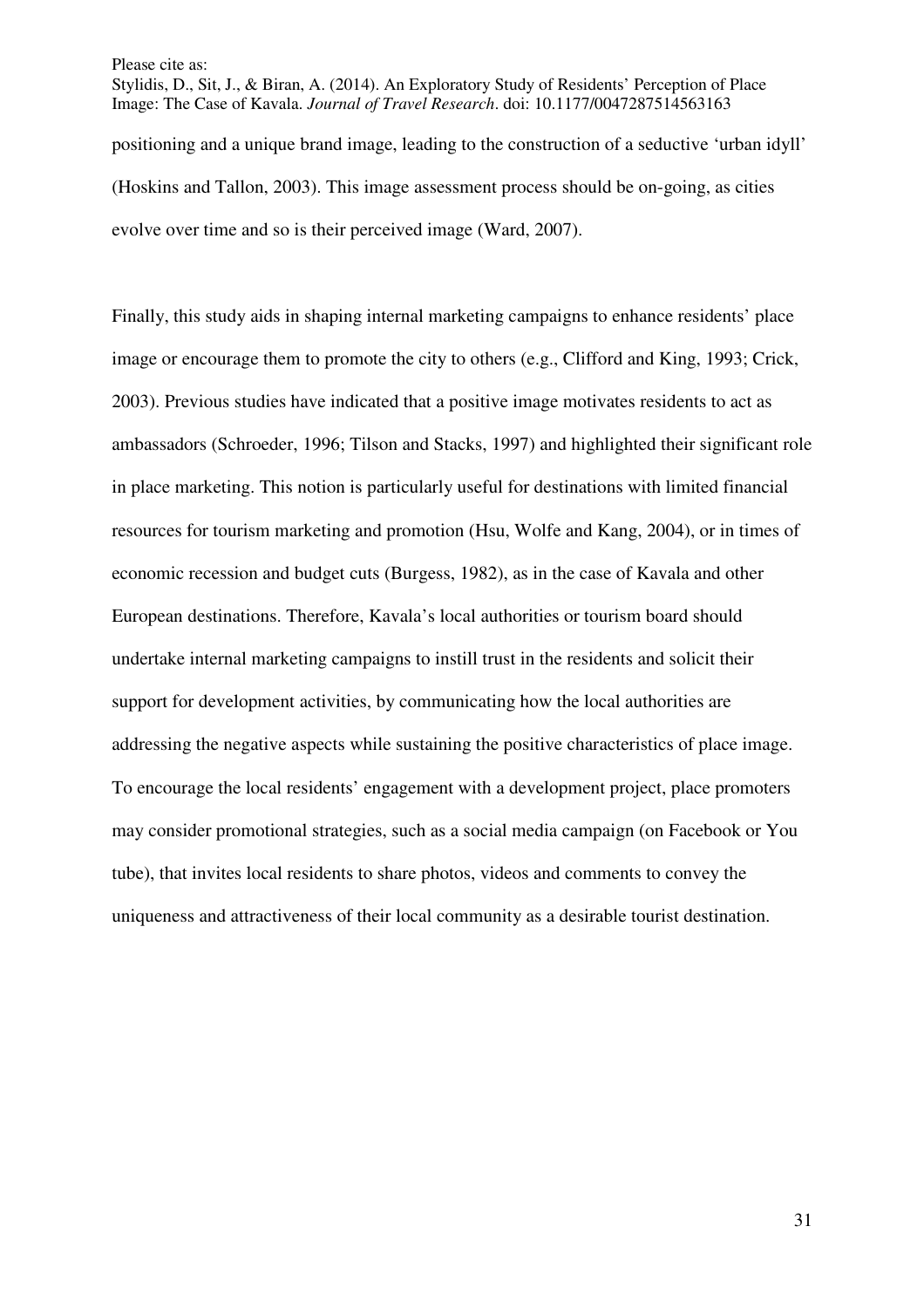Stylidis, D., Sit, J., & Biran, A. (2014). An Exploratory Study of Residents' Perception of Place Image: The Case of Kavala. *Journal of Travel Research*. doi: 10.1177/0047287514563163

### **7. Limitations and Future Research Directions**

This study, like any research, has some limitations which offer opportunities for future research. First, the measurement of residents' place image has been developed based on a single tourist place, and thus may limit the generalization of the results to other places. While the measurement of residents' place image presented by this study exhibits sound construct and discriminant validity as well as reliability, it requires further validation with a larger sample and with other tourist places. Second, whilst the total variance explained by the scale is satisfactory, it also comprises some unexplained variance and thus suggests that the study has not accounted for all attributes essential for measuring residents' place image. A suggestion for future research is to include additional psychological attributes (e.g., reputation and fame) (Echtner and Ritchie, 1991), as well as affective attributes (e.g., relaxing, exciting, pleasant) into the measurement of residents' place image (Lin et al., 2007). Additionally, the current study indicates that residents' place image is a multidimensional construct. Corresponding with the established notion that people have attribute-based and overall evaluations of a place's image, it will be insightful to examine how individual image dimensions affect the overall place image amongst residents and then their behavioral intentions (e.g., decision to migrate, intention to recommend). Finally, building on the work of Schroeder (1996) and Stylidis et al. (2014), it will be prudent to examine if residents' favorable (or unfavorable) image of a tourist place increases (decreases) their support for tourism development. Such research will be insightful, theoretically and practically, in understanding the relationship between residents' support and the success of tourism development.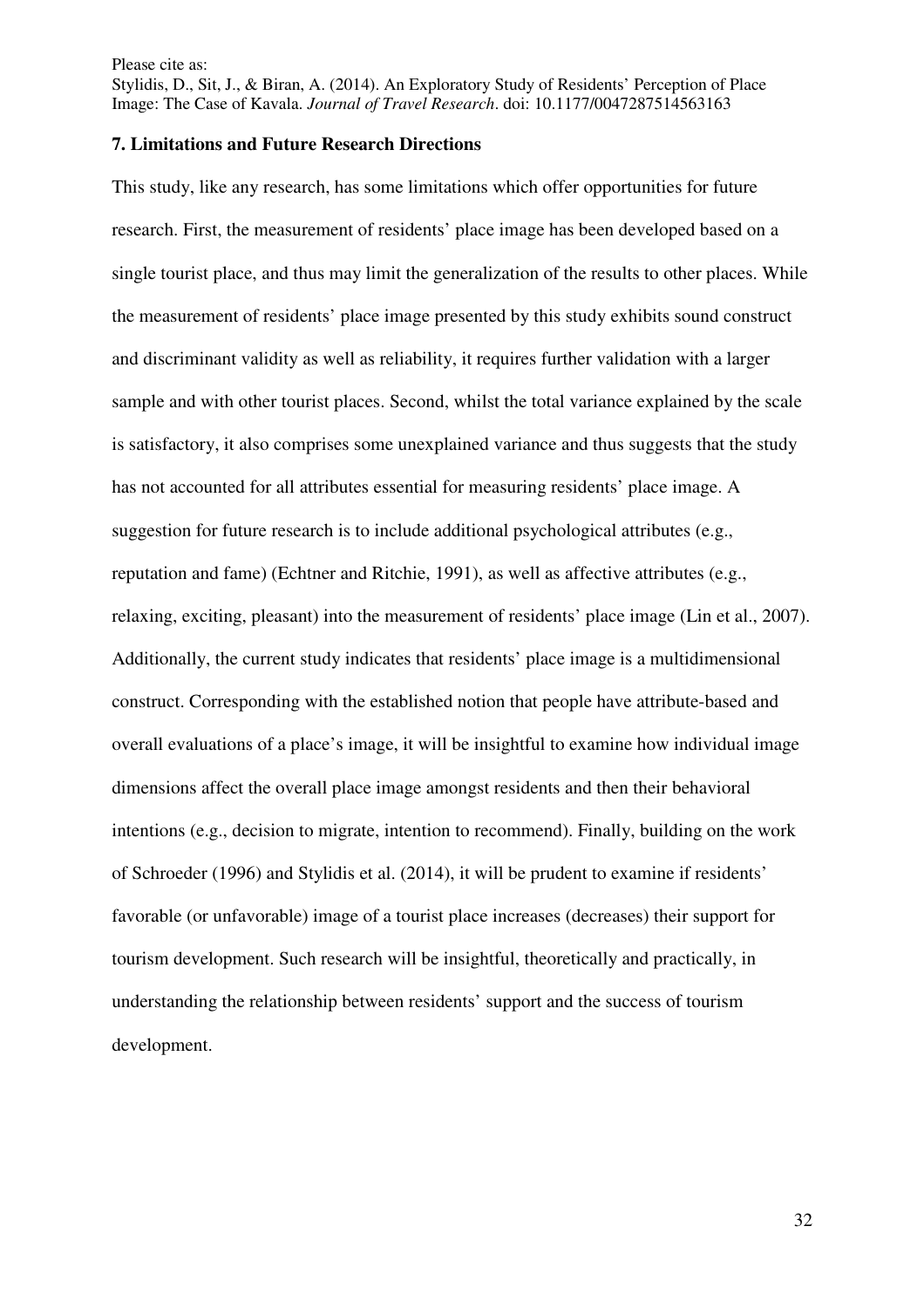## **References**

Alhemound, A.M., and E.G. Armstrong (1996). "Image of Tourism Attractions in Kuwait." *Journal of Travel Research*, 34(4), 76-80

Andereck, K.L., and G.P. Nyaupane (2011). "Exploring the Nature of Tourism and Quality of Life Perceptions among Residents." *Journal of Travel Research*. 50(3), 248-260

Andrades-Caldito, L., M. Sanchez-Rivero, and J. Pulido-Fernandez (2013). "Differentiating competitiveness through tourism image assessment: An application to Andalusia." *Journal of Travel Research*, 52(1), 68-81

Andriotis, K. (2005). "Community Groups' Perceptions of and Preferences for Tourism Development: Evidence from Crete." *Journal of Hospitality and Tourism Research*, 29(1), 67-90

Ap, J. (1992). "Residents' perceptions on tourism impacts." *Annals of Tourism Research*, 19(4), 665-690

Ashwort, G.J. (1992). "Is there urban tourism?" *Tourism Recreation Research*, 17(2), 3-8

Ashworth, G.J., and H. Voogd (1990). *Selling the City: Marketing Approaches in Public Sector Urban Planning*. London: Belhaven Press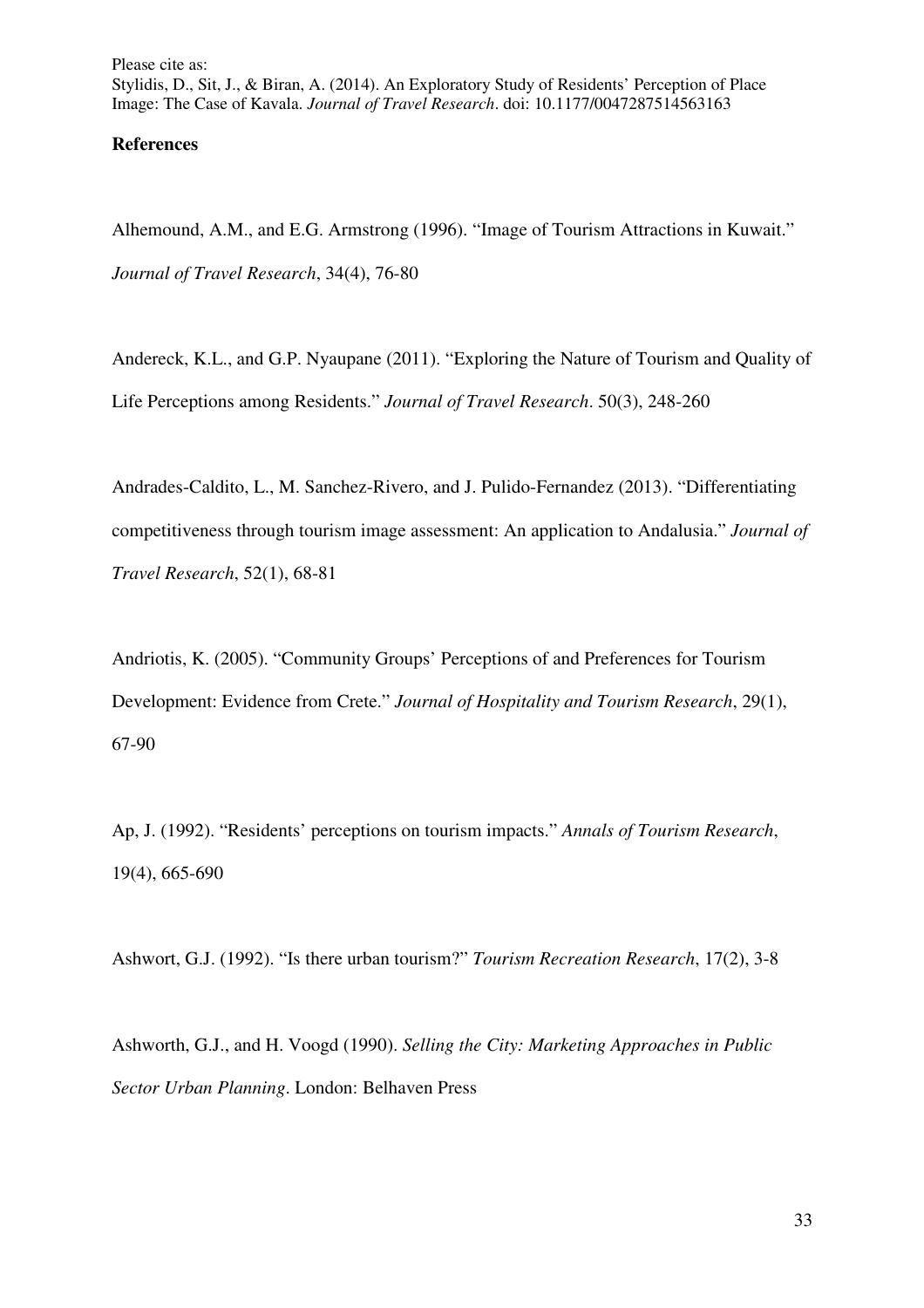Please cite as: Stylidis, D., Sit, J., & Biran, A. (2014). An Exploratory Study of Residents' Perception of Place Image: The Case of Kavala. *Journal of Travel Research*. doi: 10.1177/0047287514563163 Assaker, G., and R. Hallak (2013). "Moderating effects of tourists' novelty-seeking tendencies on destination image, visitor satisfaction, and short- and long- term revisit

intentions." *Journal of Travel Research*, 52(5), 600-613

Avraham, E. (2004). "Media strategies for improving an unfavourable city image." *Cities*, 21(6), 471-479

Baloglu, S., and K.W. McCleary (1999). "A Model of Destination Image Formation." *Annals of Tourism Research*, 26(4), 868-897

Bandyopadyay, R., and D. Morrais (2005). "Representative dissonance: India's self and Western image." *Annals of Tourism Research*, 32(4), 1006-1021

Beerli, A., and J. Martin (2004). "Tourists' characteristics and the perceived image of tourist destinations: a quantitative analysis– a case study of Lanzarote, Spain." *Tourism Management*, 25(5), 623-636

Bennett, R., and R. Koudelova (2001). "Image selection and the marketing of downtown areas in London and New York." *The International Journal of Public Sector Management*, 14(3), 205-220

Bigne, E.A, I.G. Sanchez, and S.B. Sanz (2005). "Relationships among residents' image, evaluation of the stay and post-purchase behaviour." *Journal of Vacation Marketing*, 11(4), 291-302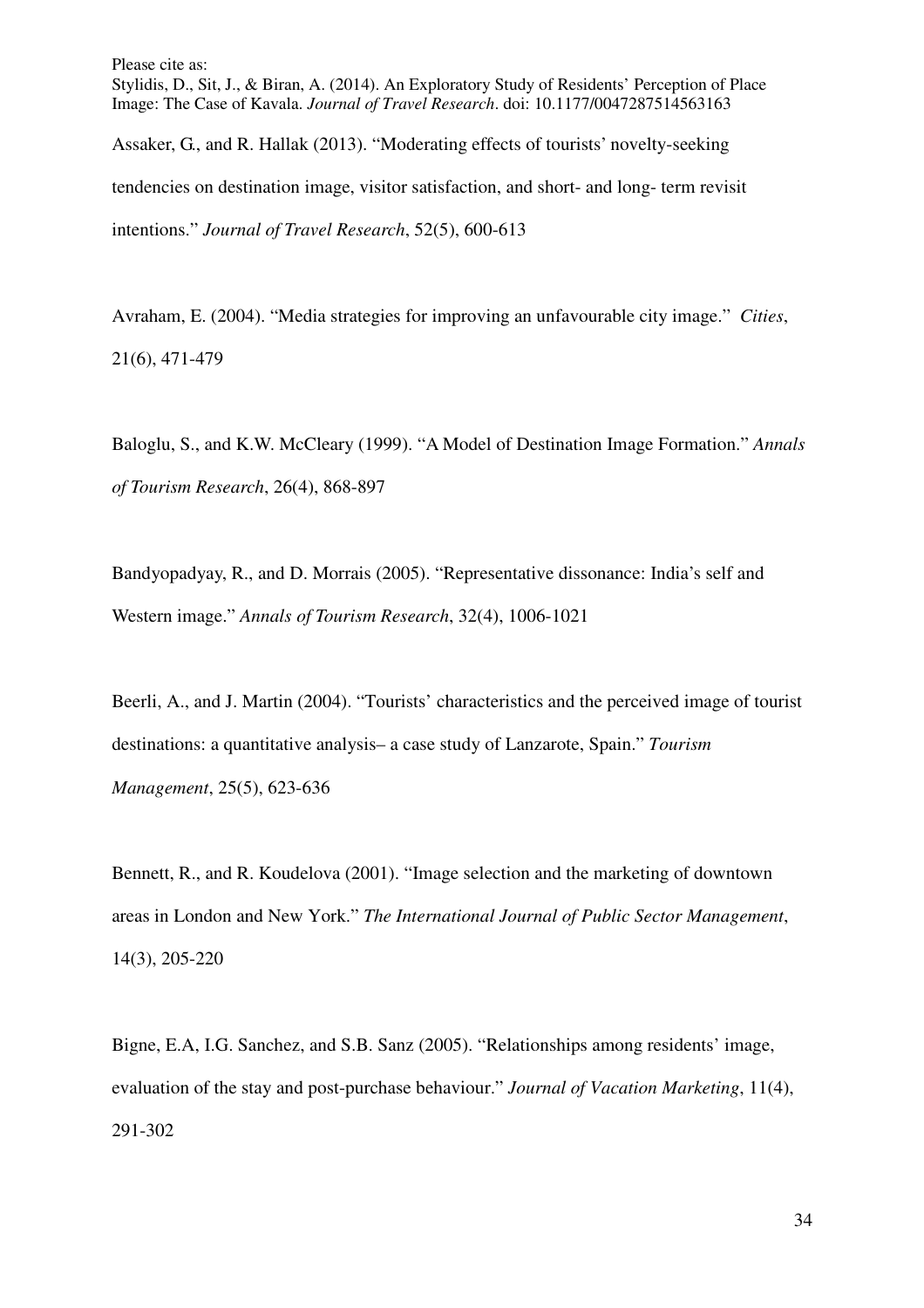Stylidis, D., Sit, J., & Biran, A. (2014). An Exploratory Study of Residents' Perception of Place Image: The Case of Kavala. *Journal of Travel Research*. doi: 10.1177/0047287514563163

Blunch, N.J. (2008). *Introduction to structural equation modelling using SPSS and AMOS*. London: Sage

Bonn, M.A., S.M. Joseph, and M. Dai (2005). "International versus domestic visitors: An examination of destination image perceptions." *Journal of Travel Research*, 43(3), 294-301

Bramwell, B., and L. Rawding (1996). "Tourism marketing images of industrial cities." *Annals of Tourism Research*, 23(1), 201-221

Bramwell, B., and A. Sharman (1999). "Collaboration in local tourism policymaking." *Annals of Tourism Research*, 26(2), 392-415

Brislin, R.W. (1976). "Back-translation for cross-cultural research." *Journal of Cross-Cultural Psychology*, 1(3), 185-216

Bruin, M.J., and C.C. Cook (1997). "Understanding constraints and residential satisfaction among low-income single-parent families." *Environment and Behaviour*, 29(4), 532-553

Burgess, J. (1982), "Selling Places: Environmental Images for the Executive." *Regional Studies*, 16, 11-17

Byrd, E.T., H.E. Bosley, and M.G. Dronberger, (2009). "Comparisons of stakeholder perceptions of tourism impacts in rural eastern North Carolina." *Tourism Management*, 30(5), 693-703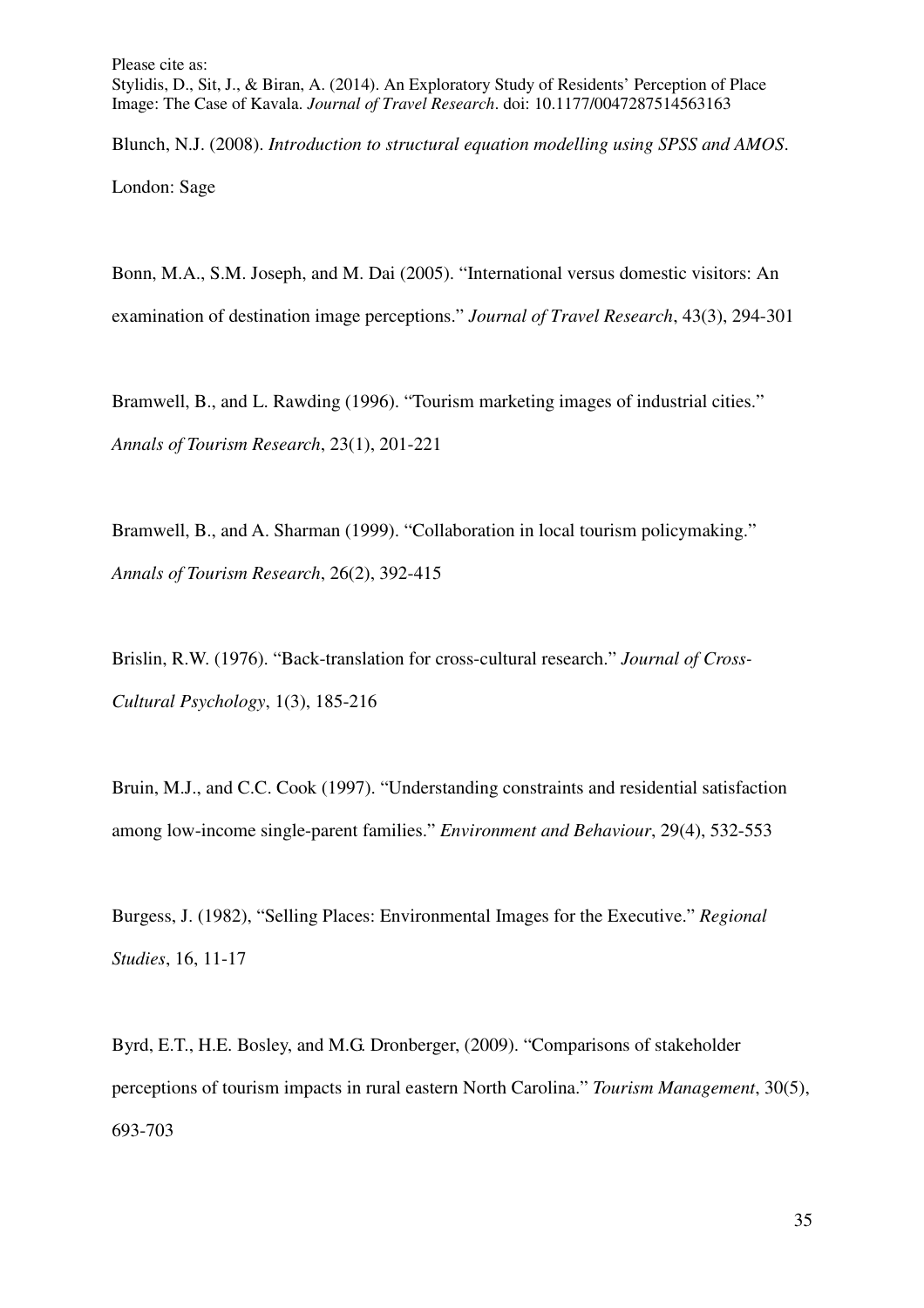Campelo, A., R. Aitken, M. Thyne, and J. Gnoth (2014). "Sense of place: The importance of destination branding." *Journal of Travel Research*, 53(2), 154-166

Castro, C.B., E.M. Armario, and D.M. Ruiz (2007). "The influence of market heterogeneity on the relationship between a destination's image and tourists' future behaviour." *Tourism Management*, 28(1), 175-187

Chen, C.C., Y.H. Lin, and J.F. Petrick (2013). "Social biases of destination perceptions." *Journal of Travel Research*, 52(2), 240-252

Chen, C., and S. Phou (2013). "A closer look at destination: Image, personality, relationship and Loyalty." *Tourism Management*, 36(1), 269-278

Chen, C.F., and D.C. Tsai (2007). "How destination image and evaluative factors affect behavioural intentions?" *Tourism Management*, 28(4), 1115-1122

Chen, P.J., and D.L. Kerstetter (1999). "International Students' Image of Rural Pennsylvania as a Travel Destination." *Journal of Travel Research*, 37(3), 256-266

Chi, C.G.Q., and H. Qu, (2008). "Examining the structural relationships of destination image, tourist satisfaction and destination loyalty: An integrated approach." *Tourism Management*, 29(4), 624-636

Chionis, K. (2005). *The History of Kavala*. Kavala: Municipal Museum of Kavala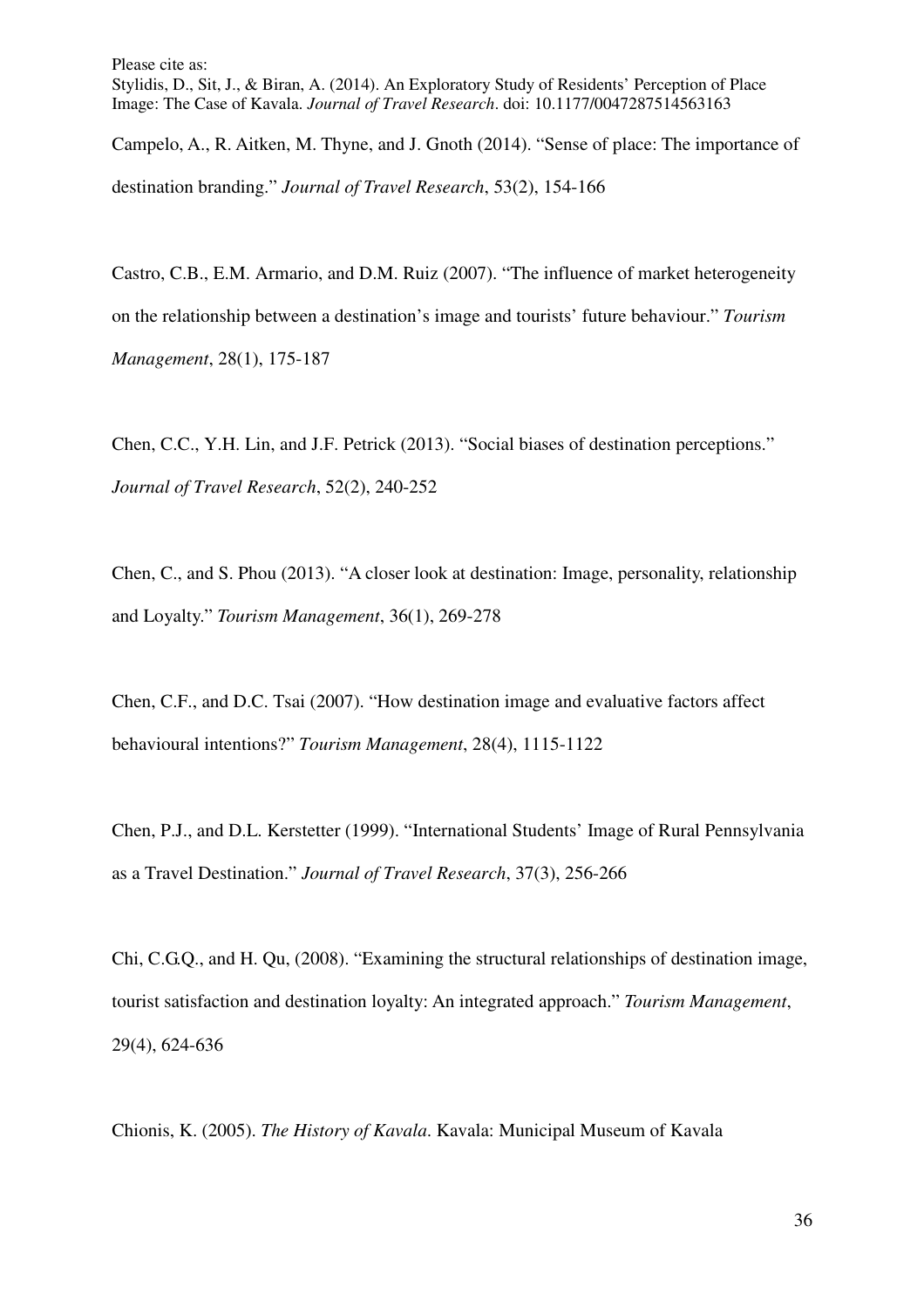Stylidis, D., Sit, J., & Biran, A. (2014). An Exploratory Study of Residents' Perception of Place Image: The Case of Kavala. *Journal of Travel Research*. doi: 10.1177/0047287514563163

Choi, H.C., and E. Sirakaya (2005). "Measuring Residents' Attitude toward Sustainable Tourism: Development of Sustainable Tourism Attitude Scale." *Journal of Travel Research*, 43(4), 380-394

Clifford, S., and A. King (1993). "Losing Your Place." In *Local Distinctiveness: Place, Particularity and Identity,* edited by S. Clifford and A. King. London: Common Ground, pp.7-19

Cohen, E. (2001). "Ethnic Tourism in Southeast Asia". In: *Tourism, Anthropology and China,* edited by T. Chee-Beng, S. Cheung, and Y. Hui. Bangkok: White Lotus, pp. 27-54

Cooper, C., J. Fletcher, A. Fyall, D. Gilbert, and S. Wanhill (2008). *Tourism, Principles and Practice (4th Ed)*. Harlow: Pearson Education

Crick, A. (2003). "Internal marketing of attitudes in Caribbean tourism." *International Journal of Contemporary Hospitality Management*, 15(3), 161-166

Czaja, R., and J. Blair (2005). *Designing Surveys: A guide to Decisions and Procedures (2nd Ed.)*. London: Pine Forge Press

D'Angella, F., and F.M. Go (2009). "Tale of two cities' collaborative tourism marketing: Towards a theory of destination stakeholder assessment." *Tourism Management*, 30(3), 429- 440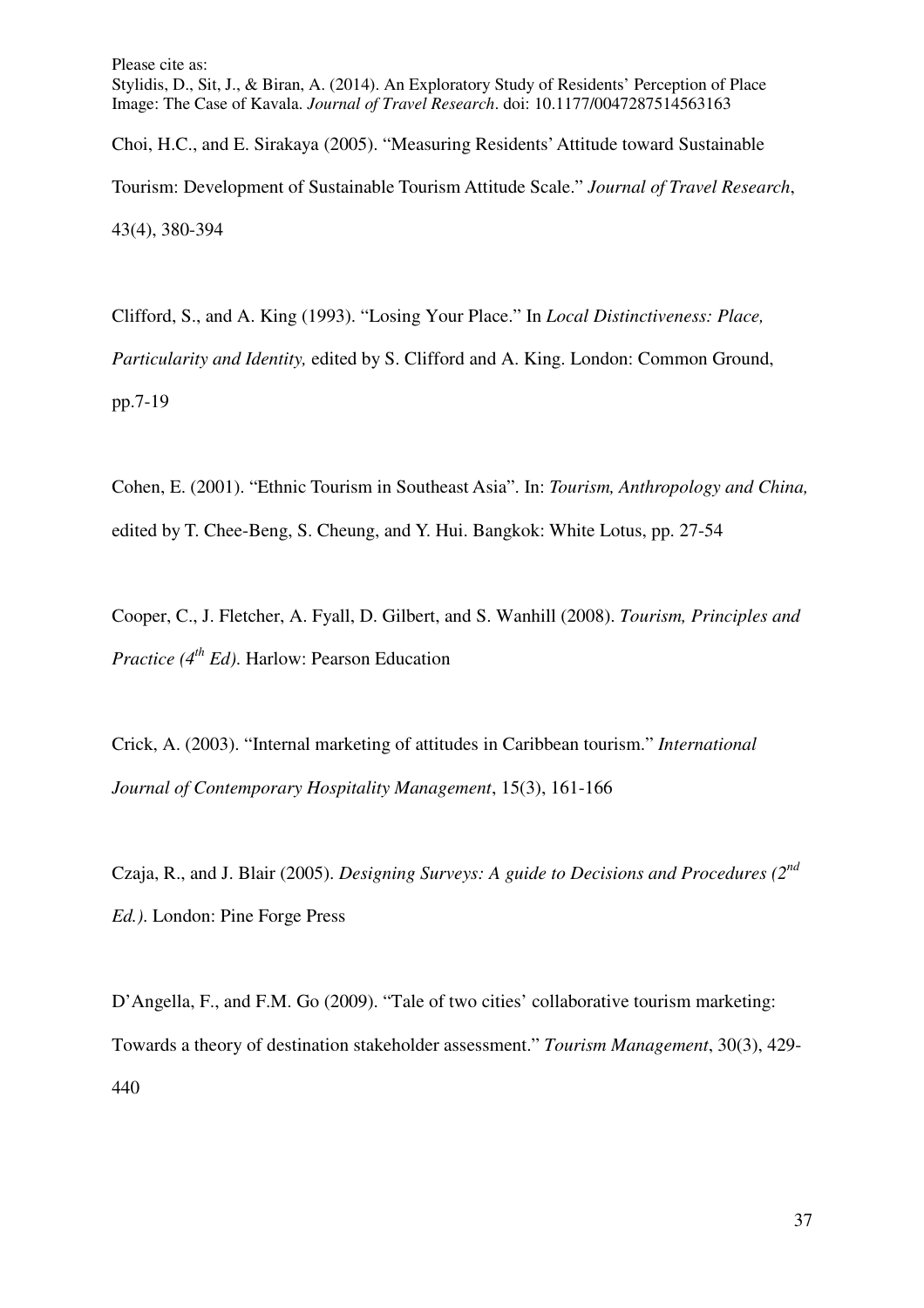Deslandes, D., R. Goldsmith, M. Bonn, and S. Joseph (2006). "Measuring destination image: Do the existing scales work?" *Tourism Review International*, 10, 141-153

DeVellis, R.F. (2003). *Scale development: Theory and applications (2<sup>nd</sup> Ed)*. London: Sage

Dolnicar, S., and B. Grun (2013). "Validly measuring destination image in survey studies." *Journal of Travel Research*, 52(1), 3-14

Dyer, P., Gursoy, D., Sharmaa, B., and J. Carter (2007). "Structural modelling of resident perceptions of tourism and associated development on the Sunshine Coast, Australia." *Tourism Management*, 28, 409-422

Echtner, C.M., and J.R.B. Ritchie (1991). "The Meaning and Measurement of Destination Image." *Journal of Tourism Studies*, 2(2), 2-12

Echtner, C.M., and J.R.B. Ritchie (1993). "The measurement of Destination Image: An empirical Assessment." *Journal of Travel Research*, 31(4), 3-13

Elliot, S., N. Papadopoulos, and S.S. Kim (2011). "An integrative model of place image: Exploring relationships between destination, product, and country images." *Journal of Travel Research*, 50(5), 520-534

Filkins, R., J.C. Allen, and S. Cordes (2000). "Predicting Community Satisfaction Among Rural Residents: An Integrative Model." *Rural Sociology*, 65, 72-86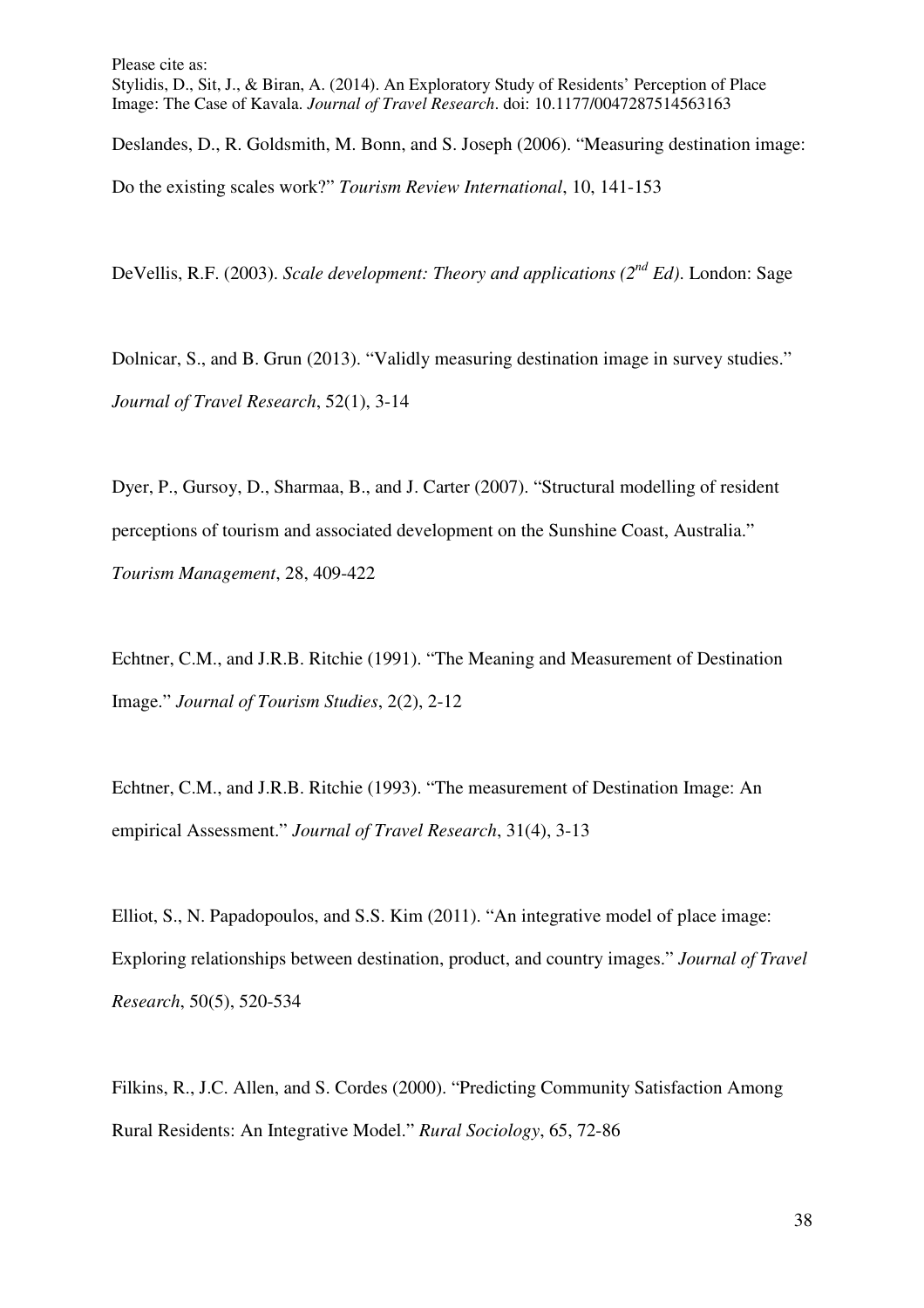Stylidis, D., Sit, J., & Biran, A. (2014). An Exploratory Study of Residents' Perception of Place Image: The Case of Kavala. *Journal of Travel Research*. doi: 10.1177/0047287514563163

Florida, R., C. Mellander, and K. Stolarick (2011). "Beautiful places: The role of perceived aesthetic beauty in community satisfaction." *Regional Studies*, 45(1), 33-48

Fornell, C., and D.F. Larcker (1981). "Evaluating structural equation models with unobservable variables and measurement error." *Journal of Marketing Research*, 18(1), 39-50

Freeman, R. (1984). *Strategic management: A stakeholder approach*. Boston: Pitman

Gallarza, M.G., L.G. Saura, and H.C. Garcia (2002). "Destination Image: Towards a Conceptual Framework." *Annals of Tourism Research*, 29(1), 56-78

Gitelson, R., and D. Kerstetter (1994). "The influence of friends and relatives in travel decision-making." *Journal of Travel and Tourism Marketing*, 3(3), 59-68

Glaeser, E., J. Kolko, and A. Saiz (2000). "Consumer City." *Journal of Economic Geography*, 1(1), 27-50

Goeldner, C.R., and J.R.B. Ritchie (2009). *Tourism: Principles, Practices, Philosophies (11th Ed.)*. London: John Wiley

Goodrich, J.N. (1978). "The Relationship Between Preferences for and Perceptions of Vacation Destinations: Application of a Choice Model." *Journal of Travel Research*, 17(2), 8-13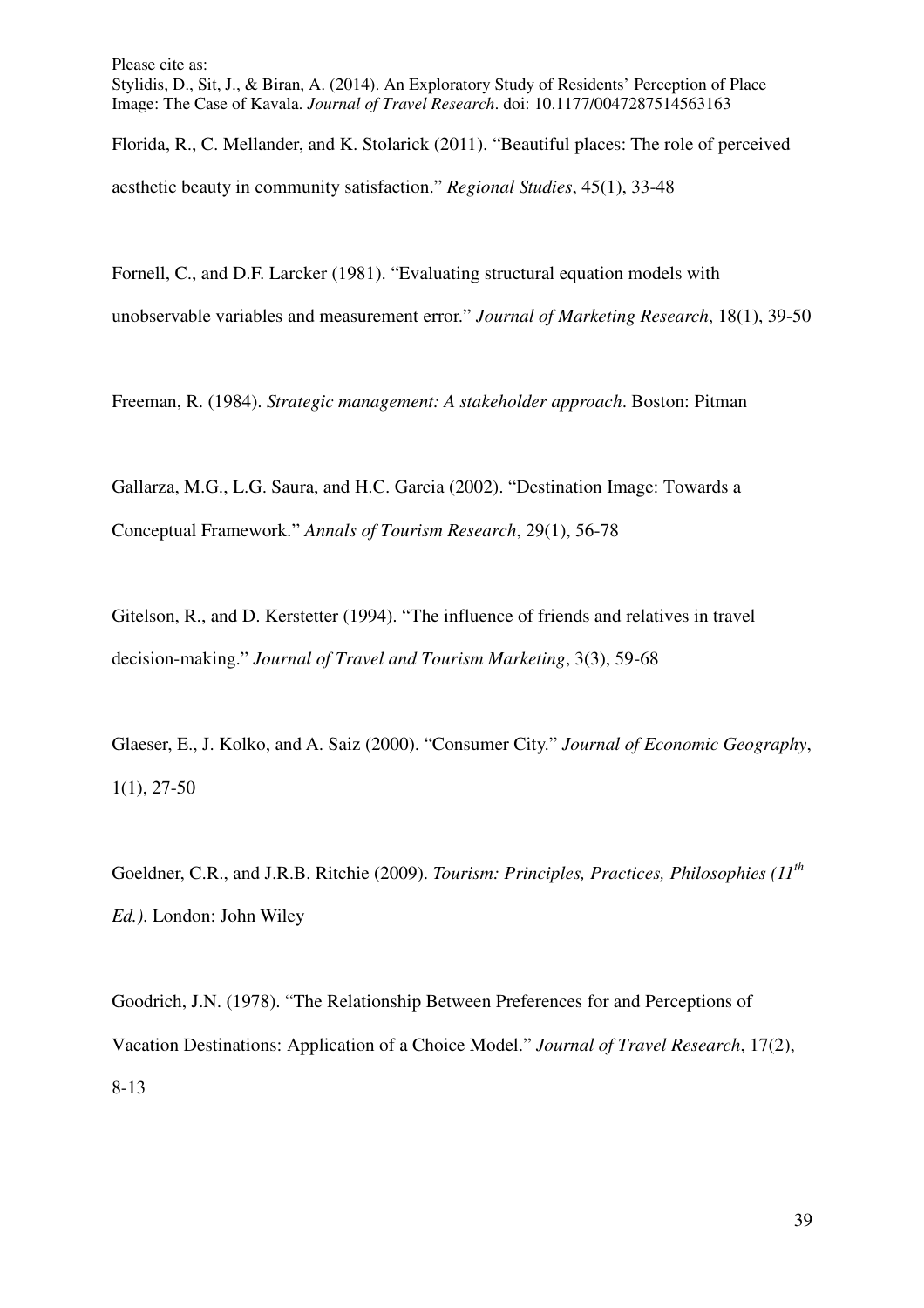Goudy, W.J. (1977). "Evaluations of Local Attributes and Community Satisfaction in Small Towns." *Rural Sociology*, 42(3), 371-382

Govers, R., Go, F.M., and Kumar, K. (2007). "Promoting tourism destination image." *Journal of Travel Research*, 46(1), 15-23

Graham, C., Chattopadhyay, S., and M. Picon (2010). "Adapting to Adversity: Happiness and the 2009 Economic Crisis in the United States." *Social Research: An International Quarterly*, 77(2), 715-748

Green, R. (2005). "Community perceptions of environmental and social change and tourism development on the island of Koh Samui, Thailand." *Journal of Environmental Psychology*, 25(1), 37-56

Grillo, M.C., M.A. Teixeira, and D.C. Wilson (2010). "Residential satisfaction and civic engagement: Understanding the causes of community participation." *Social Indicators Research*, 97, 451-466

Grzeskowiak, S., M.J. Sirgy, and R. Widgery (2003). "Residents' satisfaction with community services: Predictors and outcomes." *Regional Analysis and Policy*, 33(2), 1-36

Hair, J.F., W.C. Black, B.J. Babin, and R.E. Anderson (2010). *Multivariate Data Analysis (7th Ed)*. New Jersey: Pearson Education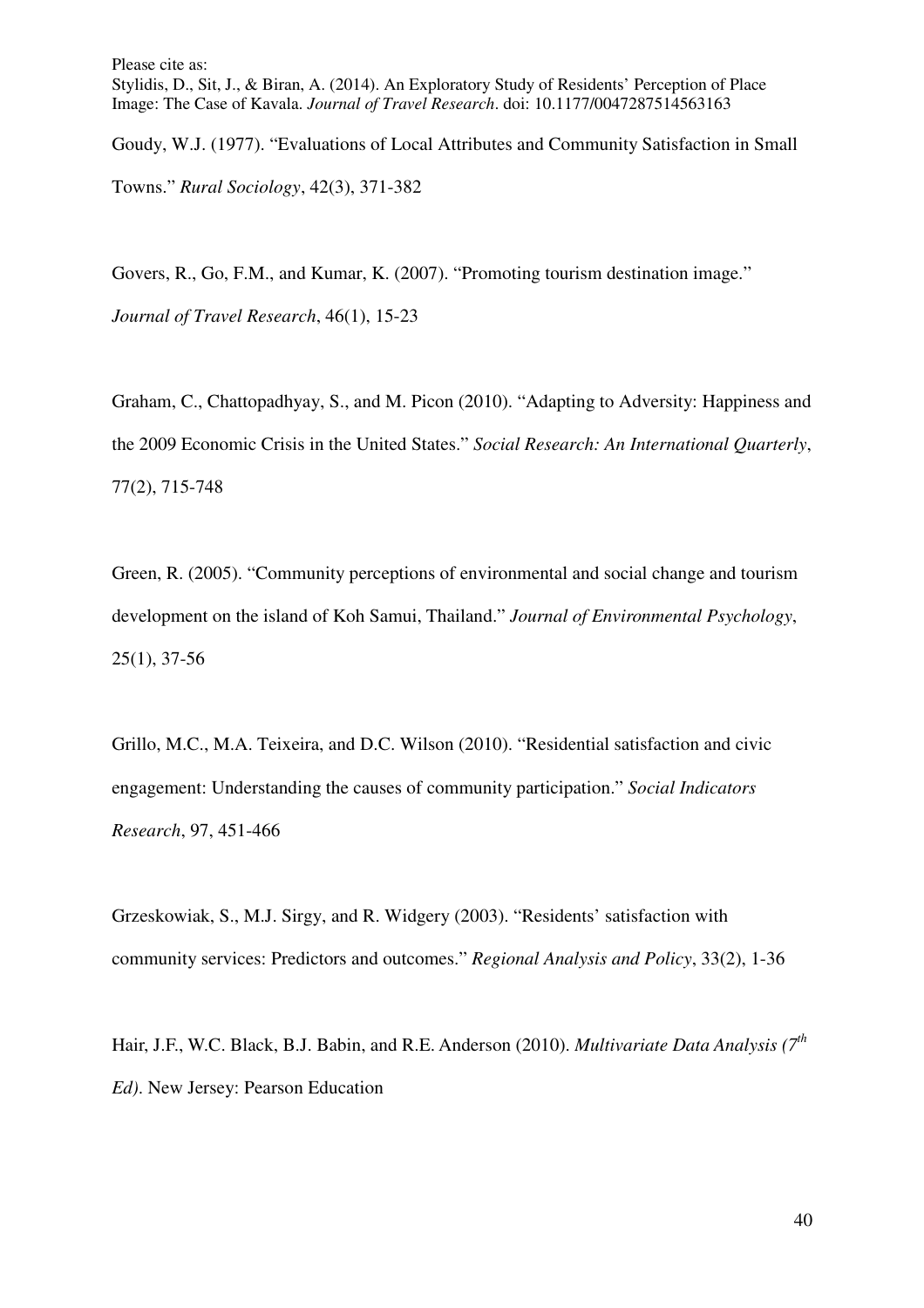Hall, C.M. (2008). *Tourism Planning: Policies, Processes and Relationships (2nd Ed.)*. Essex: Pearson

Hellenic Statistical Authority (2012). *Statistical database*. Retrieved 11 September 2013 from: http://www.statistics.gr/portal/page/portal/ESYE/PAGE-database.

Henkel, R., P. Henkel, W. Agrusa, J. Agrusa, and J. Tanner (2006). "Thailand as a tourist destination: Perceptions of international visitors and Thai residents." *Asia Pacific Journal of Tourism Research*, 11(3) 269 - 287

Holbrook, M.B., and E.C. Hirschman (1982). "The experiential aspects of consumption: Consumer fantasies, feelings, and fun." *The Journal of Consumer Research*, 9(2), 132-140

Hoskins, G., and A. Tallon (2003). "Promoting the 'urban idyll': policies for city centre living". In *New Horizons in British Urban Policy: Perspectives on NewLabour's Urban Renaissance*, edited by C. Johnstone, and M. Whitehead. Aldershot: Ashgate, pp.25-40

Hsu, C.H.C., K. Wolfe, and S.K. Kang (2004). "Image assessment for a destination with limited comparative advantages." *Tourism Management*, 25(1), 121-126

Hudson, M., and N. Hawkins (2006). "A tale of two cities – A commentary on historic and current marketing strategies used by the Liverpool and Glasgow regions." *Place Branding*, 2, 155-176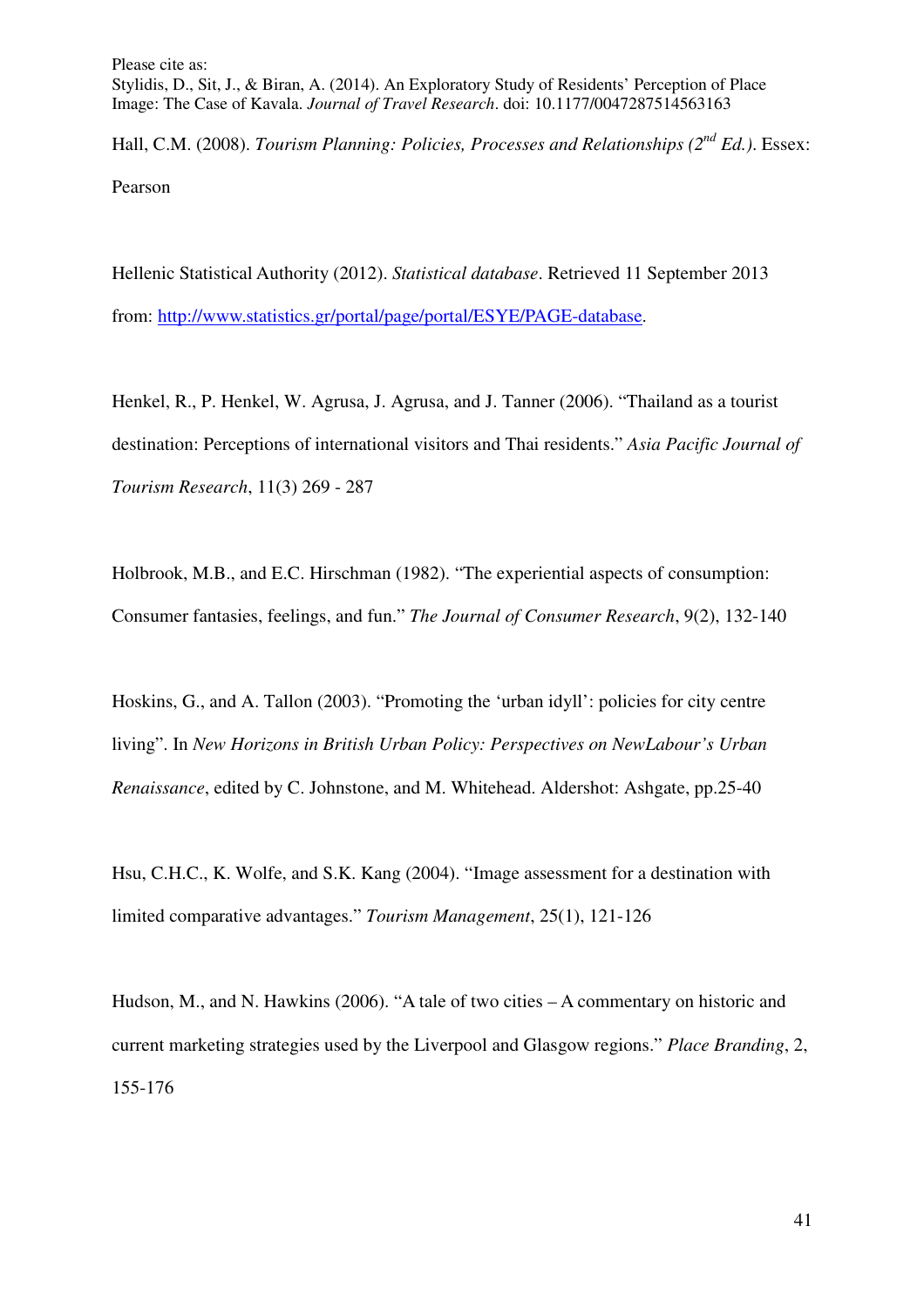Hudson, R. (1988). "Uneven development in capitalist societies." *Transactions of the Institute of British Geographers*, 13, 484-496

Hudson, S., and J.B.R Ritchie (2002). "Understanding the Domestic Market Using Cluster Analysis: A Case Study of the Marketing Efforts of Travel Alberta." *Journal of Vacation Marketing*, 8(3), 263-276

Hurd, M., and S. Rohwedder (2010). *Effects of the financial crisis and great recession on American households.* Working Paper. USA: Rand Publications

Kavala Municipality (2013). *Kavala Municipality Website*: Retrieved 23 September 2013 from: http://www.kavala.gov.gr/web/guest/cityofkavala.

Kavaratzis, M., and G. Ashworth (2005). "Place branding: an effective assertion of identity or a transitory marketing trick?", *Tijdschrift Voor Economische en Sociale Geografie*, 96(5), 506-514

Kavaratzis, M., and G. Ashworth (2008). "Place marketing: how did we get here and where are we going?" *Journal of Place Management and Development*, 1(2), 150-165

Kearns, G., and Philo, C. (1993). *Selling Places: The City as Cultural Capital, Past and Present*. London: Pergamon

Kearsley, G.W. (1990). "Tourism development and users' perceptions of wilderness in Southern New Zealand." *Australian Geographer*, 21(2), 127-140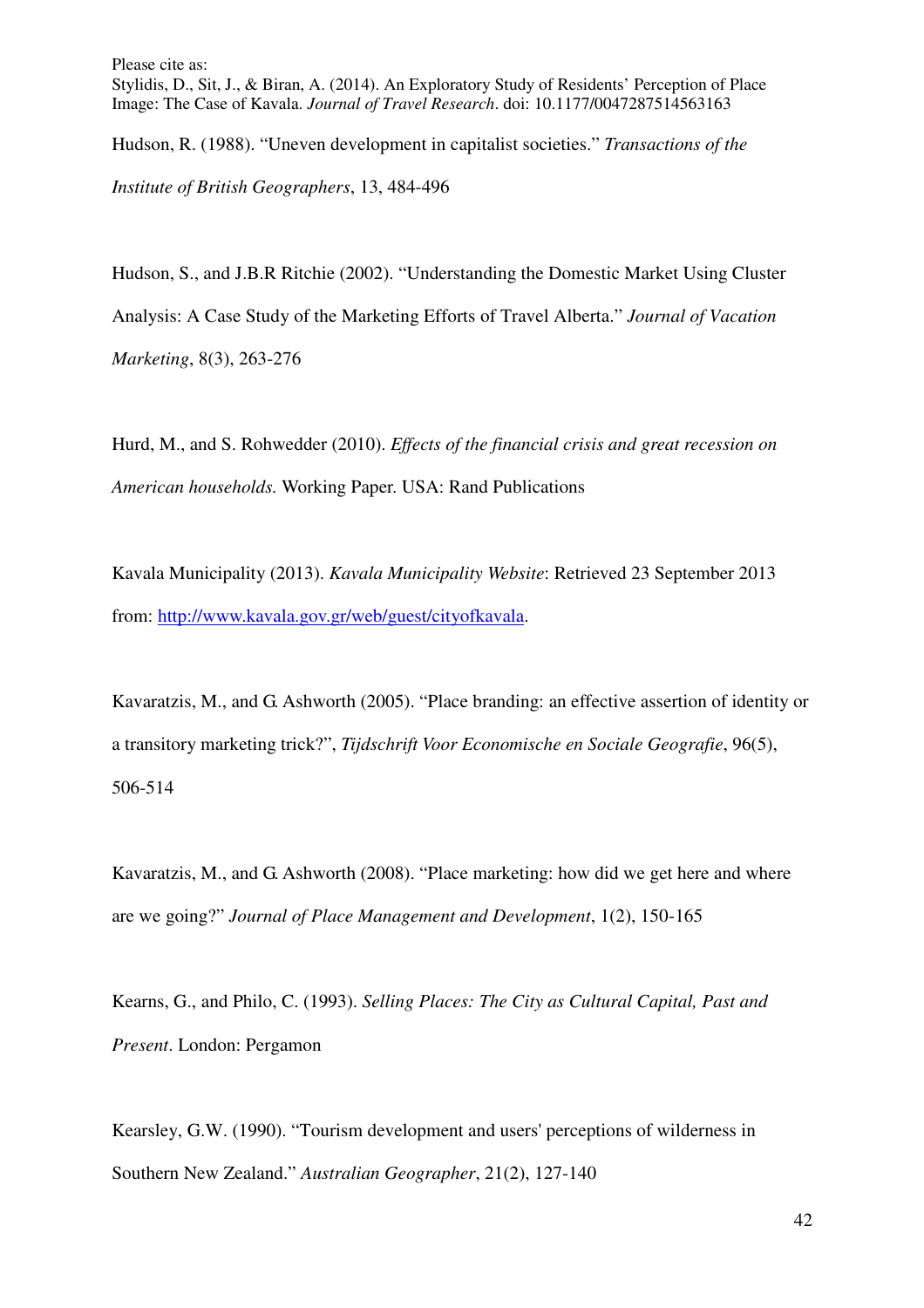Kline, R.B. (2011). *Principles and practice of structural equation modeling (3rd ed.)*. London: Guildford Press

Ko, D.W., and W.P. Stewart (2002). "A structural equation model of residents' attitudes for tourism development." *Tourism Management*, 23, 521-530

Kotler, P., D.H. Haider, and I. Rein (1993). *Marketing Places: Attracting Investment, Industry, and Tourism to Cities, States, and Nations*. New York: The Free Press

Ladewig, H., and G.C. McCann (1980). "Community satisfaction: Theory and measurement." *Rural Sociology*, 45(1), 110-131

Lee, T.H. (2013). "Influence analysis of community resident support for sustainable tourism development." *Tourism Management*, 34, 37-46

Lee, B.K., C.K. Lee, and J. Lee (2014). "Dynamic nature of destination image and influence of tourist overall satisfaction on image modification." *Journal of Travel Research*, 53(2), 239-251

Leisen, B. (2001). "Image segmentation: The case of a tourism destination." *Journal of Services Marketing*, 15(1), 49-66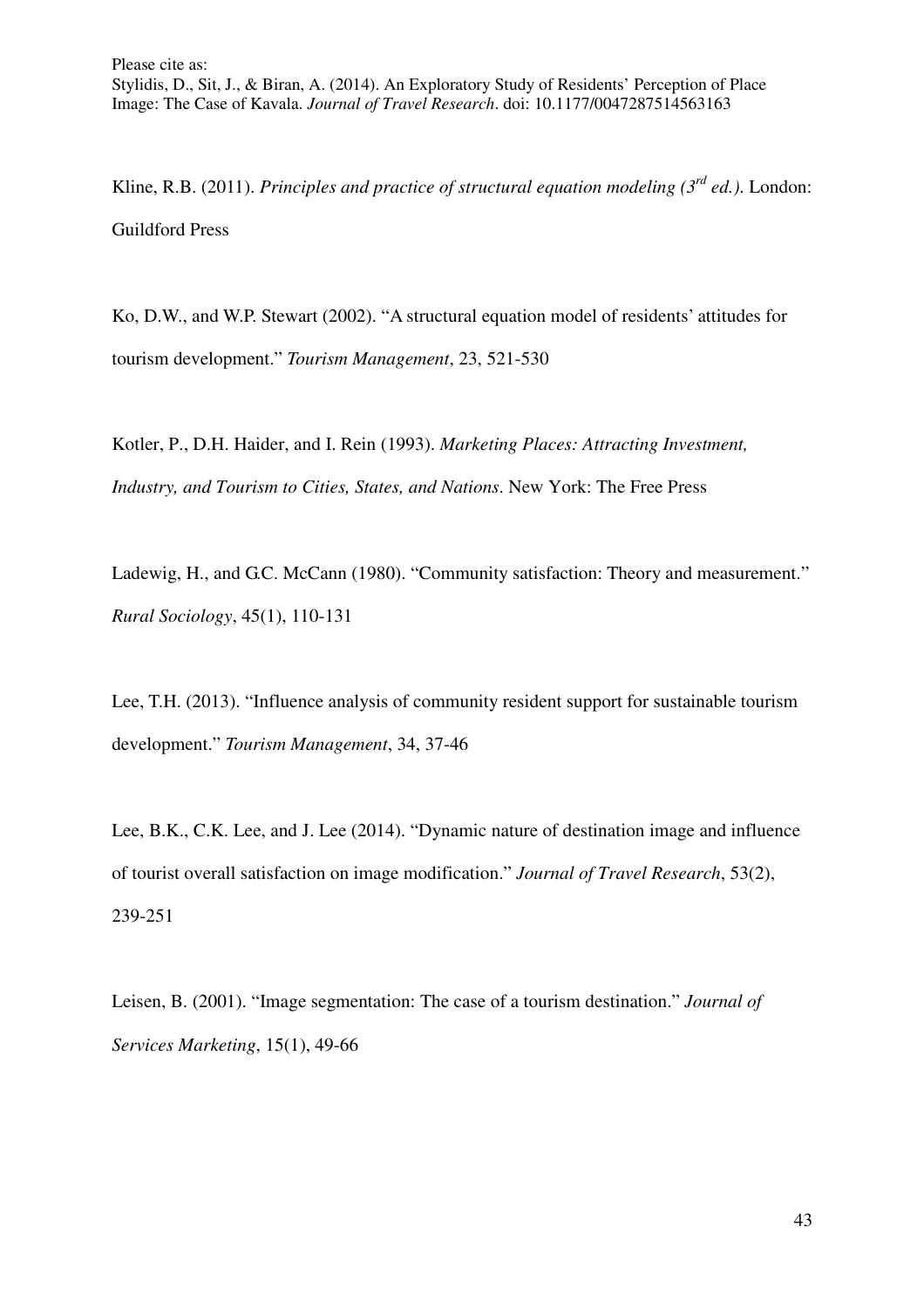Please cite as: Stylidis, D., Sit, J., & Biran, A. (2014). An Exploratory Study of Residents' Perception of Place Image: The Case of Kavala. *Journal of Travel Research*. doi: 10.1177/0047287514563163 Lin, C.H., D.B. Morais, D.L. Kerstetter, and J.S. Hou, (2007). "Examining the Role of Cognitive and Affective Image in Predicting Choice Across Natural, Developed, and Theme-Park Destinations." *Journal of Travel Research*, 46(2), 183-194

MacCallum, R.C., K.F. Widaman, S. Zhang, and S. Hong (1999). "Sample size in factor analysis." *Psychological Methods*, 4, 84-99

McCarthy, J. (2004). "Tourism-related waterfront development in historic cities: Malta's Cottonera project." *International Planning Studies*. 9(1), 43-64

McCrea, R., R. Stimson, and J. Western (2005). "Testing a moderated model of satisfaction with urban living using data for Brisbane-South East Queensland, Australia." *Social Indicators Research*, 72, 121-152

McGehee, N.G., and K.L. Andereck (2004). "Factors Predicting Rural Residents' Support of Tourism." *Journal of Travel Research*, 43, 131-140

Merrilees, B., Miller, D., and Herington, C. (2009). "Antecedents of residents' city brand attitudes." *Journal of Business Research*, 62(3), 362-367

Michaelidou, N., N.T. Siamagka, C. Moraes, and M. Micevski (2013). "Do marketers use visual representations that tourists value? Comparing visitors' image of a destination with marketer-control images online." *Journal of Travel Research*, 52(6), 789-804

Mill, R.C., and A.M. Morrison (2009). *The Tourism System (6th Ed)*. London: Kendall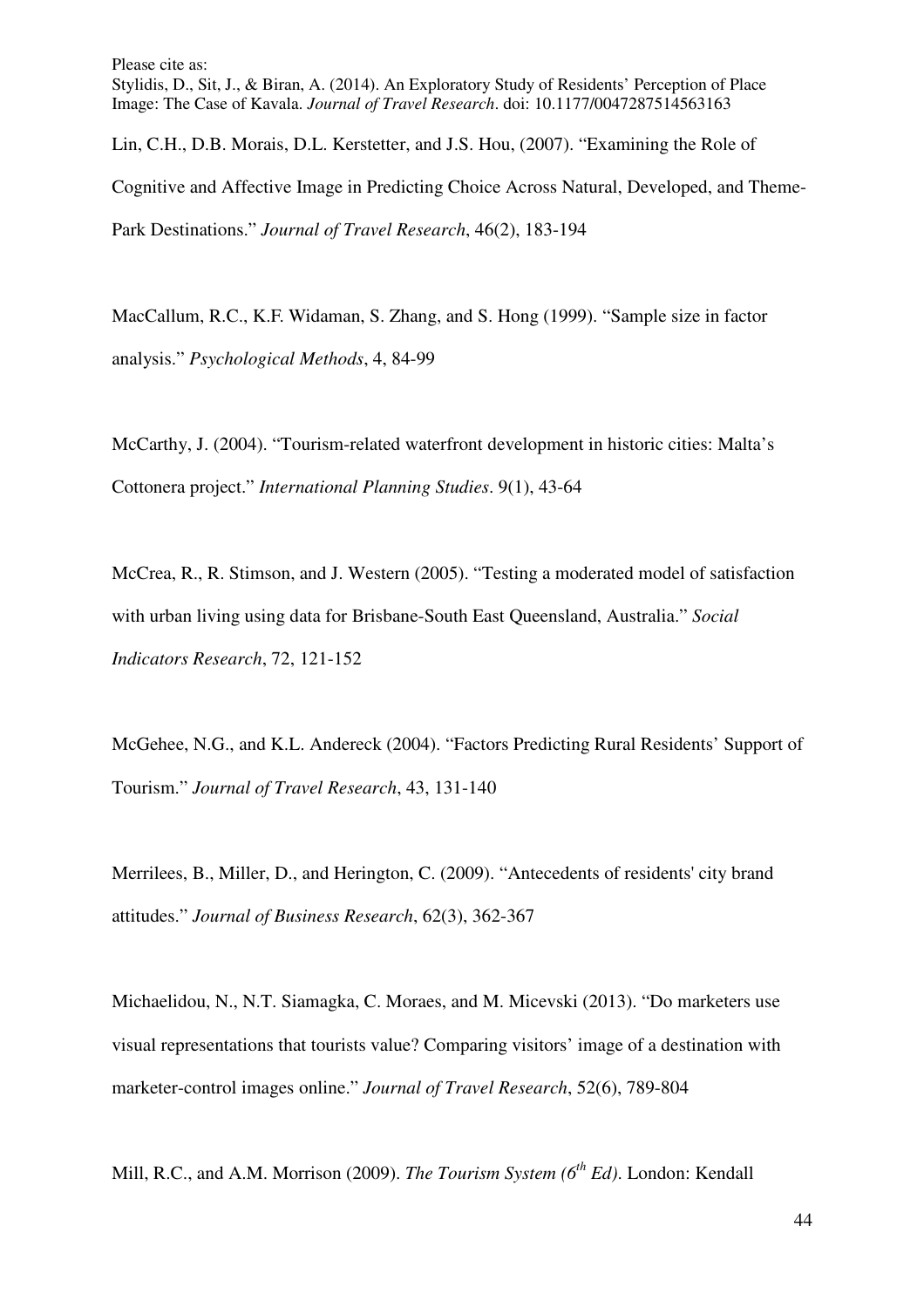Morgan, N., Pritchard, A., and Pride, R. (2004). *Destination branding: creating the unique destination proposition (2nd Ed.)*. Oxford: Butterworth-Heinemann

Mouritzen, P.E. (1989). "City size and citizens satisfaction: Two competing theories revisited." *European Journal of Political Research*, 17(6), 661-688

Murphy, P.E. (1985). *Tourism: A Community Approach*. New York: Routledge

Netemeyer, R.G., W.O. Bearden, and S. Sharma (2003). *Scaling Procedures: Issues and Applications*. Thousand Oaks, CA: Sage

Nunkoo, R., and Gursoy, D. (2012). "Residents' support for tourism: An identity perspective." Annals of Tourism Research, 39(1), 243-268

Papadimitriou, D., A. Apostolopoulou, and K. Kaplanidou (2014). "Destination personality, affective image, and behavioral intentions in domestic urban tourism." *Journal of Travel Research*, In Press

Peterson, R. (1994). "A meta-analysis of Cronbach's coefficient alpha." *Journal of Consumer Research*, 21(2), 381-391

Potter, J., and R. Cantarero (2006). "How does increasing population and diversity affect resident satisfaction? A small community case study." *Environment and Behaviour*, 38(5), 605-625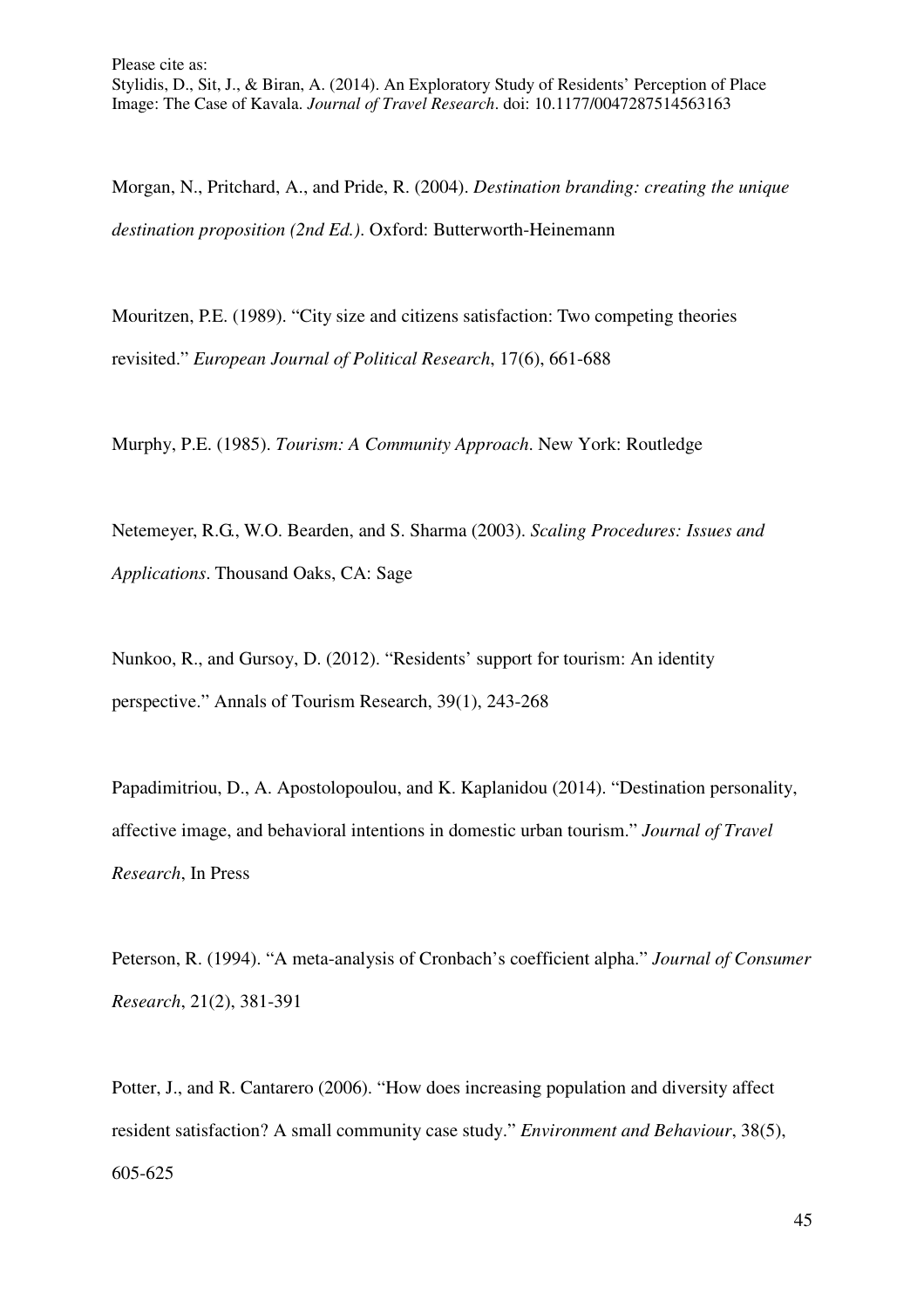Prayag, G. (2009). "Tourists' evaluation of destination image, satisfaction and future behavioural intentions – The case of Mauritius." *Journal of Travel and Tourism Marketing*, 26(8), 836-853

Prayag, G., and C. Ryan (2012). "Antecedents of tourists' loyalty to Mauritius: The role and influence of destination image, place attachment, personal involvement and satisfaction." *Journal of Travel Research*, 51(3), 342-356

Qu, H., L.H. Kim, and H.H Im (2011). "A model of destination branding: integrating the concepts of the branding and destination image." *Tourism Management*, 32(3), 465-476

Reiser, D., and S. Crispin (2009). "Local perceptions of the reimaging process: The case of the Sullivans Cove waterfront precinct." *Journal of Place Management and Development*, 2(2), 109-124

Rojek, D.G., F. Clemente, and G.F. Summers (1975). "Community Satisfaction: A Study of Contentment with Local Services." *Rural Sociology*, 40(2), 177-192

Sack, R. (1992). *Place, modernity, and the consumer's world: A relational framework for geographical analysis.* Baltimore: John Hopkins University Press

Santos, L., Martins, I., and Brito, P. (2007). "Measuring subjective quality of life: a survey to Porto's residents." *Applied Research in Quality of Life*, 2(1), 51-64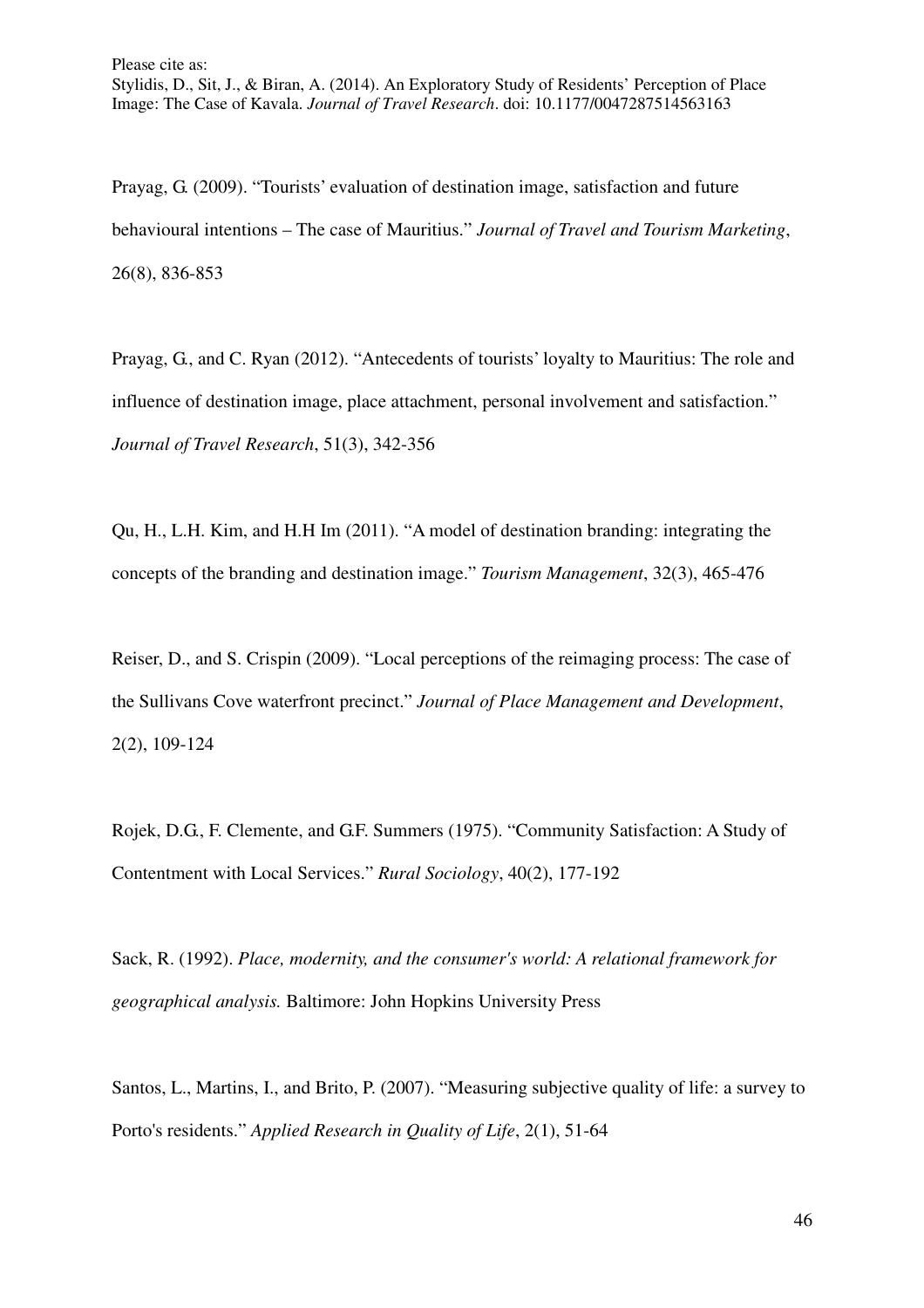Stylidis, D., Sit, J., & Biran, A. (2014). An Exploratory Study of Residents' Perception of Place Image: The Case of Kavala. *Journal of Travel Research*. doi: 10.1177/0047287514563163

Sautter, E.T., and B. Leisen (1999). "Managing stakeholders: A tourism planning model." *Annals of Tourism Research,* 26 (2), 312–328

Schroeder, T. (1996). "The relationship of residents' image of their state as a tourist destination and their support for tourism." *Journal of Travel Research*, 34(4), 71-73

Shani, A., and N. Uriely (2012). "VFR Tourism: The host experience." *Annals of Tourism Research*, 39(1), 421-440

Shani, A., and Y. Wang (2011). "Destination image development and communication." In *Destination Marketing and Management*, edited by Y. Wang and A. Pizam. CAB International, pp. 130-148

Sirgy, M.J., and T. Cornwell (2002). "How neighbourhood features affect quality of life." *Social Indicators Research*, 59, 79-114

Sirgy, M.J., D. Rahtz, M. Cicic, and R. Underwood (2000). "A method for assessing residents' satisfaction with community-based services: A quality-of life perspective." *Social Indicators Research*, 49, 279-316

Sirgy, J., T. Gao, and R.F. Young (2008). "How does residents' satisfaction with community services influence quality of life outcomes?" *Applied Research Quality of Life*, 3, 81-105

Sofranko, A.J., and F.C. Fliegel (1984). "Dissatisfaction with Satisfaction." *Rural Sociology*. 49(3), 353-373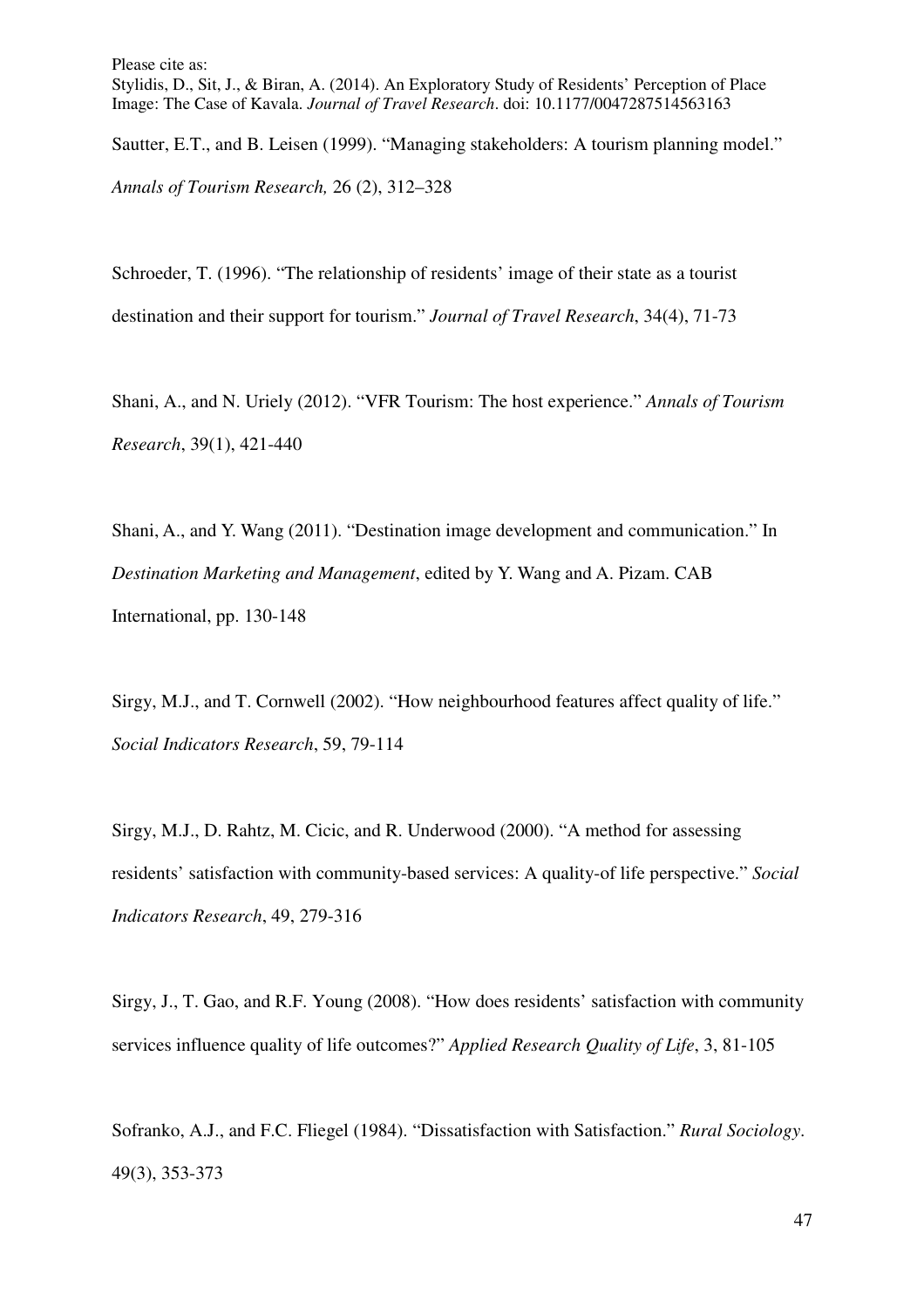Snaith, T., and A. Haley (1999). "Residents Opinions of Tourism Development in the Historic City of York, England." *Tourism Management*, 20(5), 595-603

Stepchenkova, S., and X. Li (2013). "Chinese outbound tourists' destination image of America: Part II." *Journal of Travel Research*, 51(6), 687-703

Sternquist-Witter, B.S. (1985). "Attitudes about a resort area: a comparison of tourists and local retailers." *Journal of Travel Research*, 24(1), 14–19

Stylidis, D., and M. Terzidou (2014). "Tourism and the economic crisis in Kavala, Greece." *Annals of Tourism Research*, 44, 210-226

Stylidis, D., Belhassen, Y., and Shani, A. (2014), "Three tales of a city: Stakeholders' images of Eilat as a tourist destination." *Journal of Travel Research*, In Press*.*

Sun, M., C. Ryan, and S. Pan (2014). "Using Chinese travel blogs to examine perceived destination image: The case of New Zealand." *Journal of Travel Research*, In Press

Tabachnick, B.G., and L.S. Fidell (2013). *Using Multivariate Statistics (6th Ed.)*. New York: Pearson Education

Tasci, A.D.A., and D.F. Holecek (2007). "Assessment of image change over time: The case of Michigan." *Journal of Vacation Marketing*, 13(4), 359-369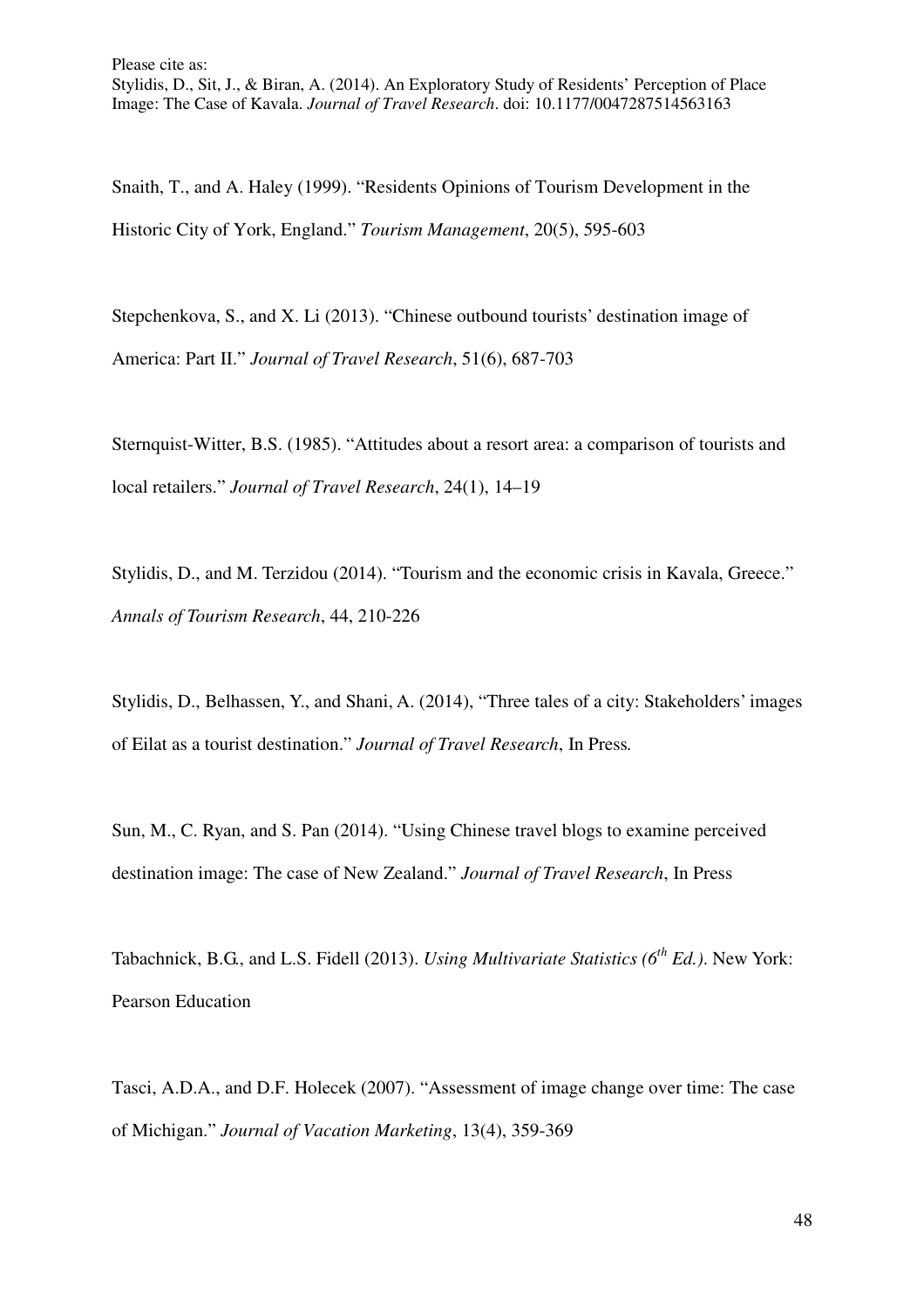Theodori, G.L., and A.E. Luloff (2000). "Urbanization and Community Attachment in Rural Areas." *Society and Natural Resources*, 13, 399-420

Theodori, G.L. (2001). "Examining the Effects of Community Satisfaction and Attachment on Individual Well-Being." *Rural Sociology*, 66(4), 618-628

Tilson, D.J., and D.W. Stacks (1997). "To know us is to love us: the public relations campaign to sell a 'business-tourist-friendly' Miami." *Public Relations Review*, 23, 95-115

Tuan, Y-F. (1974). *Topophilia: A Study of Environmental Perception, Attitudes, and Values.*  Englewood Cliffs, NJ: Prentice Hall

Turkoglu, H., F. Bolen, K. Baran, and R. Marans (2006). "Measuring quality of urban life: findings from Istanbul metropolitan study." *ENHR Conference*, Ljubljana, 2-5 July

Turksever, A.N.E., and G. Atalik (2001). "Possibilities and limitations for the measurement of the quality of life in urban areas." *Social Indicators Research*, 53, 163-197

Vogt, R.J., J.C. Allen, and S. Cordes (2003). "Relationship between community satisfaction and migration intentions of rural Nebraskans." *Great Plains Research: A Journal of Natural and Social Sciences*, 13, 63-74

Walls, A., A. Shani, and P.D. Rompf (2008). "The nature of gratuitous referrals in tourism; local residents' perspective." *International Journal of Contemporary Hospitality Management*, 20, 647–663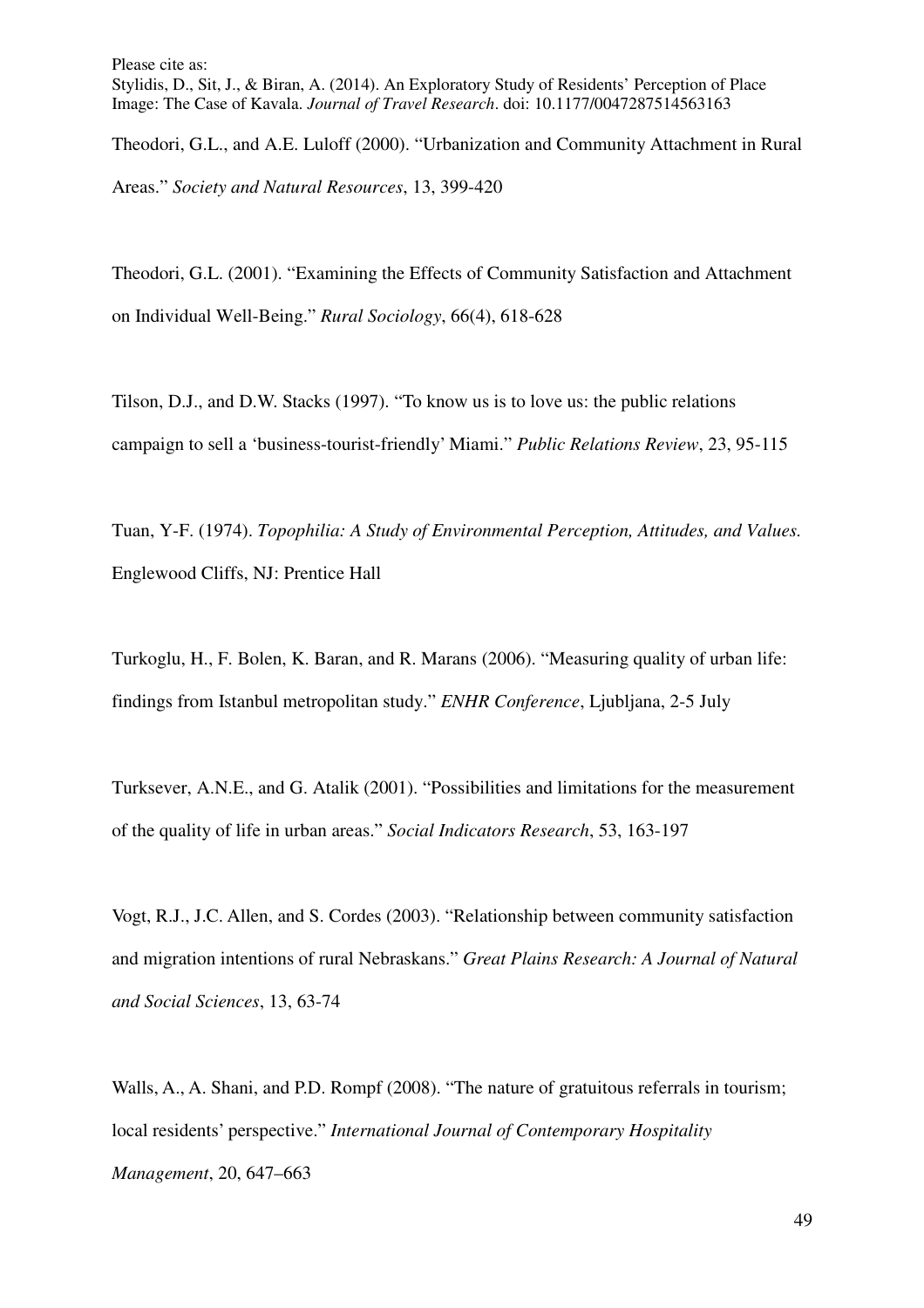Woosnam, K.M., and W.C. Norman (2010). "Measuring residents' emotional solidarity with tourists: Scale development of Durkheim's theoretical constructs." *Journal of Travel Research*, 49(3), 365-380

Ward, S. (1998). *Selling places: The marketing and promotion of towns and cities 1850- 2000*. London: Routledge

Ward, R. (2007). *City-Events: Place selling in a media age*. Amsterdam: Amsterdam University Press

Whitehead, T. (1997). "Domestic tourism: What do we have to do to be recognized?' *Tourism*, 94, 6-7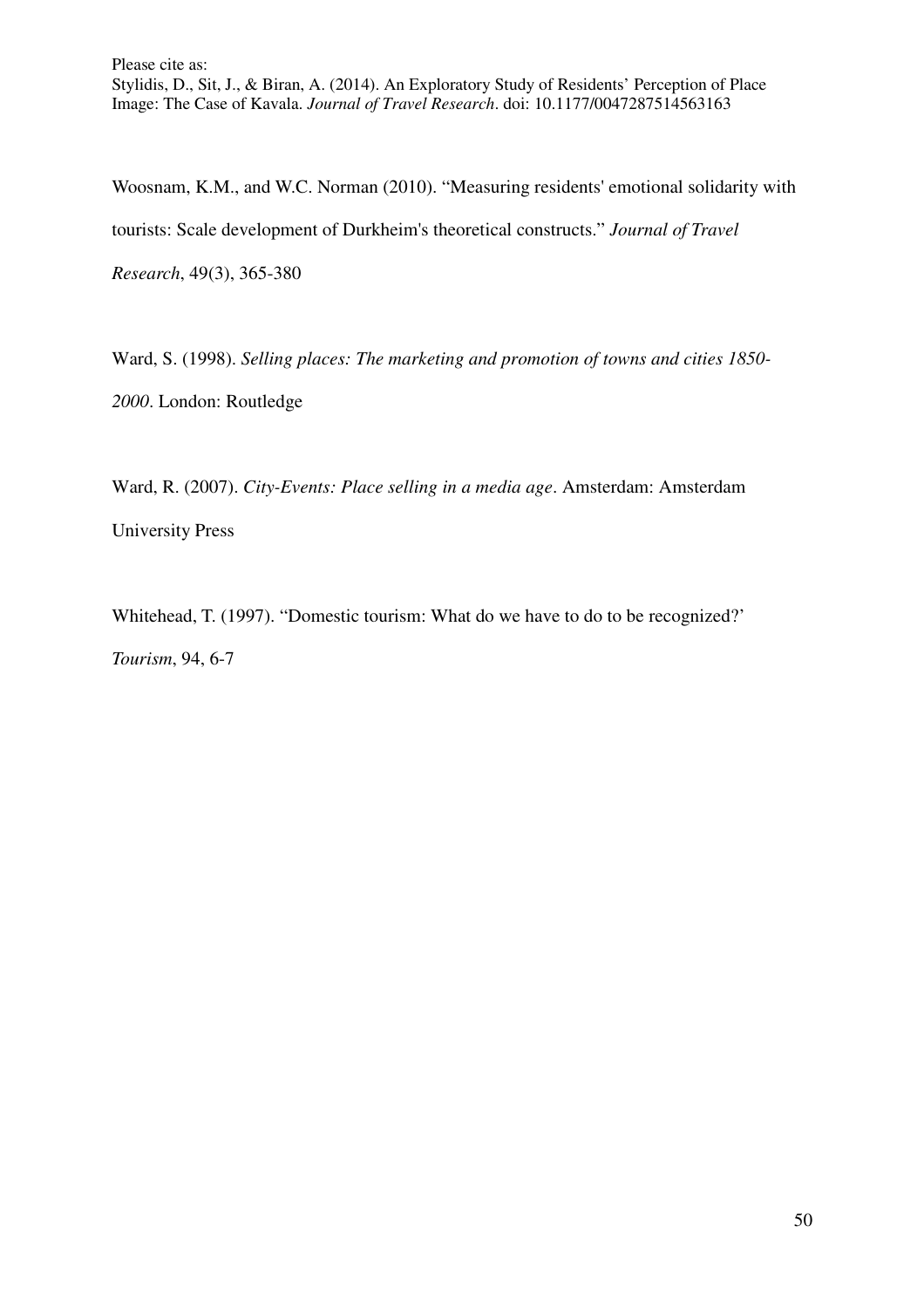| <b>Image Attributes</b>     | Sternquist-          | Alhemoud and     | Schroeder | Henkel et al. | Bigne et     |
|-----------------------------|----------------------|------------------|-----------|---------------|--------------|
|                             | <b>Witter</b> (1985) | Armstrong (1996) | (1996)    | (2006)        | al. $(2005)$ |
| Scenery                     |                      |                  |           |               |              |
| <b>Cultural attractions</b> |                      |                  |           |               |              |
| Friendly locals             |                      |                  |           |               |              |
| Entertainment/Nightlife     |                      |                  |           |               |              |
| Shopping facilities         |                      |                  |           |               |              |
| Restaurants/Food            |                      |                  |           |               |              |
| Accommodation               |                      |                  |           |               |              |
| Water sports                |                      |                  |           |               |              |
| Golf and Tennis             |                      |                  |           |               |              |
| Relaxation                  |                      |                  |           |               |              |
| <b>Natural attractions</b>  |                      |                  |           |               |              |
| Historic sites/Museums      |                      |                  |           |               |              |
| <b>Cleanliness</b>          |                      |                  |           |               |              |
| Friends and relatives       |                      |                  |           |               |              |
| <b>Outdoor</b> activities   |                      |                  |           |               |              |
| Winter sports               |                      |                  |           |               |              |
| <b>Beaches</b>              |                      |                  |           |               |              |
| Sports activities           |                      |                  |           |               |              |
| Exotic                      |                      |                  |           |               |              |
| Sex/Erotic tourism          |                      |                  |           |               |              |
| Overall image               |                      |                  |           |               |              |

# **Table 1. Place attributes used in the measurement of residents' place image**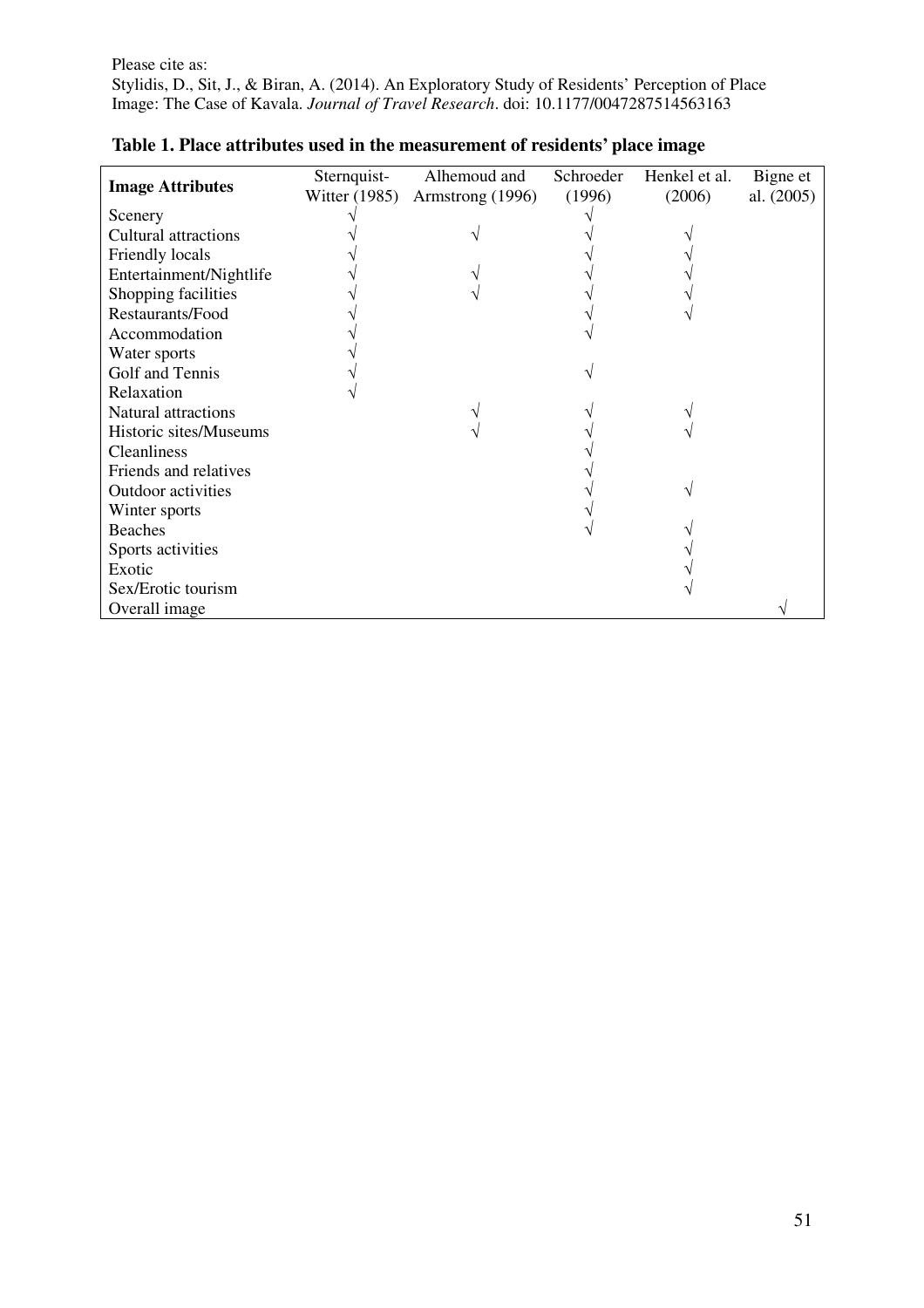|                                  | Theodori, 2001 | McCrea et al., 2005 | Grzeskowiak et al., 2003 | Turkoglu et al., 2006 | Turksever and Atalik, 2007 | Ladewig and McCann, 1980 | 1984<br>Sofranko and Fliegel, | Rojek et al., 1975 | Ko and Stewart, 2002 | Goudy, 1977 |
|----------------------------------|----------------|---------------------|--------------------------|-----------------------|----------------------------|--------------------------|-------------------------------|--------------------|----------------------|-------------|
| Schools                          | $\sqrt{ }$     |                     |                          |                       |                            | $\sqrt{}$                | V                             | $\sqrt{}$          | $\sqrt{}$            | $\sqrt{2}$  |
| Public transportation            |                |                     |                          |                       |                            |                          |                               |                    | V                    | $\sqrt{}$   |
| Shopping facilities              |                |                     |                          |                       |                            |                          |                               |                    | V                    | $\sqrt{}$   |
| Local Services (police, health)  |                |                     |                          |                       |                            |                          |                               |                    | V                    | $\sqrt{ }$  |
| Safety                           |                |                     |                          |                       |                            |                          |                               |                    |                      |             |
| Streets (lighting-maintenance)   |                |                     |                          |                       |                            |                          |                               |                    |                      | V           |
| Recreation facilities - Parks    |                |                     |                          |                       |                            |                          |                               |                    |                      | V           |
| Citizen programmes               |                |                     |                          |                       |                            |                          |                               |                    |                      | $\sqrt{}$   |
| Job opportunities                |                |                     |                          |                       |                            |                          |                               |                    |                      | $\sqrt{}$   |
| Community Leaders/ local council |                |                     |                          |                       |                            |                          |                               |                    |                      | $\sqrt{}$   |
| General appearance               |                |                     |                          |                       |                            |                          |                               |                    |                      |             |
| Friendliness of neighbours       |                |                     |                          |                       |                            |                          |                               |                    |                      | V           |
| Climate                          |                |                     |                          |                       |                            |                          |                               |                    |                      |             |
| Cost of Living                   |                |                     |                          |                       |                            |                          |                               |                    |                      |             |
| Traffic                          |                |                     |                          |                       |                            |                          |                               |                    |                      |             |
| Clean – Quality of environment   |                |                     |                          |                       |                            |                          |                               |                    |                      |             |

# **Table 2. Place attributes\* used in the measurement of residents' community satisfaction**

\*Attributes that appeared twice or less were not included in the Table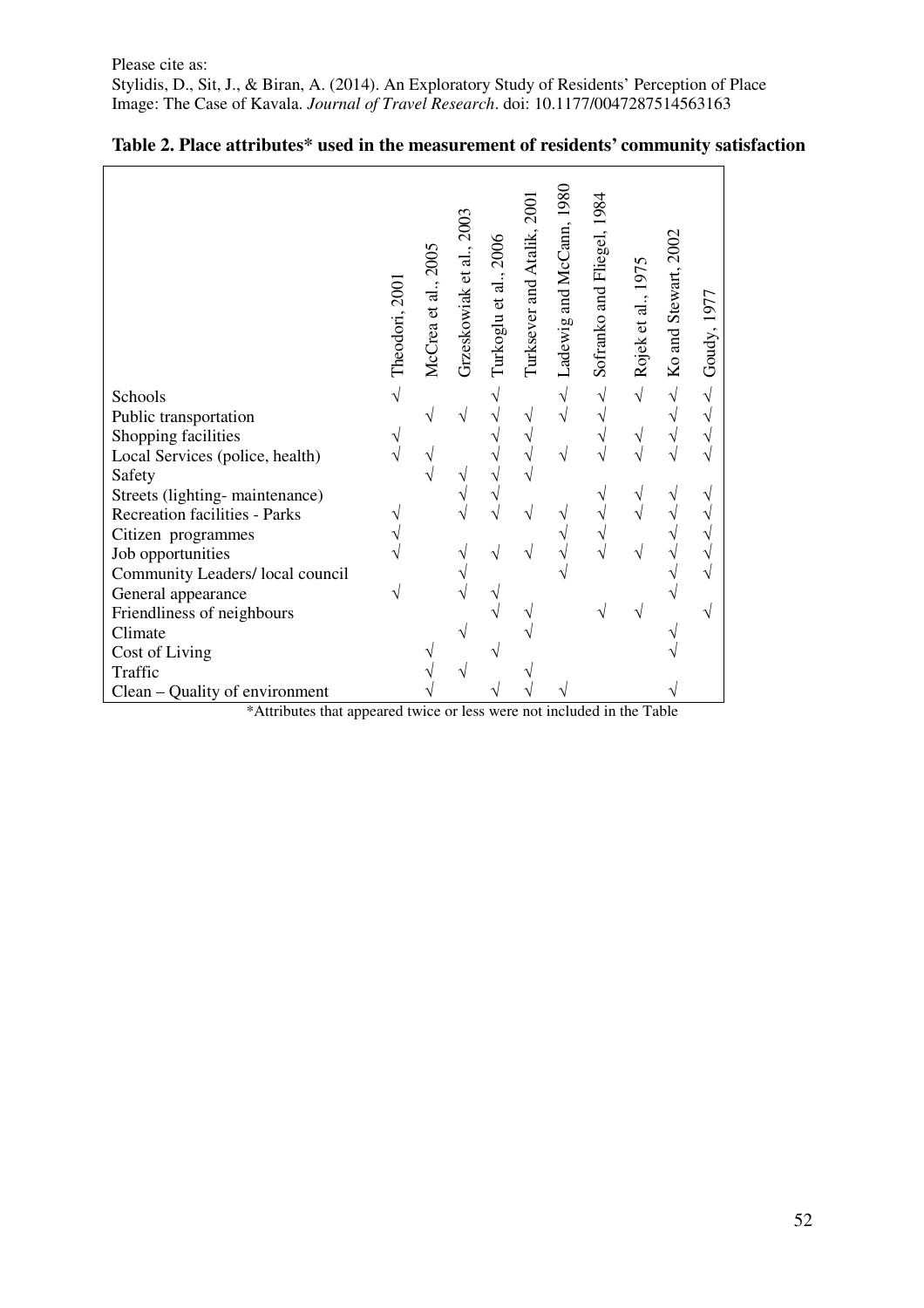Stylidis, D., Sit, J., & Biran, A. (2014). An Exploratory Study of Residents' Perception of Place Image: The Case of Kavala. *Journal of Travel Research*. doi: 10.1177/0047287514563163

| <b>Variable</b>              |               |           | Subsample 1<br>$(n=160)$ | Subsample 2<br>$(n=321)$ |      |  |
|------------------------------|---------------|-----------|--------------------------|--------------------------|------|--|
|                              |               | ${\bf N}$ | $\%$                     | $\mathbf N$              | $\%$ |  |
| Gender                       |               |           |                          |                          |      |  |
| Male                         |               | 70        | 44                       | 155                      | 48.4 |  |
| Female                       |               | 89        | 56                       | 165                      | 51.6 |  |
| Age                          |               |           |                          |                          |      |  |
| 18-24                        |               | 19        | 11.9                     | 39                       | 12.1 |  |
| 25-34                        |               | 39        | 24.3                     | 50                       | 15.6 |  |
| 35-44                        |               | 25        | 15.6                     | 61                       | 19.0 |  |
| 45-54                        |               | 24        | 15.0                     | 55                       | 17.1 |  |
| 55-64                        |               | 26        | 16.3                     | 40                       | 12.5 |  |
| $65+$                        |               | 27        | 16.9                     | 76                       | 23.7 |  |
| <b>Years lived in Kavala</b> |               |           |                          |                          |      |  |
| $1 - 10$                     |               | 32        | 20.8                     | 59                       | 18.8 |  |
| 11-20                        |               | 52        | 33.7                     | 92                       | 29.4 |  |
| $21+$                        |               | 70        | 45.5                     | 162                      | 51.8 |  |
| <b>Income (Euro)</b>         | Income (US\$) |           |                          |                          |      |  |
| 0-9,999                      | 0-13,499      | 22        | 14.5                     | 61                       | 19.7 |  |
| 10,000-19,999                | 13,500-26,900 | 45        | 29.6                     | 118                      | 38.2 |  |
| 20,000-29,999                | 27,000-39,999 | 41        | 27.0                     | 67                       | 21.7 |  |
| 30,000-39,999                | 40,000-53,999 | 19        | 12.5                     | 39                       | 12.6 |  |
| $40,000+$                    | $54,000+$     | 25        | 16.4                     | 24                       | 7.8  |  |

# **Table 3. Respondents' profile**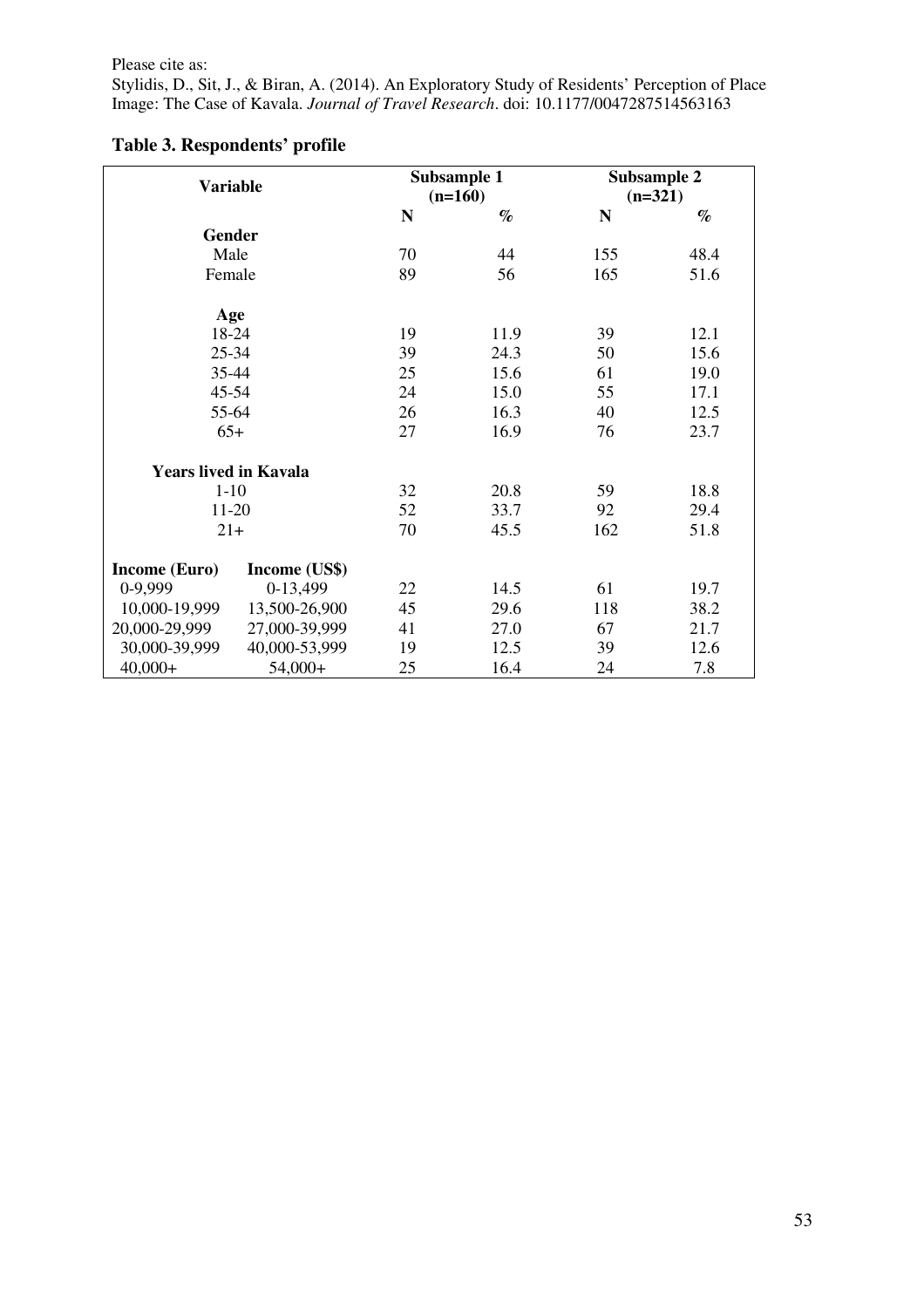Stylidis, D., Sit, J., & Biran, A. (2014). An Exploratory Study of Residents' Perception of Place Image: The Case of Kavala. *Journal of Travel Research*. doi: 10.1177/0047287514563163

|                                    | Subsample 1 |           |             | <b>Subsample 2</b> |
|------------------------------------|-------------|-----------|-------------|--------------------|
| <b>Items</b>                       | <b>Mean</b> | <b>SD</b> | <b>Mean</b> | <b>SD</b>          |
| <b>Physical Appearance</b>         | 3.85        |           | 3.84        |                    |
| Attractive scenery                 | 4.57        | .741      | 4.41        | .832               |
| Pleasant weather                   | 4.08        | 1.019     | 3.88        | 1.054              |
| Nice architecture                  | 3.28        | 1.149     | 3.46        | 1.131              |
| Interesting historic sites         | 3.48        | 1.171     | 3.62        | 1.018              |
| <b>Community Services</b>          | 2.50        |           | 2.78        |                    |
| Effective local government         | 2.56        | 1.120     | 2.68        | 1.055              |
| <b>Effective local services</b>    | 2.96        | 1.107     | 3.14        | 1.062              |
| Good job opportunities             | 1.84        | .994      | 2.33        | 1.127              |
| Good transportation system         | 2.62        | 1.233     | 2.98        | 1.273              |
| <b>Entertainment Opportunities</b> | 2.81        |           | 3.04        |                    |
| Good restaurants                   | 3.53        | 1.046     | 3.63        | 1.041              |
| Good nightlife                     | 2.44        | 1.201     | 2.62        | 1.250              |
| Good place to shop                 | 2.47        | 1.322     | 2.87        | 1.204              |
| <b>Social Environment</b>          | 3.38        |           | 3.50        |                    |
| Safe place                         | 3.91        | .976      | 3.82        | .989               |
| Friendly locals                    | 2.76        | 1.201     | 3.07        | 1.232              |
| Clean                              | 3.46        | 1.087     | 3.60        | 1.036              |

# **Table 4. Descriptive Statistics**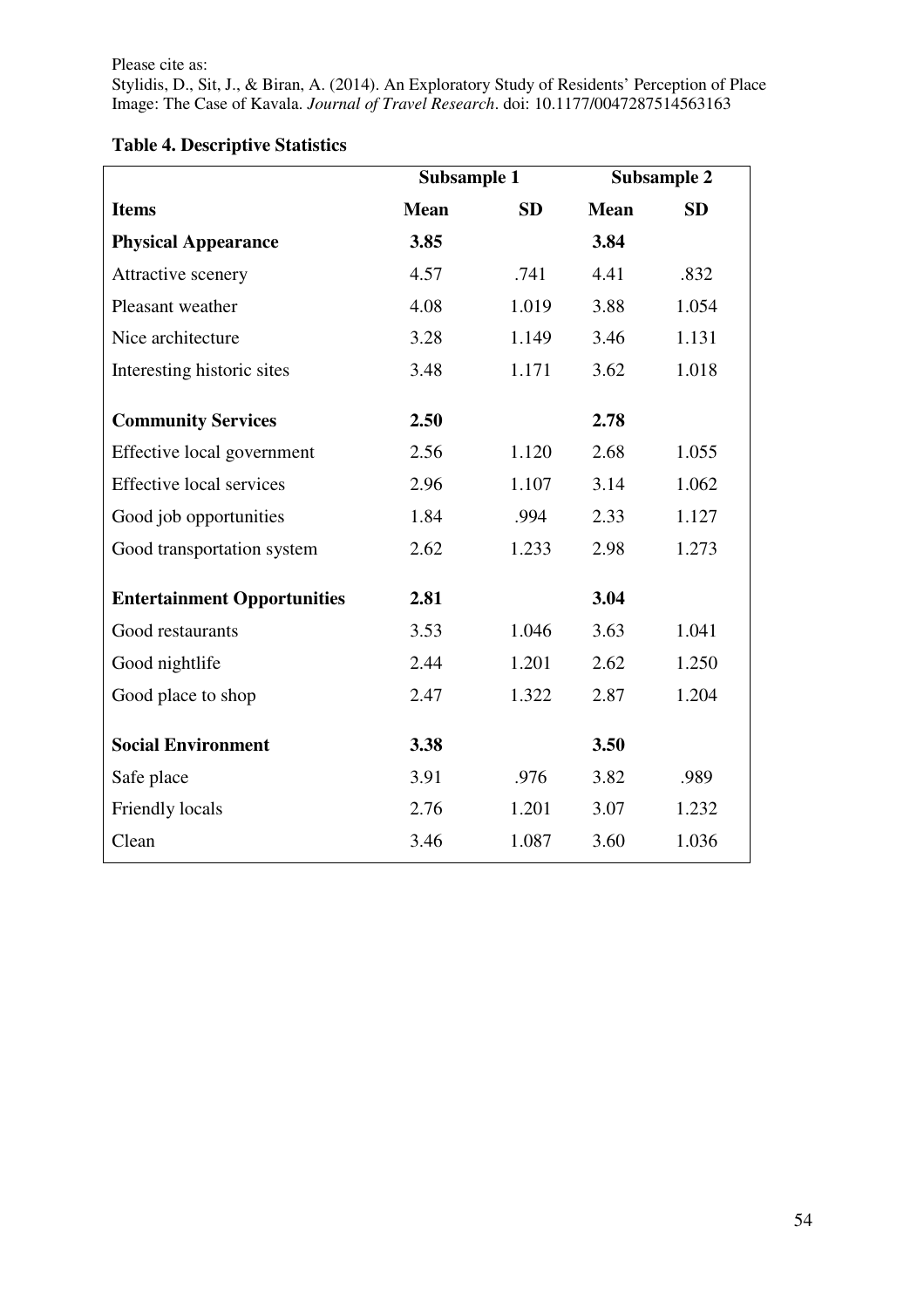| <b>Factor/Item</b>                 | <b>Factor</b><br>Loading | <b>Variance</b><br><b>Explained</b> | Cronbach<br>alpha |
|------------------------------------|--------------------------|-------------------------------------|-------------------|
| <b>Community Services</b>          |                          | 29.17                               | .70               |
| Good job opportunities             | .873                     |                                     |                   |
| Effective local government         | .627                     |                                     |                   |
| Good transportation system         | .582                     |                                     |                   |
| <b>Effective local services</b>    | .555                     |                                     |                   |
| <b>Physical Appearance</b>         |                          | 13.84                               | .70               |
| Pleasant weather                   | .757                     |                                     |                   |
| Attractive scenery                 | .748                     |                                     |                   |
| Interesting historic sites         | .667                     |                                     |                   |
| Nice architecture                  | .666                     |                                     |                   |
| <b>Social Environment</b>          |                          | 8.49                                | .65               |
| Safe place                         | .719                     |                                     |                   |
| Clean                              | .717                     |                                     |                   |
| Friendly locals                    | .686                     |                                     |                   |
| <b>Entertainment Opportunities</b> |                          | 7.16                                | .60               |
| Good restaurants                   | .844                     |                                     |                   |
| Good nightlife                     | .695                     |                                     |                   |
| Good place to shop                 | .508                     |                                     |                   |

## **Table 5. EFA residents' place image (subsample 1)**

\*1=Strongly Disagree, 2=Disagree, 3=Neither agree nor disagree, 4=Agree, 5=Strongly Agree.

KMO: 0.77, Bartlett's test of sphericity: 602.77 (p<.001)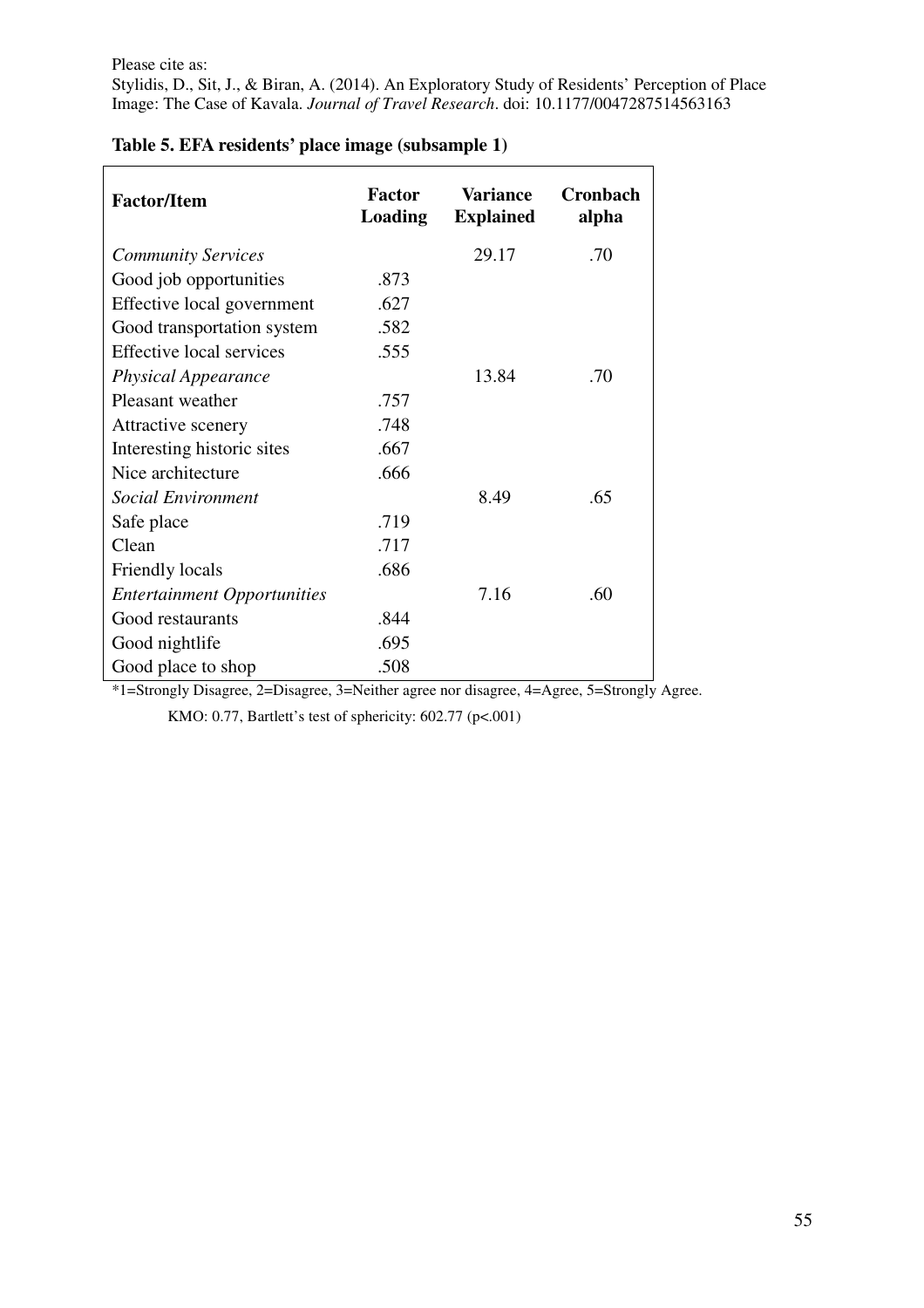| <b>Measurement items</b>           | <b>Standardized</b> | <b>Critical</b> | <b>Construct</b>   |
|------------------------------------|---------------------|-----------------|--------------------|
|                                    | item loading        | <b>Ratio</b>    | <b>Reliability</b> |
| <b>Physical Appearance</b>         |                     |                 | .78                |
| Attractive scenery                 | .73                 | 13.34*          |                    |
| Pleasant weather                   | .67                 | 11.99*          |                    |
| Nice architecture                  | .63                 | 11.07*          |                    |
| Interesting historic sites         | .69                 | 12.49*          |                    |
|                                    |                     |                 |                    |
| <b>Community Services</b>          |                     |                 | .75                |
| Effective local government         | .73                 | 13.29*          |                    |
| <b>Effective local services</b>    | .72                 | $13.21*$        |                    |
| Good job opportunities             | .60                 | $10.56*$        |                    |
| Good transportation system         | .54                 | $9.36*$         |                    |
|                                    |                     |                 |                    |
| <b>Entertainment Opportunities</b> |                     |                 | .71                |
| Good restaurants                   | .55                 | $9.22*$         |                    |
| Good nightlife                     | .79                 | 14.03*          |                    |
| Good place to shop                 | .66                 | $11.53*$        |                    |
|                                    |                     |                 |                    |
| <b>Social Environment</b>          |                     |                 | .70                |
| Safe place                         | .67                 | 11.38*          |                    |
| Friendly locals                    | .72                 | 12.27*          |                    |
| Clean                              | .59                 | 9.79*           |                    |

# **Table 6. CFA residents' place image (subsample 2)**

 $*p < .001$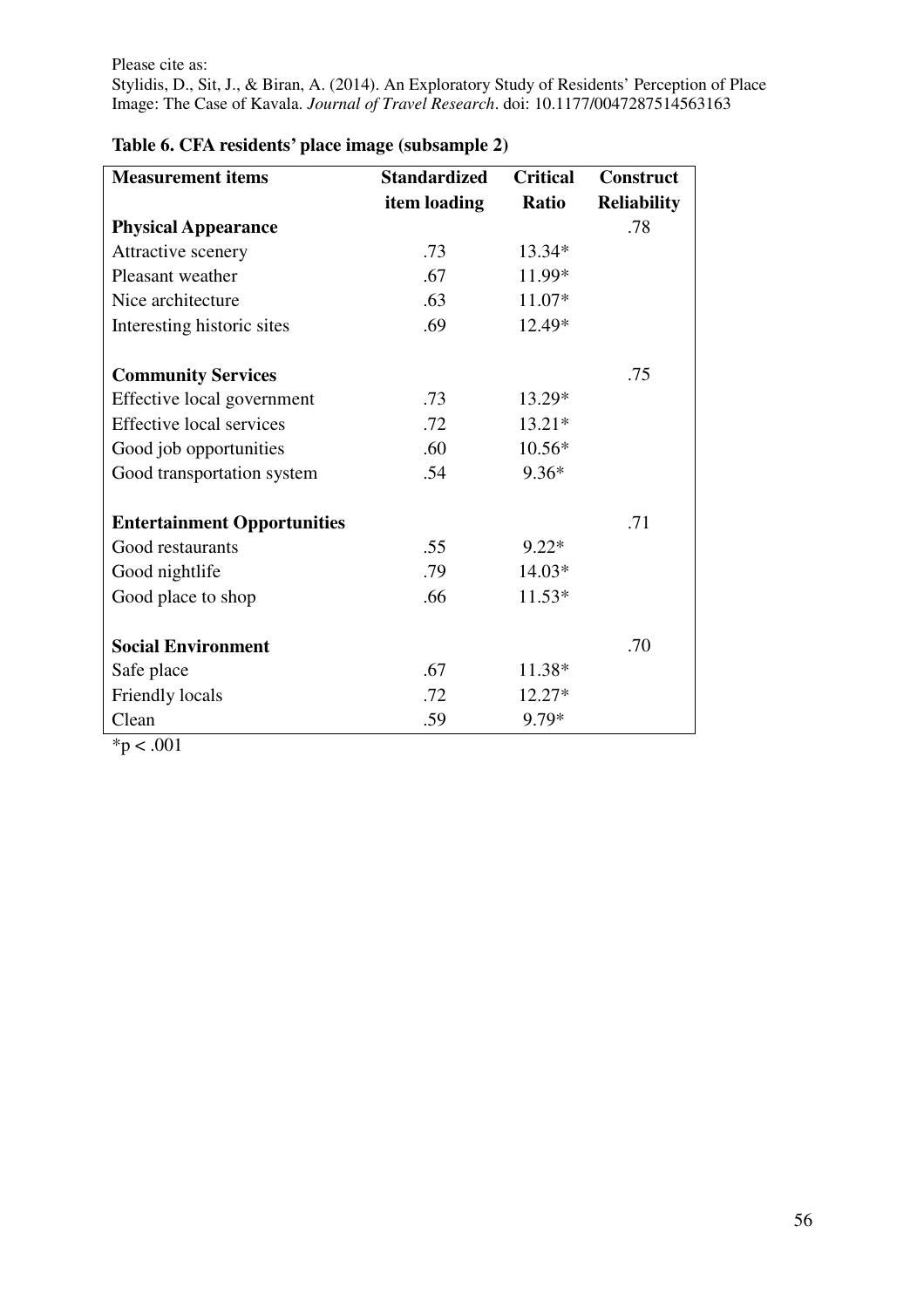Stylidis, D., Sit, J., & Biran, A. (2014). An Exploratory Study of Residents' Perception of Place Image: The Case of Kavala. *Journal of Travel Research*. doi: 10.1177/0047287514563163

|                                |            |                       |          | <b>Inter-construct Squared correlations</b> |                                                       |
|--------------------------------|------------|-----------------------|----------|---------------------------------------------|-------------------------------------------------------|
| <b>Construct</b>               | <b>AVE</b> | Community<br>Services | Physical | Social                                      | Entertainment<br>Appearance Environment Opportunities |
| Community<br><b>Services</b>   | .43        | 1.00                  | .20      | .30                                         | .39                                                   |
| Physical<br>Appearance         | .46        | .20                   | 1.00     | .17                                         | .17                                                   |
| Social<br>Environment          | .44        | .30                   | .17      | 1.00                                        | .33                                                   |
| Entertainment<br>Opportunities | .45        | .39                   | .17      | .33                                         | 1.00                                                  |

# **Table 7. Testing discriminant validity**